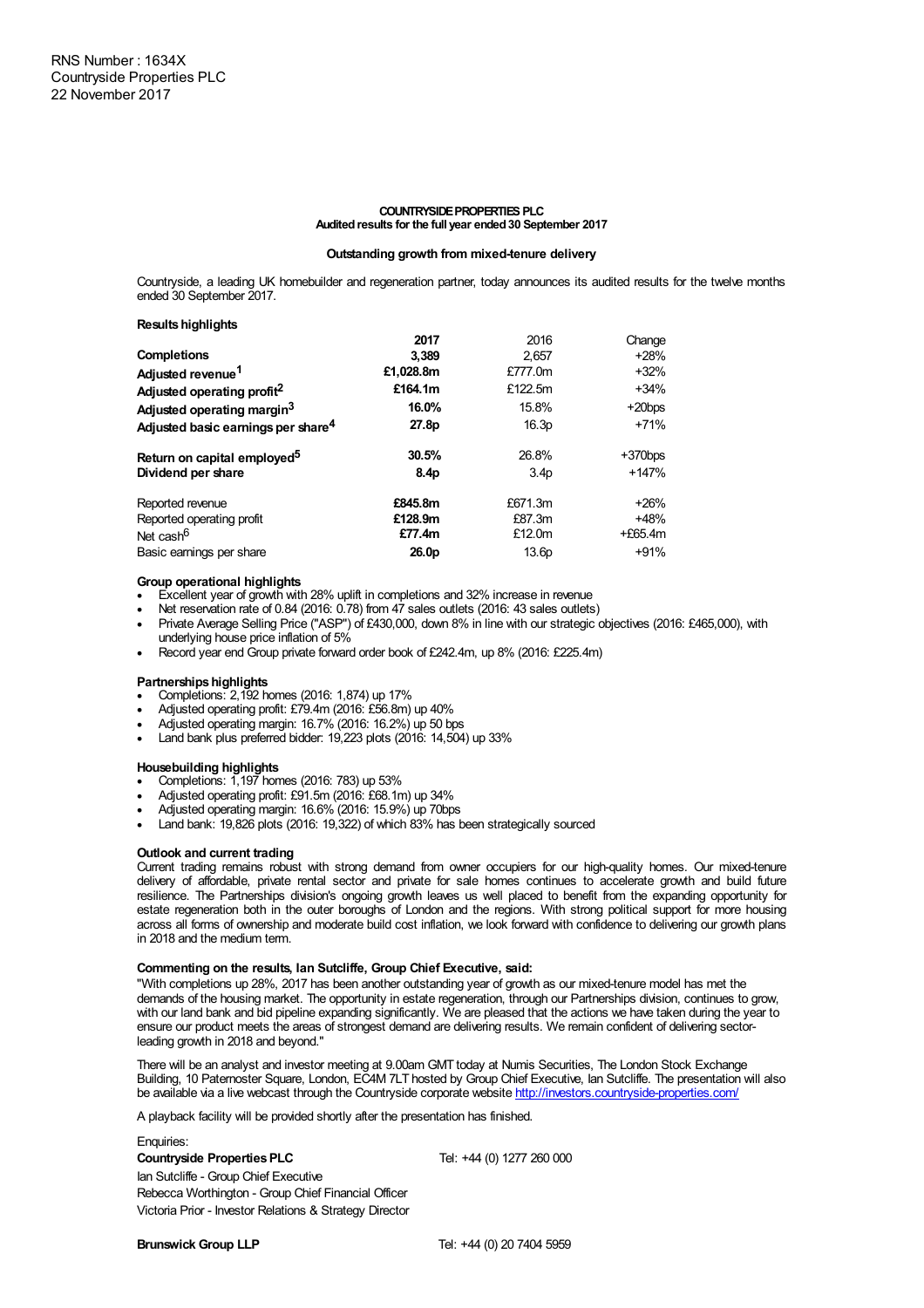Nina Coad Will Rowberry Oliver Sherwood

## **Note to editors:**

Countryside is a leading UK home builder and regeneration partner specialising in place making and urban regeneration. Our business is centred around two complementary divisions, Partnerships and Housebuilding. Our Partnerships division specialises in urban regeneration of public sector land, delivering private and affordable homes by partnering with local authorities and housing associations. The Housebuilding division, operating under Countryside and Millgate brands, develops sites that provide private and affordable housing, on land owned or controlled by the Group. Countryside was founded in 1958. It operates in locations across outer London, the South East, the North West of England and the West Midlands.

For further information, please visit the Group's website: [www.countryside-properties.com](http://www.countryside-properties.com)

## **Cautionary statement regarding forward-looking statements**

Some of the information in this document may contain projections or other forward-looking statements regarding future events or the future financial performance of Countryside Properties PLC and its subsidiaries (the Group). You can identify forwardlooking statements by terms such as "expect", "believe", "anticipate", "estimate", "intend", "will", "could", "may" or "might", the negative of such terms or other similar expressions. Countryside Properties PLC (the Company) wishes to caution you that these statements are only predictions and that actual events or results may differ materially. The Company does not intend to update these statements to reflect events and circumstances occurring after the date hereof or to reflect the occurrence of unanticipated events. Many factors could cause the actual results to differ materially from those contained in projections or forward-looking statements of the Group, including among others, general economic conditions, the competitive environment as well as many other risks specifically related to the Group and its operations. Past performance of the Group cannot be relied on as a guide to future performance.

"Countryside" or the "Group" refers to Countryside Properties PLC and its subsidiary companies.

- <sup>1</sup> Adjusted revenue includes theGroup's share of revenue from joint ventures and associate of £183.0m (2016: £105.7m).
- <sup>2</sup> Adjusted operating profit includes the Group's share of operating profit from joint ventures and associate of £33.6m (2016: £25.3m) and excludes non-underlying items of £1.6m (2016: £9.9m).
- <sup>3</sup> Adjusted operating margin is defined as adjusted operating profit divided by adjusted revenue.
- <sup>4</sup> Adjusted basic earnings per share is defined as adjusted profit attributable to ordinary shareholders, net of attributable taxation, divided by the weighted average number of shares in issue. In the prior period, the number of shares in issue from the date of the IPOto 30 September 2016 was applied (see note 10).
- <sup>5</sup> Return on capital employed ("ROCE") is defined as adjusted operating profit divided by average tangible net operating asset value. Tangible net operating asset value ("TNOAV") is calculated as net assets excluding net cash and intangible assets net of deferred tax. In prior periods, loans from theGroup's principal shareholder and accrued loan interest were added back to TNOAV.
- <sup>6</sup> Net debt is defined as bank borrowings less unrestricted cash. Unamortised debt arrangement fees are not included in net debt.

The Directors believe that the use of adjusted measures is necessary to understand the trading performance of the Group.

## **Dividend Reinvestment Plan**

The final dividend, subject to approval at the Annual General Meeting on 25 January 2018, will be paid as a cash dividend on 9 February 2018 and shareholders are again being offered the opportunity to reinvest some or all of their dividend under the Dividend Reinvestment Plan ("DRIP"), details of which are available from our Registrars and on our website. Elections to join the DRIP must reach the Registrars by 15 January 2018 in order to be effective for this dividend. Further details can be found on our website investors.countryside-properties.com/shareholder-information/dividends.

## Chairman's statement

## **A year of significant progress**

Countryside has delivered another year of significant progress completing 3,389 homes while maintaining a strong balance sheet and with excellent visibility over our future growth ambitions.

## **Well positioned for growth**

During 2017 the business continued to perform well, delivering on the key targets set out at our initial public offering ("IPO") in February 2016. Political support for the housebuilding industry remains strong and we welcome the Government's commitment to housing with the white paper "Fixing our broken housing market" and subsequently announced increased funding for both affordable housing and the Help to Buy scheme.

At our interim results in May 2017, we upgraded the targets that we set out at our IPO as we saw opportunities to accelerate delivery on a number of our Partnerships sites. We remain firmly on track to deliver these targets and indeed exceeded our 28 per cent return on capital employed ("ROCE") target in 2017, a year ahead of plan.

We maintained our focus on capital discipline and ended the year with £77.4m of net cash on the balance sheet. During the year we extended our £300m revolving credit facility out to May 2022 and we continue to have significant headroom. While there are substantial plans for investment in our developments during 2018, our policy remains to be broadly debt neutral at the end of each financial year.

Our position going into the next financial year is strong. Our year-end private forward order book is at a record level at £242.4m, which combined with a strong pipeline in both divisions, positions us well to achieve our ambitious growth plans.

#### **Returns to shareholders**

Our share price performed well over the course of the financial year, reflecting the performance of the business along with continued investor education. In the year to 30 September 2017, we delivered a total shareholder return of 46.6 per cent compared to 13.5 per cent for the FTSE 250 (excluding Investment Trusts).

With the growth in earnings, our proposed dividend per share has also increased by 147 per cent with a recommended final dividend per share of 5.0 pence. Subject to approval at the AGM on 25 January 2018, the dividend will be paid on 9 February 2018 to shareholders registered at 22 December 2017. Together with the interim dividend of 3.4 pence per share, this will give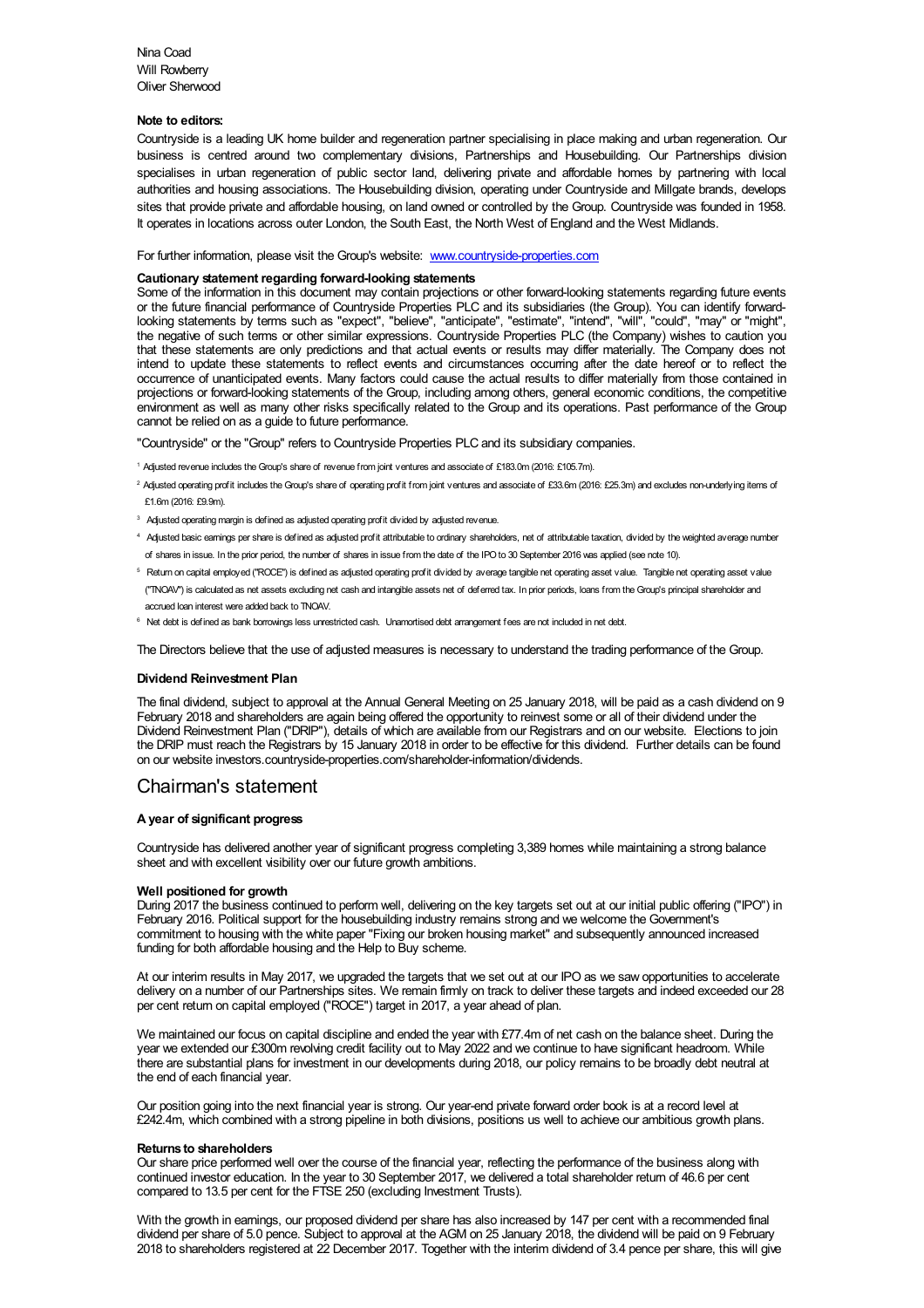a total dividend for the year of 8.4 pence per share.

## **Prioritiesof the Board**

The Board continues to regard corporate governance as a core and vital discipline complementing our desire to continually improve upon the success of the Group on behalf of our shareholders. During 2017, particular areas of focus were to develop policies and procedures to address the new Consumer Code for Home Builders and to prepare for the introduction of the Criminal Finance Act and the General Data Protection Regulation.

As we enter 2018, our key areas of focus continue to be to support implementation of the Group's business strategy, to deepen the succession planning for the Board and Executive Committee and to ensure that corporate governance and risk management mitigation plans are embedded across the business.

There were two Board changes during the course of the year. On 26 May 2017, we announced that Oaktree had completed a sale of shares in Countryside, reducing its remaining shareholding to approximately 23 per cent of the Company's issued share capital. As a consequence, James van Steenkiste stepped down from the Board on 5 June 2017 as per the Relationship Agreement between Oaktree and the Company. Additionally, on 2 October 2017, Richard Adam announced his intention to step down as a Non-Executive Director of the Company, with his last day of service being 31 December 2017.

On behalf of the Board, I would like to thank both James and Richard for their significant contributions to the Board and its Committees since joining Countryside. The whole Board wishes them both well for the future. A search for Richard's successor is well under way and an announcement of the appointment will be made in due course.

## **Our people**

We recognise that our people are the most important factor in delivering on our ambitious growth plans and we continue to invest in developing them at all levels. As at 30 September 2017 we had over 1,200 employees, 12 per cent more than a year ago. We are recruiting more apprentices, graduates and trainees than ever before. In addition, we have placed great focus on succession planning at all levels during the year. In May, we were delighted to announce the reshaping of our Executive Committee following the retirement of Richard Cherry, with Ian Kelley, Nick Worrall and Phillip Lyons, who joined the business as Chief Executive of our Housebuilding division, joining the executive team.

The quality and commitment of our people was recognised with a number of awards during the year including "Large Housebuilder of the Year" at the Housebuilder Awards.

I would like to thank each and every one of our employees for their hard work during the course of the year.

**David Howell** *Chairman 21 November 2017*

## Group Chief Executive's review

## **Delivering sector-leading growth from our mixed-tenure model**

The Group continues to make progress with its strategic objectives of sector-leading growth, superior return on capital and building resilience through the economic cycle.

#### **Group strategy**

Our mixed-tenure model gives us the ability to build sites out more quickly, delivering much needed high-quality housing. We deliver this strategy through our two balanced operating divisions of Partnerships and Housebuilding, both of which offer strong growth through differentiated models that deliver capital efficiency and manage risk. Our developments offer a wide range of price points, with homes for first-time buyers through to larger homes from our premium brand, Millgate.

Our Partnerships division operates in Outer London, the West Midlands and the North West of England. It delivers private, affordable and Private Rental Sector ("PRS") homes on larger sites, typically public sector brownfield sites or local authority estate regeneration. The land is typically sourced via public procurement or direct negotiation and is developed in partnership with local authorities, housing associations or PRS providers. It is a low-capital model offering strong returns and the flexibility of long-term development agreements, many with phased viability and priority returns. The division has an excellent track record of winning new work, reflecting over 30 years' experience on over 60 regeneration schemes, strong relationships with local authorities and expertise in placemaking. Typically, we secure around 40 per cent of bids we submit, and with a current pipeline of approximately nine years, we have excellent visibility of future work.

Our Housebuilding model is based on an industry-leading strategic land bank, all of which is located in economically resilient markets in Outer London and the Home Counties. Over 80 per cent of our land bank is strategically sourced via long-term planning promotion, which offers Countryside over ten years' visibility of future supply, together with an average 10 per cent discount to the prevailing open market value. Additionally, as 73 per cent of this land is controlled via options or conditional contracts, it ensures both balance sheet efficiency and flexibility through the cycle.

## **Overview of the market**

Overall the backdrop for the UK housing market remains positive with continued strong customer demand, favourable mortgage lending conditions and good political support. During the year all political parties recognised the need for additional housing, not just because of the chronic need for new homes but also because of the important role that housebuilding plays in the wider economy. In February 2017, the Government issued a housing white paper, "Fixing our broken housing market", which set out a broad range of reforms to help shape the housing market and increase the supply of new homes. One of the main themes of the report was a shift in focus from home ownership to increasing supply of all tenures of housing, including more affordable and PRS homes. In October 2017, the Government reaffirmed its support for housing, committing a further £2bn of funding to deliver more affordable homes and an additional £10bn of funding for the Help-to-Buy scheme, which currently runs to 2021.

Supply of both private and public land remains good. In particular, during the period we saw a further increase in public sector land being released for regeneration giving us additional opportunities to secure more work.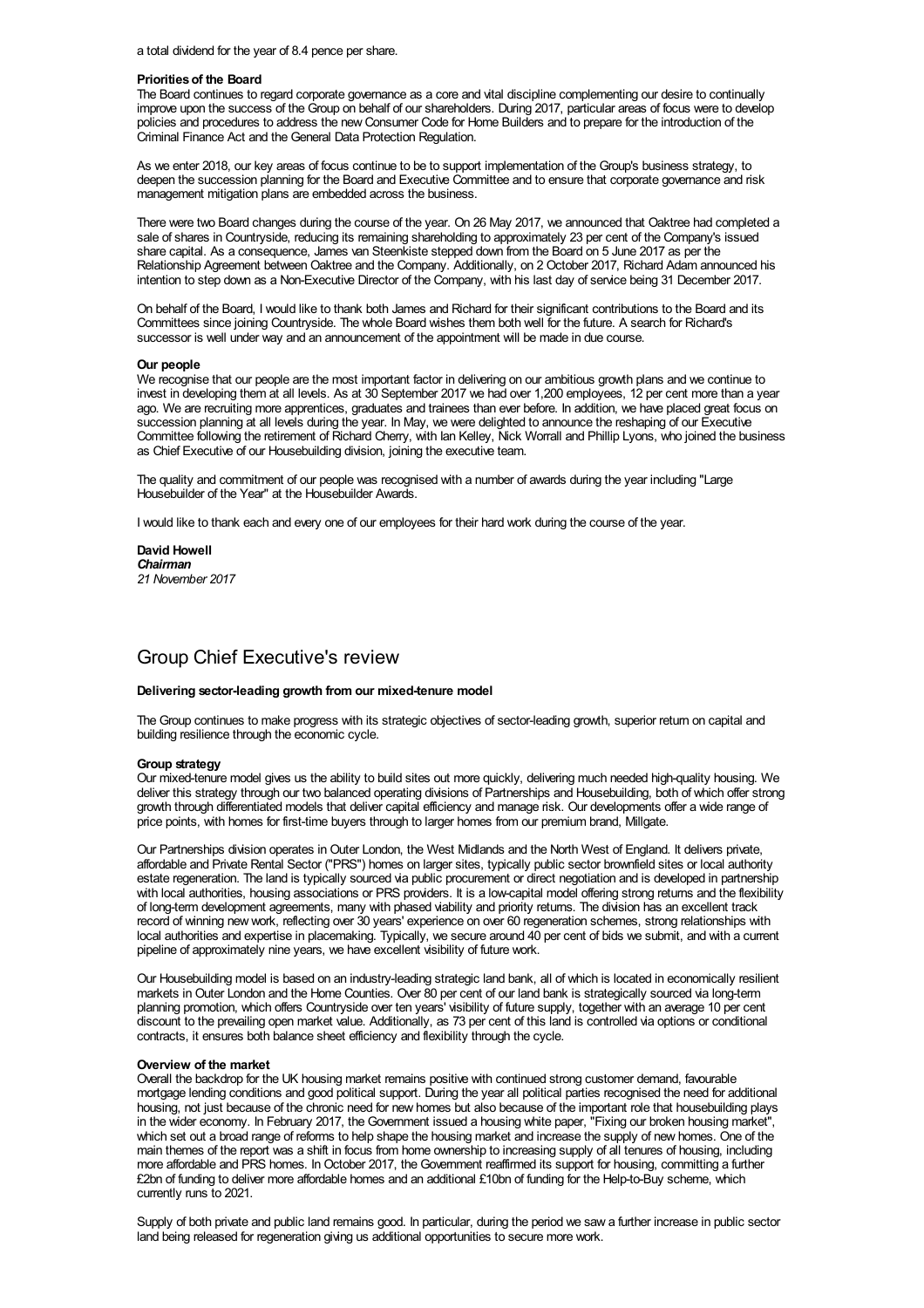Labour supply continues to be constrained across the industry and we, along with the Home Builders Federation, have been encouraging the Government to protect the status of EU construction workers as a vital part of the UK economy and to protect future development. To mitigate this risk, we are recruiting a record number of apprentices and management trainees and have expanded our graduate recruitment programme. In addition, our larger site profile allows us to retain and expand our supply chain, by offering greater visibility of future work and longer contracts. Overall, build cost inflation was approximately four per cent for the year.

In order to meet the increased demand for housing, despite the labour shortage, the industry must also look at different build methodologies to deliver growth in output. We already utilise off-site timber frame construction on around 40 per cent of our current output. We are examining the way that this process can be enhanced to include all windows, first-fix plumbing and electrical insulation and plasterboard in a closed panel system. We believe that off-site construction is integral to meeting our growth plans and securing our supply chain for the future.

### **Our performance**

2017 was another year of strong progress with both divisions performing well. Overall, the Group has grown strongly, with total completions up 28 per cent to 3,389 homes (2016: 2,657 homes) driven by construction site starts and increased open sales outlets. As anticipated, growth of private for sale homes was particularly strong, up 47 per cent to 1,662 homes (2016: 1,127 homes) as the large number of sites started in 2016 reached full production. However, private for sale completions were still less than half of our overall delivery during the year reflecting our strategy of mixed-tenure development.

Total adjusted revenue was up 32 per cent to £1,028.8m<sup>1</sup> (2016: £777.0m), with a planned decline in the Group private average selling price ("ASP") to £430,000 (2016: £465,000) more than offset by an increase in affordable ASP. Underlying house price inflation was five per cent during the year and offset build cost inflation in both divisions. Our net reservation rate was above our target range at 0.84 reservations per open sales outlet (2016: 0.78) on an increased number of open sales outlets at 47 (2016: 43). At 30 September 2017, we had a further 41 sites under construction.

We continue to focus on capital and operational efficiency both at the divisional and at the Group level. Group operating margin increased by 20bps which, together with increased revenue, gave an adjusted Group operating profit of £164.1m<sup>2</sup> (2016: £122.5m), up 34 per cent on the prior year. This, combined with our focus on capital efficiency, allowed us to exceed our ROCE target of 28 per cent, as set out at our IPO, a year earlier than planned at 30.5 per cent in 2017, up 370bps on the prior year (2016: 26.8 per cent).

We pride ourselves on the quality of our product and were delighted to be named "Large Housebuilder of the Year" at the recent Housebuilder Awards. In addition, we were presented with a further nine awards during the year for work at Acton Gardens (London), Abode (Cambridge), Woolley Hall (Berkshire) and Englemere (Ascot).

The standard of our business has also been maintained throughout this period of growth. Our health and safety Accident Incident Rate was 220 (2016: 305), significantly better than the Health and Safety Executive construction index and Home Builders Federation industry benchmark. National House Building Council ("NHBC") reportable items were 0.21 per home (2016: 0.23), which was again significantly ahead of the industry benchmark. We maintained our focus on our objective of becoming a five-star builder during the year and our customer service has continued to improve. Our customer satisfaction, as measured by the NHBC Recommend a Friend score, now stands at 88.6 per cent (2016: 84.8 per cent).

## **Outlook**

Current trading has remained robust since year end. Low interest rates and increased demand from first time buyers, supported by Help to Buy, continue to underpin private for sale homes, while the structural demand for affordable and PRS homes further supports our growth plans. We continue to successfully convert our strategic land bank to open more sites and, as a result, our Housebuilding division is on its way to optimal scale. This growth, combined with our excellent pipeline of Partnerships work, which allowed us to increase our targets at our interim results, and a record year-end forward order book, gives us great confidence to deliver our medium-term plans. We are encouraged by the continued political support for all tenures of housing with the recently increased commitments to both Help to Buy and affordable housing and we feel we are ideally placed to benefit from these policies.

#### **Ian Sutcliffe** *Group Chief Executive*

*21 November 2017*

1. On a reported basis, revenue increased 26 per cent to £845.8m (2016: £671.3m). 2. On a reported basis, Group operating profit increased 48 per cent to £128.9m (2016: £87.3m).

## Group Chief Financial Officer's review

## **Another year of strong performance**

We have delivered another strong set of results, with both divisions performing well and we are on track to deliver our growth objectives

## **Group performance**

2017 was a year of substantial growth for the Group, with total completions up 28 per cent to 3,389 homes (2016: 2,657 homes). We continued to manage down private ASP to moderate our exposure to higher price points which resulted in an eight per cent reduction in ASP to £430,000 (2016: £465,000). Affordable ASP increased by 13 per cent to £135,000 (2016: £120,000), driven by the increasing use of shared ownership and low-cost housing by Registered Providers. As a result, the Group delivered adjusted revenue of £1,028.8m (2016: £777.0m), up 32 per cent from last year as the Group passed the £1bn sales mark for the first time.

Statutory revenue increased by 26 per cent to £845.8m (2016: £671.3m). The difference between the adjusted and reported measures reflects the proportionate consolidation of the Group's associate and joint ventures.

A combination of factors, including the geographical mix of the business, management of our pricing exposure and legacy issues at a Housebuilding site in Mill Hill, London, meant that our operating margin progress was modest during the year. We made good progress with controlling overheads as a result of a number of initiatives including a small restructuring of Head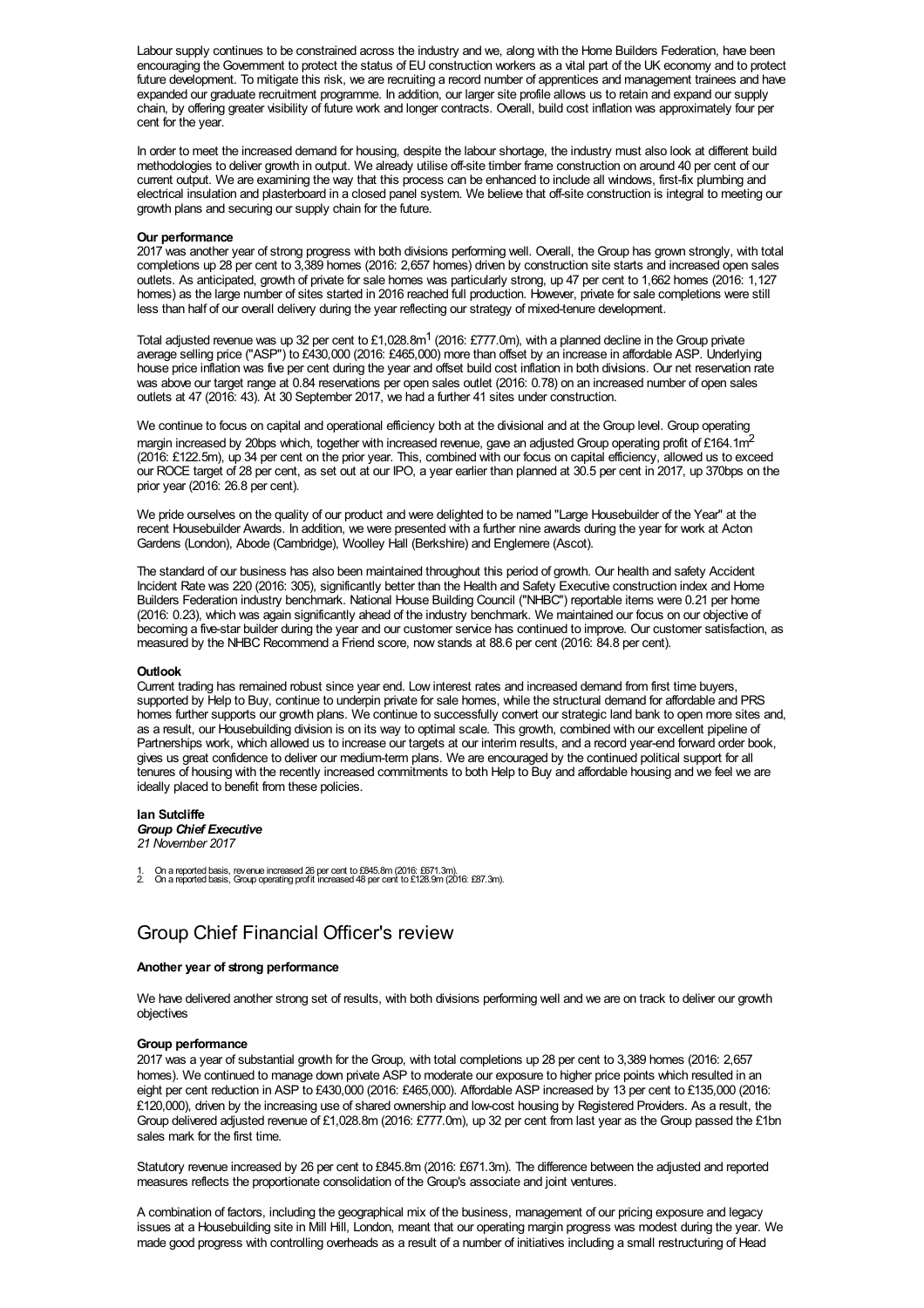Office functions in the first half which resulted in overheads falling further as a percentage of sales to 5.0 per cent (2016: 5.9 per cent). Overall, adjusted operating margin increased by 20bps to 16.0 per cent (2016: 15.8 per cent) which contributed to a 34 per cent increase in adjusted operating profit to £164.1m (2016: £122.5m).

Reported operating profit was up 48 per cent to £128.9m (2016: £87.3m) with the difference to adjusted operating profit being the proportionate consolidation of the Group's associate and joint ventures and a non-underlying item relating to the restructuring costs referred to above. Further details of the difference can be found in Note 6 to the financial statements.

Our net reservation rate per open sales outlet increased to 0.84 (2016: 0.78) which reflected continued strong demand for our homes, with an increase in open sales outlets to 47 (2016: 43) helping to drive the increase in revenue. We saw a moderation in sales rate immediately following the General Election in June, but this reversed before year end with a normal summer trading pattern in 2017 compared to the very strong performance in August 2016. A further 41 sites were under construction but not yet open for sale, sustaining the production growth underpinning our medium-term targets.

This growth in sales outlets, when combined with our continued strong sales rate, has not only increased completions but delivered a record year-end private forward order book up eight per cent to £242.4m (2016: £225.4m).

We continued to see price growth during the year, particularly at the lower price points, and house price inflation for the full year was similar to the prior year at around five per cent. During the year, we saw cost price inflation moderate in London and the South East, driven by some weakness in the London construction market. Cost price inflation in the North West was higher, although broadly consistent with the prior year. Given the Group's forward purchasing for the 2018 financial year, there is limited near-term risk to margin from these trends.

Overall, Group adjusted gross margin (including the Group's share of associate and joint venture gross profit) was 21.2 per cent, slightly behind last year's margin of 21.9 per cent, as a result of the impact of the changing mix of the business towards the North West and a conscious management of our pricing in the South East. We also experienced some modest reductions in selling price at premium price points in excess of £1m across the business. Our legacy issues at a Housebuilding site in Mill Hill, London, also impacted gross margin in that division and we expect to conclude this development in the 2018 financial year.

Within this, profit from land sales contributed £8.9m (2016: £10.6m) as we tactically sold parcels of land where we no longer expect to build, and £5.6m (2016: £5.9m) from commercial sales, again principally at the Medipark site in Cambridge, where we sell serviced parcels of land for commercial use.

We ended the year with net cash of £77.4m (2016: £12.0m), slightly higher than planned due to the delayed start of two developments in our Partnerships division which will begin early in the new financial year.

As a result of the lower interest cost of our new facility and lower average debt levels during the year, the Group's bank interest cost fell to £3.0m (2016: £5.2m). Despite a change to the discount rate applied to our land creditors and overage liabilities discussed in further detail below, reported net finance costs decreased to £16.9m (2016: £28.2m).

## **Partnerships**

We began to see the results of our increased investments since IPO in our Partnerships division during 2017 with total completions up 17 per cent to 2,192 homes (2016: 1,874 homes). With private ASP increasing 12 per cent to £343,000 (2016: £307,000) and affordable ASP up nine per cent to £121,000 (2016: £111,000), adjusted revenue increased 36 per cent to £476.7m (2016: £349.9m).

Private completions of 825 homes were up 31 per cent on the prior year (2016: 628 homes) as key developments at St Paul's Square, Bow and East City Point, Canning Town, delivered a full year of production. We were also able to begin the acceleration of our Acton, London, development using the proceeds raised at IPO in February 2016 and made good progress in our first year of delivery from our new West Midlands region based in Wolverhampton. We were actively selling on 23 outlets at 30 September 2017 (2016: 18).

Affordable completions were up 10 per cent at 1,367 homes (2016: 1,246 homes). These affordable completions included the delivery of PRS housing, principally from our ongoing partnership with Sigma Capital in the North West and West Midlands, of 721 homes (2016: 738).

The adjusted gross margin for the Partnerships division was 20.6 per cent, slightly behind the 21.3 per cent delivered last year due to the increased proportion of sales from the North West and West Midlands regions compared to last year. As we benefited from the scaling up of our business, adjusted operating margin increased to 16.7 per cent (2016: 16.2 per cent). As a result of the increased volume and improved operating margin, adjusted operating profit of £79.4m was up 40 per cent (2016: £56.8m).

On a reported basis, Partnerships revenue increased to £418.8m, up 34 per cent (2016: £313.2m) as a result of the growth in sales outlets delivering a greater number of completions along with an increase in ASP. Reported Partnerships operating profit increased to £68.7m (2016: £52.4m).

We had another very successful year in winning new business in the Partnerships division, underpinning our longer-term growth plans. In addition to those sites already in the land bank, including those with preferred bidder status, we secured 7,030 new plots in the period. We now have 19,223 Partnerships plots under our control (2016: 14,504 plots). This represents approximately nine years' supply at current volumes and provides significant visibility.

## **Housebuilding**

The increased production which started in 2016, together with strong customer demand at the sub £600,000 level, allowed us to significantly increase completions, up 53 per cent to 1,197 homes (2016: 783 homes). Total adjusted revenue from Housebuilding was up 29 per cent to £552.1m (2016: £427.1m).

Private completions increased by 68 per cent to 837 homes (2016: 499 homes). With the high rate of sales, we sold out on a number of sites during the year, resulting in open sales outlets at the year end down one at 24 (2016: 25). With an additional 18 active sites in production, we anticipate a material increase in open selling outlets by the end of the 2018 financial year.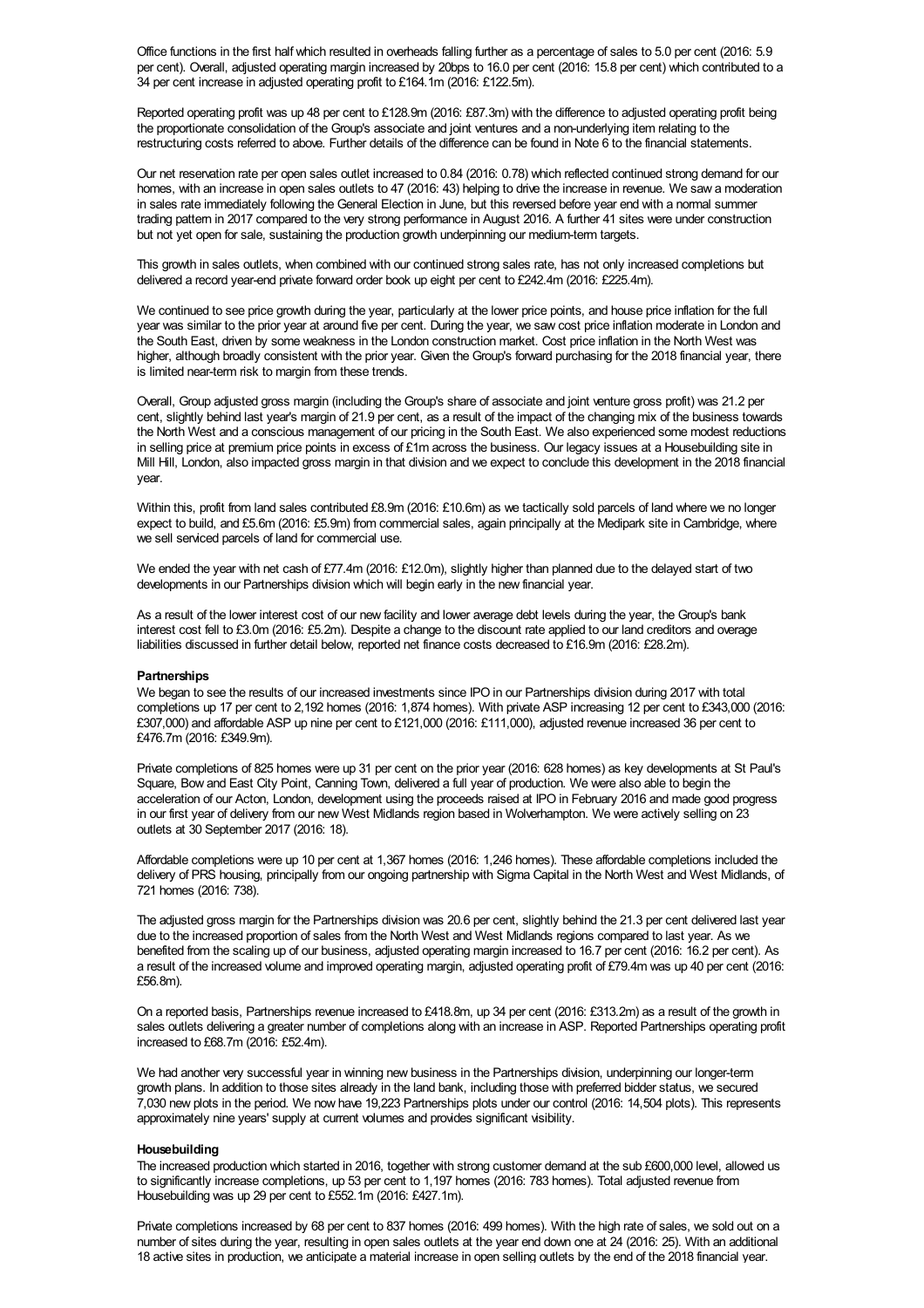18 active sites in production, we anticipate a material increase in open selling outlets by the end of the 2018 financial year. Private ASP of £515,000 was 23 per cent lower than last year (2016: £665,000). This reduction was driven in part by our decision to manage price points down to focus on the market below £600,000 where demand remains strongest but also some reductions in sales rates at premium price points over £1m. Despite these pressures at the upper end of the market, volumes have remained in line with our expectations and ahead of 2016.

Affordable revenue increased by 47 per cent to £65.7m (2016: £44.6m) with completions up 27 per cent to 360 (2016: 284) at an ASP of £183,000 (2016: £157,000), up 17 per cent. Housebuilding adjusted gross margin was 21.6 per cent (2016: 22.4 per cent), a reduction of 80bps driven by delayed completions at our joint venture with Annington Developments Limited at Mill Hill in North London, together with some pressure at higher price points.

Operating costs reduced as a percentage of turnover as our operating regions reached scale and we saw the benefit of operational gearing, which together resulted in a 70bps increase in adjusted operating margin to 16.6 per cent (2016: 15.9 per cent). Overall, the Housebuilding adjusted operating profit increased by 34 per cent to £91.5m (2016: £68.1m).

On a reported basis, Housebuilding revenue increased by 19 per cent to £427.0m (2016: £358.1m) with growth coming from the increased average number of open sales outlets and house price growth. Reported Housebuilding operating profit increased to £68.6m (2016: £49.8m).

In line with our strategy, we have maintained the land bank in our Housebuilding division and have acquired 2,896 plots on 16 sites during the period. The Housebuilding land bank now stands at 19,826 plots (2016: 19,322 plots), of which 83 per cent has been strategically sourced.

## **Non-underlying items**

*Non-underlying items*

In the first half of the year, certain Group operations were restructured, principally the outsourcing of architecture and design services. As a result of this, a number of people left the Group at a cost of £1.6m.

From 1 April 2017, the discount rate applied to committed land payments recognised as land creditors or overage was reduced from 6.0 per cent to 3.4 per cent. This change was made to better align the discount rate with the Group's cost of debt. The impact of this change was £7.6m.

In the prior year, a number of items totalling £13.1m were reported as non-underlying, relating to the Group's listing on the London Stock Exchange including legacy share incentive costs, the refinancing of the Group and the reversal of an historical receivable impairment.

A total tax credit of £1.7m (2016: £1.0m) in relation to all of the above non-underlying items was included within taxation in the income statement.

|                                                               | 2017 | 2016  |
|---------------------------------------------------------------|------|-------|
| Year ended 30 September                                       | £m   | £m    |
| Recorded within operating profit:                             |      |       |
| Head office restructuring                                     | 1.6  |       |
| Advisory fees                                                 |      | 10.6  |
| Reversal of receivable impairment                             |      | (2.6) |
| Share based payments in respect of the prellisting management |      |       |
| incentive plan                                                |      | 1.9   |
| Sub-total                                                     | 1.6  | 9.9   |
| Recorded within finance costs:                                |      |       |
| Impact of change in land creditor and overage discount rate   | 7.6  |       |
| Impairment of capitalised arrangement fees                    |      | 3.2   |
| Total non-underlying items                                    | 9.2  | 13.1  |

## *Net finance costs*

Reported net finance costs were £16.9m (2016: £28.2m), of which net cash costs were £2.8m (2016: £7.2m). Interest on the Group's bank loans and overdrafts reduced from £5.2m to £3.0m as a result of lower interest rates and average borrowing levels during 2017. As discussed above, the impact of a change in discount rate applied to deferred land and overage payments was £7.6m. Excluding the impact of this change, underlying net finance costs fell to £9.3m (2016: £25.0m). In the prior year, £16.5m of interest was incurred on mandatory redeemable preference shares which were redeemed in February  $2016$ 

| Net finance costs                                           |       |       |
|-------------------------------------------------------------|-------|-------|
|                                                             | 2017  | 2016  |
| Year ended 30 September                                     | £m    | £m    |
| Recorded within operating profit:                           |       |       |
| Bank loans and overdrafts                                   | 3.0   | 5.2   |
| Interest on mandatory redeemable preference shares          |       | 16.5  |
| Unwind of discount                                          | 5.1   | 4.8   |
| Amortisation of debt finance costs                          | 0.6   | 0.8   |
| Impairment of interest receivable from joint ventures       | 2.0   |       |
| Finance income                                              | (1.4) | (2.3) |
| Underlying net finance costs                                | 9.3   | 25.0  |
| Impact of change in land creditor and overage discount rate | 7.6   |       |
| Impairment of capitalised arrangement fees                  |       | 3.2   |
| Net finance costs                                           | 16.9  | 28.2  |

Countryside expects net finance costs in 2018 to be lower than 2017, as no further change is anticipated to the discount rate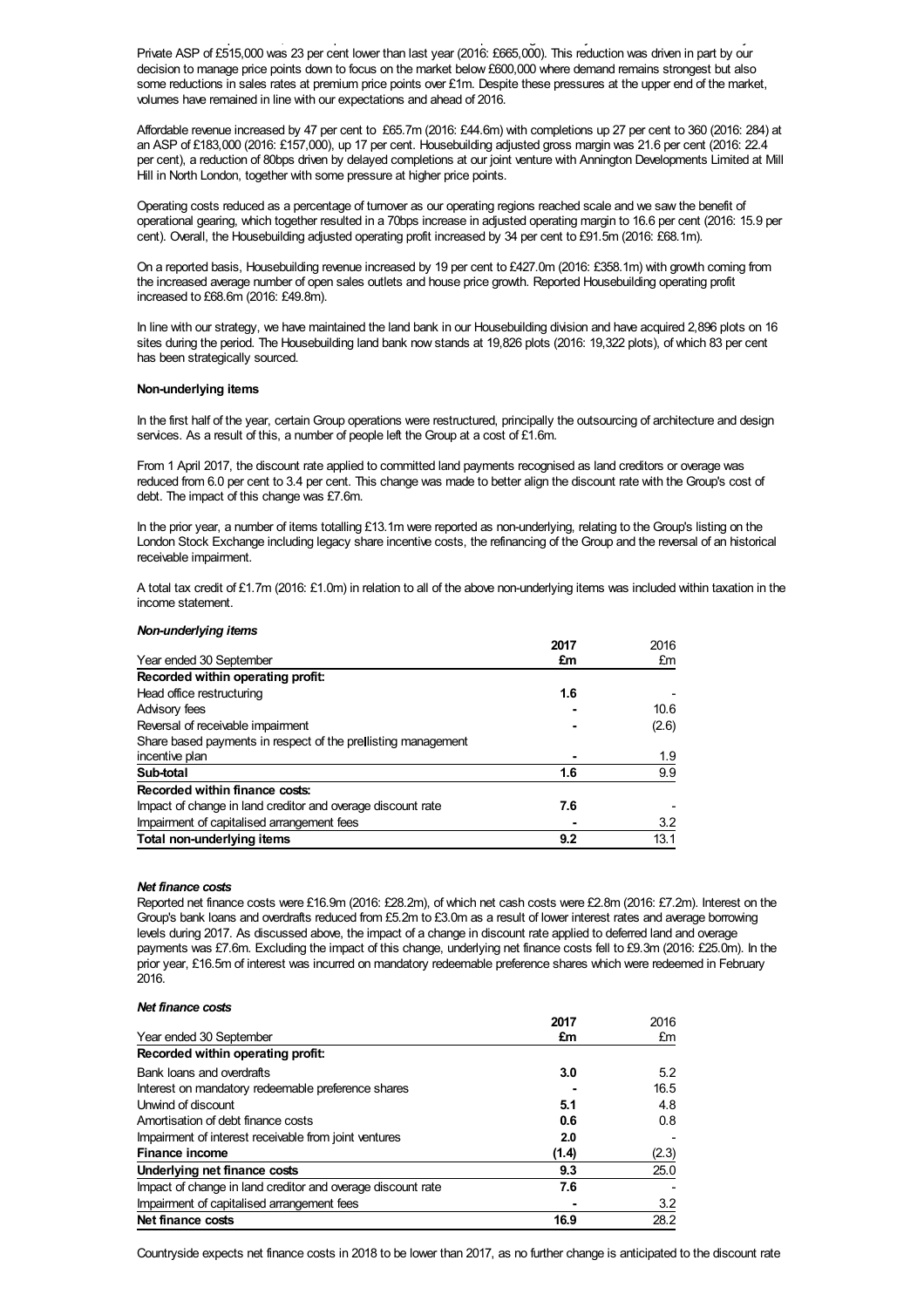## **Taxation**

The Group published its tax strategy for the first time in 2017, as part of its approach to maintaining an open and transparent relationship with tax stakeholders including HMRC. The Group continues to hold a low-risk tax rating. The strategy confirms the Group's view that it seeks to comply fully with its statutory and other regulatory obligations and to act in a way which upholds its reputation as a responsible corporate citizen, including full and transparent disclosure to tax authorities.

In line with Countryside's broader corporate strategy, the key goals directing our tax strategy are:

- adherence to applicable laws and regulations;
- maximisation of shareholder value on a sustainable basis;
- and
- protection of our reputation and brand.

We believe that our obligation is to pay the amount of tax legally due at the right time in accordance with rules set by the relevant authorities. We also have a responsibility to shareholders to ensure that strategic business objectives are met without incurring unnecessary tax costs.

The income tax charge was £24.1m (2016: £17.3m), with an adjusted tax rate of 18.5 per cent (2016: 21.8 per cent) and, on a reported basis, an effective tax rate of 19.0 per cent (2016: 22.0 per cent).

The adjusted rate has reduced due to a reduction in disallowable expenditure during the year, due to the IPO transaction costs and the redemption of mandatory redeemable preference shares in the prior year. The adjusted tax rate reconciles to the reported rate as follows:

## *Adjusted tax rate*

|                                                        | Profit | Tax   | Rate |
|--------------------------------------------------------|--------|-------|------|
| Year ended 30 September 2017                           | £m     | £m    | $\%$ |
| Adjusted profit before tax, and tax thereon            | 154.2  | 28.5  | 18.5 |
| Adjustments, and tax thereon, for:                     |        |       |      |
| Impact of change in land creditor and overage discount |        |       |      |
| rate                                                   | (8.3)  | (1.5) |      |
| Restructuring costs                                    | (1.6)  | (0.3) |      |
| Taxation on associate and joint ventures included in   |        |       |      |
| profit before tax                                      | (2.6)  | (2.6) |      |
| Profit before tax and tax thereon                      | 141.7  | 24.1  | 17.0 |

In 2018, Countryside expects the adjusted tax rate to continue to be slightly lower than the UK statutory corporation tax rate due to claims for enhanced tax relief in relation to land remediation costs.

## **Earnings per share ("EPS")**

Adjusted basic earnings per share increased by 71 per cent to 27.8 pence (2016: 16.3 pence) reflecting the increase in adjusted operating profit during the year, together with a decrease in adjusted net finance costs and a lower adjusted effective tax rate.

The weighted average number of shares in issue was 450m (2016: 450m).

Basic earnings per share was 26.0 pence (2016: 13.6 pence). Basic earnings per share is lower than adjusted basic earnings per share due to the effect of non-underlying items that are excluded from adjusted results.

## **Dividend**

The Board has recommended a final dividend of 5.0 pence per share (2016: 3.4 pence per share), representing a pay-out of 30 per cent of adjusted profit after tax. This brings the total dividend for 2017 to 8.4 pence per share (2016: 3.4 pence per share). This will be paid on 9 February 2018 to shareholders on the Register of Members at the close of business on 22 December 2017 subject to approval by shareholders at the AGM.

The proposed final dividend was recommended by the Board on 21 November 2017 and, as such, has not been included as a liability as at 30 September 2017.

In 2018, Countryside intends that the dividend will continue to represent 30 per cent of adjusted profit after tax.

## **Statement of financial position**

As at 30 September 2017, TNAV was £627.0m (2016: £537.4m), an increase of £89.6m, which was mainly attributable to retained earnings after the payment of the Group's dividends during the year. As we continued to grow the business, inventory grew by £83.5m to £667.1m (2016: £583.6m) as we were active on 88 sites at 30 September 2017 (2016: 72 sites). Investments in associate and joint ventures were maintained at £61.4m (2016: £59.1m) as Oaklands Hamlet in Chigwell, Essex reached maturity as an open selling outlet.

## **Improving returns**

During the year, a significant focus on working capital efficiency and cash generation saw asset turn (defined as adjusted revenue divided by average TNAV excluding net cash or debt) increase to 1.9 times (2016: 1.7 times). This, together with the adjusted operating margin improvements, helped our return on capital employed increase by 370bps to 30.5 per cent (2016: 26.8 per cent). This is 250bps ahead of our medium-term ROCE target and is in part driven by the high level of cash on the balance sheet at 30 September which was the result of two delayed starts on site in our Partnerships division which will take place in the first half of the 2018 financial year.

## *Return on capital employed*

| Year ended 30 September | 2017 | 2016 |
|-------------------------|------|------|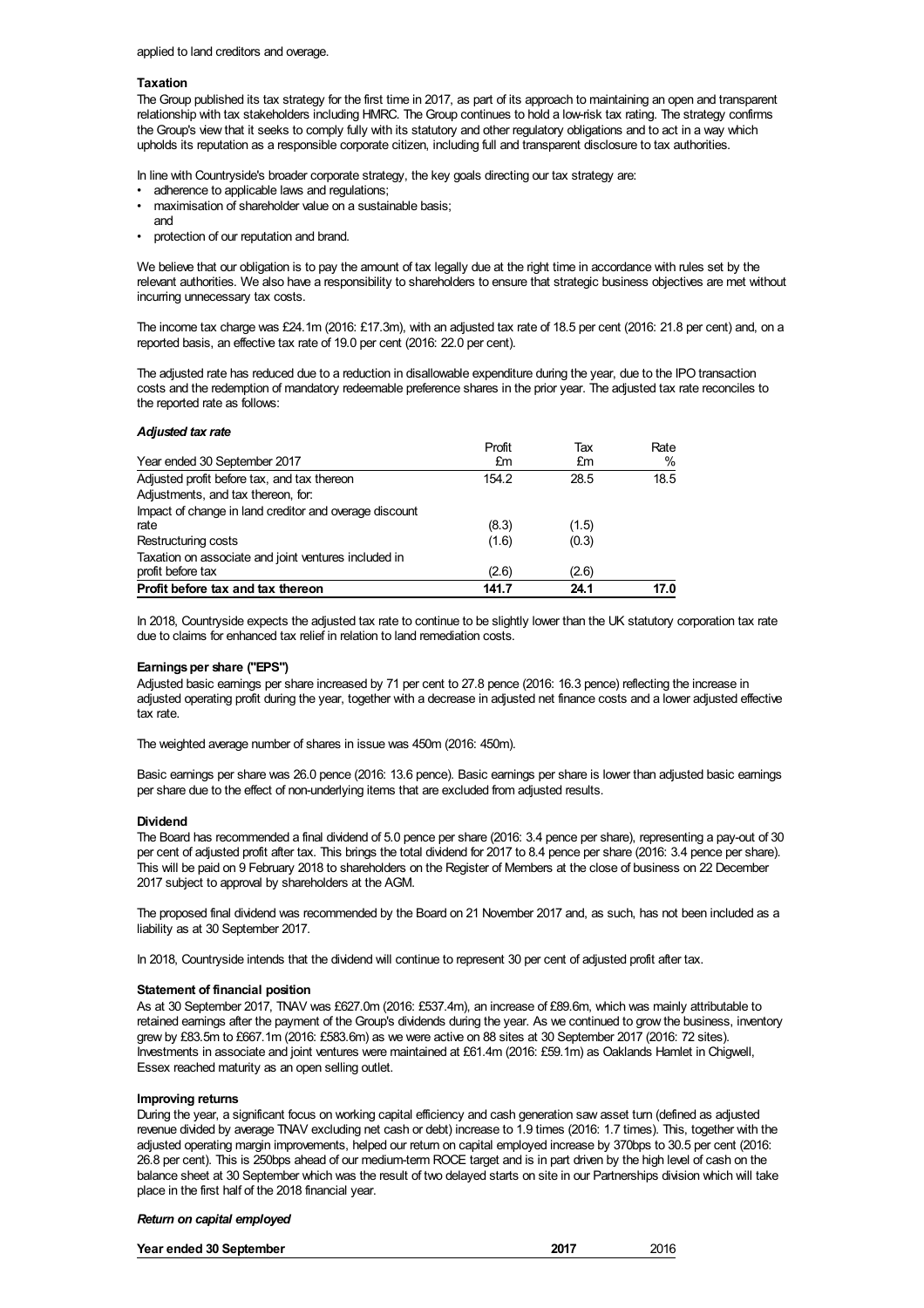| Adjusted operating profit (£m)             | 164 1  | 122.5 |
|--------------------------------------------|--------|-------|
| Average capital employed $(\text{Em})^1$   | 537.5  | 457.0 |
| Return on capital employed (%)             | 30.5   | 26.8  |
| 52-week ROCE movement to 30 September 2017 | 370bps |       |

1. Capital employed is defined as tangible net operating asset value, or TNAV excluding net cash.

## **Financing**

On 3 May 2017, the Group signed a one-year extension to its £300m revolving credit facility agreement. The agreement has a variable interest rate based on LIBOR and now expires in May 2022, although the Group has the opportunity to extend the term of the facility by a further year on the next anniversary. A number of other changes to the facility in May 2017 have given the Group greater flexibility, particularly in driving the scale of the Partnerships division.

## **Cash flow**

## *Summary cash flow statement*

|                                                              | 2017   | 2016    |
|--------------------------------------------------------------|--------|---------|
| Year ended 30 September                                      | £m     | £m      |
| Cash generated from/(used in) operations                     | 78.2   | (14.8)  |
| Interest and tax paid                                        | (26.0) | (20.0)  |
| Dividends paid                                               | (30.6) |         |
| Decrease/(increase) in loans to associate and joint ventures | 16.2   | (31.0)  |
| Dividends received from joint ventures                       | 28.8   | 13.6    |
| Net proceeds from the issue of shares                        |        | 125.4   |
| Repayment of borrowings                                      |        | (140.0) |
| Other net cash (outflows)/inflows                            | (1.2)  | (2.0)   |
| Net increase/(decrease) in cash and cash equivalents         | 65.4   | (68.8)  |

As we have continued to grow the Group, our net investment in working capital increased by £56m (2016: £107m). Our yearend net cash position improved by £65m after making this investment, as we increased the profitability of our business.

## **Impact of the new revenue accounting standard**

During the second half, the Group has undertaken a detailed exercise to determine whether the new revenue accounting standard, IFRS 15 'Revenue from Contracts with Customers' will have a material impact on the Group's results. The new standard is effective for the Group for the 2019 financial year commencing on 1 October 2018. This exercise is substantially complete and we have not yet identified any areas of our business where we will see material changes to the way in which we currently recognise revenue.

We are working with advisors and others in the industry to determine the appropriate treatment for the recognition of revenue on land sales to Registered Providers of social housing and await further guidance on this matter from the International Financial Reporting Interpretations Committee at their meeting in November 2017. We expect to reach a conclusion on this in the first half of the 2018 financial year.

## **Rebecca Worthington**

*Group Chief Financial Officer 21 November 2017*

# Risk management

## **Principal risks and uncertainties**

The Group's principal risks are monitored by the Risk Management Committee, the Audit Committee and the Board. The table below sets out the Group's principal risks and uncertainties, and mitigation.

| <b>Risk</b>             | Description                                                                                                                                                                                                                                                                                                                                                                           | Mtigation                                                                                                                                                                                                                                                                                                                                                                                                                                                                                                    |
|-------------------------|---------------------------------------------------------------------------------------------------------------------------------------------------------------------------------------------------------------------------------------------------------------------------------------------------------------------------------------------------------------------------------------|--------------------------------------------------------------------------------------------------------------------------------------------------------------------------------------------------------------------------------------------------------------------------------------------------------------------------------------------------------------------------------------------------------------------------------------------------------------------------------------------------------------|
| 1                       | Adverse macroeconomic conditions<br>A decline in macroeconomic conditions, or<br>conditions in the UK residential property market, can<br>reduce the propensity to buy homes. Higher<br>consumer confidence and reduce demand for new<br>homes. Constraints on mortgage availability, or<br>higher costs of mortgage funding, may make it more<br>difficult to sell homes.            | Funds are allocated between the Housebuilding and<br>Partnerships businesses. In Housebuilding, land is<br>purchased based on planning prospects, forecast<br>demand and market resilience. In Partnerships,<br>unemployment, interest rates and inflation can affect contracts are phased and, where possible, subject to<br>viability testing. In all cases, forward sales, cash flow<br>and work in progress are carefully monitored to give<br>the Group time to react to changing market<br>conditions. |
| $\mathfrak{p}$          | Adverse changes to Government policy and<br>regulation<br>Adverse changes to Government policy in areas such and communicated throughout the business.<br>as tax, housing, the environment and building<br>regulations may result in increased costs and/or<br>delays. Failure to comply with laws and regulations<br>could expose the Group to penalties and reputational<br>damage. | The potential impact of changes in Government<br>policy and new laws and regulations are monitored<br>Detailed policies and procedures are in place to<br>address the prevailing regulations.                                                                                                                                                                                                                                                                                                                |
| 3                       | <b>Constraints on construction resources</b><br>Costs may increase beyond budget due to the<br>reduced availability of skilled labour, or shortages of<br>sub-contractors or building materials at competitive<br>prices to support the Group's growth ambitions. The<br>Group's strategic geographic expansion may be at<br>risk if new supply chains cannot be established.         | Optimise use of standard house types and design to<br>maximise buying power. Use of strategic suppliers to<br>leverage volume price reductions and minimise<br>unforeseen disruption. Robust contract terms to<br>control costs.                                                                                                                                                                                                                                                                             |
| $\overline{\mathbf{4}}$ | Programme delay (rising project complexity)<br>Failure to secure timely planning permission on                                                                                                                                                                                                                                                                                        | The budgeted programme for each site is approved<br>by the Divisional Board before acquisition. Sites are                                                                                                                                                                                                                                                                                                                                                                                                    |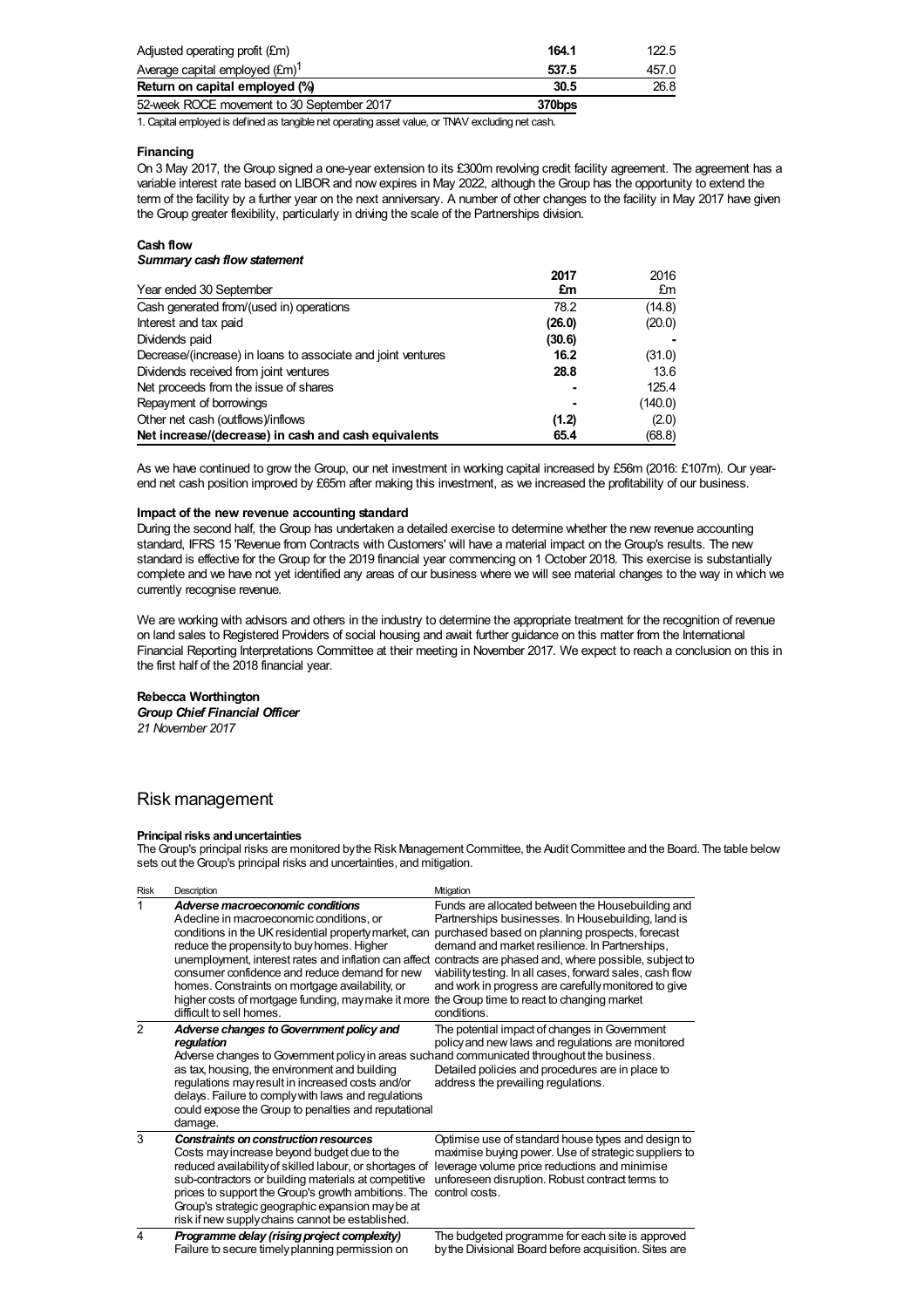|   | economically viable terms or poor project forecasting, managed as a portfolio to control overall Group<br>unforeseen operational delays due to technical<br>issues, disputes with third party contractors or<br>suppliers, bad weather or changes in purchaser<br>requirements may cause delay or potentially<br>termination of a project. | delivery risk. There is weekly monitoring at both<br>divisional and Group level.                                                                       |
|---|--------------------------------------------------------------------------------------------------------------------------------------------------------------------------------------------------------------------------------------------------------------------------------------------------------------------------------------------|--------------------------------------------------------------------------------------------------------------------------------------------------------|
| 5 | Inability to source and develop suitable land<br>Competition or poor planning may result in a failure<br>to procure land in the right location, at the right price<br>and at the right time.                                                                                                                                               | Arobust land appraisal process ensures each<br>project is financially viable and consistent with the<br>Group's strategy.                              |
| 6 | Inability to attract and retain talented employees<br>Inability to attract and retain highly skilled, competent against industry standards to ensure<br>people at all levels could adversely affect the Group's competitiveness. Succession plans are in place for<br>results, prospects and financial condition.                          | Remuneration packages are regularly benchmarked<br>all key roles within the Group. Exit interviews are<br>used to identify any areas for improvement.  |
|   | Inadequate health, safety and environmental<br>procedures<br>A deterioration in the Group's health, safety &                                                                                                                                                                                                                               | Procedures, training and reporting are all carefully<br>monitored to ensure that high standards are<br>maintained. An environmental risk assessment is |

environmental standards could put theGroup's employees, contractors or the general public at risk of injuryor death and could lead to litigation or penalties or damage the Group's reputation.

maintained. An environmental risk assessment is carried out prior to anyland acquisition. Appropriate insurance is in place to cover the risks associated with housebuilding.

# Consolidated statement of comprehensive income

For the year ended 30 September 2017

|                                                                              | Note           | 2017<br>£m | 2016<br>£m |
|------------------------------------------------------------------------------|----------------|------------|------------|
| Revenue                                                                      |                | 845.8      | 671.3      |
| Cost of sales                                                                |                | (662.5)    | (527.2)    |
| Gross profit                                                                 |                | 183.3      | 144.1      |
| Administrative expenses                                                      |                | (54.4)     | (56.8)     |
| Group operating profit                                                       |                | 128.9      | 87.3       |
| Analysed as:                                                                 |                |            |            |
| Adjusted Group operating profit                                              |                | 164.1      | 122.5      |
| Less: share of associate and joint ventures' operating profit                | 13, 14         | (33.6)     | (25.3)     |
| Less: non-underlying items                                                   | 6              | (1.6)      | (9.9)      |
| Group operating profit                                                       |                | 128.9      | 87.3       |
| Finance costs                                                                | $\overline{7}$ | (18.3)     | (30.5)     |
| Analysed as:                                                                 |                |            |            |
| Adjusted finance costs                                                       |                | (10.7)     | (27.3)     |
| Less: non-underlying finance costs                                           | 6              | (7.6)      | (3.2)      |
| Finance costs                                                                | $\overline{7}$ | (18.3)     | (30.5)     |
| Finance income                                                               | 8              | 1.4        | 2.3        |
| Share of post-tax profit from associate and joint ventures                   | 13, 14         | 29.7       | 19.6       |
| Profit before income tax                                                     |                | 141.7      | 78.7       |
| Income tax expense                                                           | 9              | (24.1)     | (17.3)     |
| Profit for the year                                                          |                | 117.6      | 61.4       |
| Profit is attributable to:                                                   |                |            |            |
| - Owners of the parent                                                       |                | 117.2      | 61.1       |
| - Non-controlling interests                                                  |                | 0.4        | 0.3        |
|                                                                              |                | 117.6      | 61.4       |
| Other comprehensive income                                                   |                |            |            |
| Items that may be reclassified to profit and loss                            |                |            |            |
| Increase/(decrease) in the fair value of available-for-sale financial assets | 15             | 0.2        | (1.5)      |
| Total comprehensive income for the year                                      |                | 117.8      | 59.9       |
| Total comprehensive income for the year attributable to:                     |                |            |            |
| - Owners of the parent                                                       |                | 117.4      | 59.6       |
| - Non-controlling interest                                                   |                | 0.4        | 0.3        |
|                                                                              |                | 117.8      | 59.9       |
| Earnings per share (expressed in pence per share):                           |                |            |            |
| Basic                                                                        | 10             | 26.0       | 13.6       |
| Diluted                                                                      | 10             | 25.8       | 13.6       |

Revenue and operating profits arise from theGroup's continuing operations.

## Consolidated statement of financial position

As at 30 September 2017

|                               | Note |    | 2017 | 2016 |
|-------------------------------|------|----|------|------|
|                               |      |    | £m   | £m   |
| <b>Assets</b>                 |      |    |      |      |
| Non-current assets            |      |    |      |      |
| Intangible assets             |      | 11 | 59.5 | 58.9 |
| Property, plant and equipment |      | 12 | 2.6  | 2.7  |
| Investment in joint ventures  |      | 13 | 58.8 | 53.9 |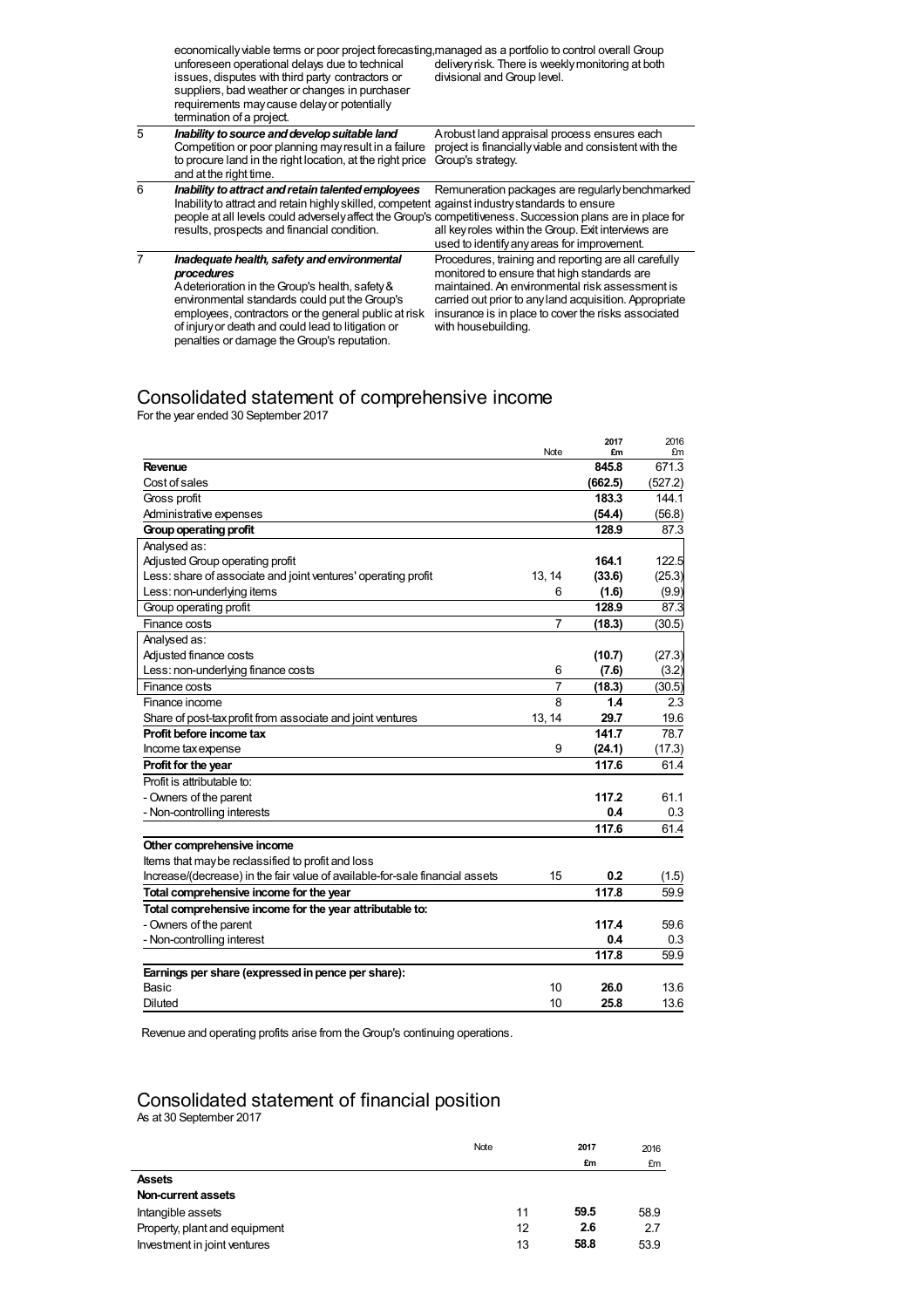| Investment in associate                         | 14 | 2.6     | 5.2     |
|-------------------------------------------------|----|---------|---------|
| Available-for-sale financial assets             | 15 | 7.4     | 8.7     |
| Deferred tax assets                             | 16 | 2.8     | 3.3     |
| Trade and other receivables                     | 19 | 12.9    | 10.8    |
|                                                 |    | 146.6   | 143.5   |
| <b>Current assets</b>                           |    |         |         |
| Inventories                                     | 17 | 667.1   | 583.6   |
| Trade and other receivables                     | 19 | 138.8   | 147.9   |
| Cash and cash equivalents                       | 20 | 77.4    | 38.3    |
|                                                 |    | 883.3   | 769.8   |
| <b>Total assets</b>                             |    | 1,029.9 | 913.3   |
| Liabilities                                     |    |         |         |
| <b>Current liabilities</b>                      |    |         |         |
| Overdrafts                                      | 20 |         | (26.3)  |
| Trade and other payables                        | 21 | (251.9) | (177.5) |
| Current income tax liabilities                  |    | (5.8)   | (6.1)   |
| Provisions                                      | 22 | (0.6)   | (0.8)   |
|                                                 |    | (258.3) | (210.7) |
| <b>Non-current liabilities</b>                  |    |         |         |
| Borrowings                                      | 23 |         |         |
| Trade and other payables                        | 21 | (84.4)  | (109.0) |
| Provisions                                      | 22 | (2.0)   | (0.7)   |
|                                                 |    | (86.4)  | (109.7) |
| <b>Total liabilities</b>                        |    | (344.7) | (320.4) |
| <b>Net assets</b>                               |    | 685.2   | 592.9   |
| <b>Equity</b>                                   |    |         |         |
| Share capital                                   | 24 | 4.5     | 4.5     |
| Reserves                                        | 24 | 679.8   | 587.9   |
| Equity attributable to owners of the parent     |    | 684.3   | 592.4   |
| Equity attributable to non-controlling interest |    | 0.9     | 0.5     |
| <b>Total equity</b>                             |    | 685.2   | 592.9   |

These financial statements were approved by the Board of Directors on 21 November 2017.

On behalf of the Board **IanSutcliffe Rebecca Worthington Directors**

## Consolidated statement of changes in equity

For the year ended 30 September 2017

|                                 |      |                |                          |          | Available-for- | Equity                                                         |          |        |
|---------------------------------|------|----------------|--------------------------|----------|----------------|----------------------------------------------------------------|----------|--------|
|                                 |      | Share          | Share                    | Retained |                | sale attributable to<br>financial owners of theNon-controlling |          | Total  |
|                                 |      | capital        | premium                  | earnings | assets         | parent                                                         | interest | equity |
|                                 | Note | £m             | £m                       | £m       | £m             | £m                                                             | £m       | £m     |
| At 1 October 2015               |      | $\overline{a}$ | 1.1                      | 10.3     | 1.6            | 13.0                                                           | 0.2      | 13.2   |
| Comprehensive income            |      |                |                          |          |                |                                                                |          |        |
| Profit for the year             |      |                |                          | 61.1     |                | 61.1                                                           | 0.3      | 61.4   |
| Other comprehensive income      |      |                |                          |          | (1.5)          | (1.5)                                                          |          | (1.5)  |
| Total comprehensive income      |      | $\overline{a}$ | $\overline{a}$           | 61.1     | (1.5)          | 59.6                                                           | 0.3      | 59.9   |
| <b>Transactions with owners</b> |      |                |                          |          |                |                                                                |          |        |
| Share-based payment             |      |                |                          |          |                |                                                                |          |        |
| expense - pre-IPO               | 30   |                |                          | 1.9      |                | 1.9                                                            |          | 1.9    |
| Share-based payment             |      |                |                          |          |                |                                                                |          |        |
| expense - post-IPO, net         |      |                |                          |          |                |                                                                |          |        |
| of deferred tax                 | 30   |                |                          | 1.3      |                | 1.3                                                            |          | 1.3    |
| Group reorganisation            | 1    | 4.5            | (1.1)                    | 513.2    |                | 516.6                                                          |          | 516.6  |
| Total transactions with         |      |                |                          |          |                |                                                                |          |        |
| owners                          |      | 4.5            | (1.1)                    | 516.4    |                | 519.8                                                          |          | 519.8  |
| At 30 September 2016            |      | 4.5            |                          | 587.8    | 0.1            | 592.4                                                          | 0.5      | 592.9  |
| Comprehensive income            |      |                |                          |          |                |                                                                |          |        |
| Profit for the year             |      |                |                          | 117.2    |                | 117.2                                                          | 0.4      | 117.6  |
| Dividends paid                  |      |                |                          | (30.6)   |                | (30.6)                                                         |          | (30.6) |
| Other comprehensive             |      |                |                          |          |                |                                                                |          |        |
| income                          |      |                |                          |          | 0.2            | 0.2                                                            |          | 0.2    |
| Total comprehensive             |      |                |                          |          |                |                                                                |          |        |
| income                          |      |                |                          | 86.6     | 0.2            | 86.8                                                           | 0.4      | 87.2   |
| <b>Transactions with owners</b> |      |                |                          |          |                |                                                                |          |        |
| Share-based payment             |      |                |                          |          |                |                                                                |          |        |
| expense, net of deferred        |      |                |                          |          |                |                                                                |          |        |
| tax                             | 30   |                | $\overline{\phantom{a}}$ | 5.1      |                | 5.1                                                            |          | 5.1    |
| Total transactions with owners  |      |                |                          | 5.1      |                | 5.1                                                            |          | 5.1    |
| At 30 September 2017            |      | 4.5            | ۰                        | 679.5    | 0.3            | 684.3                                                          | 0.9      | 685.2  |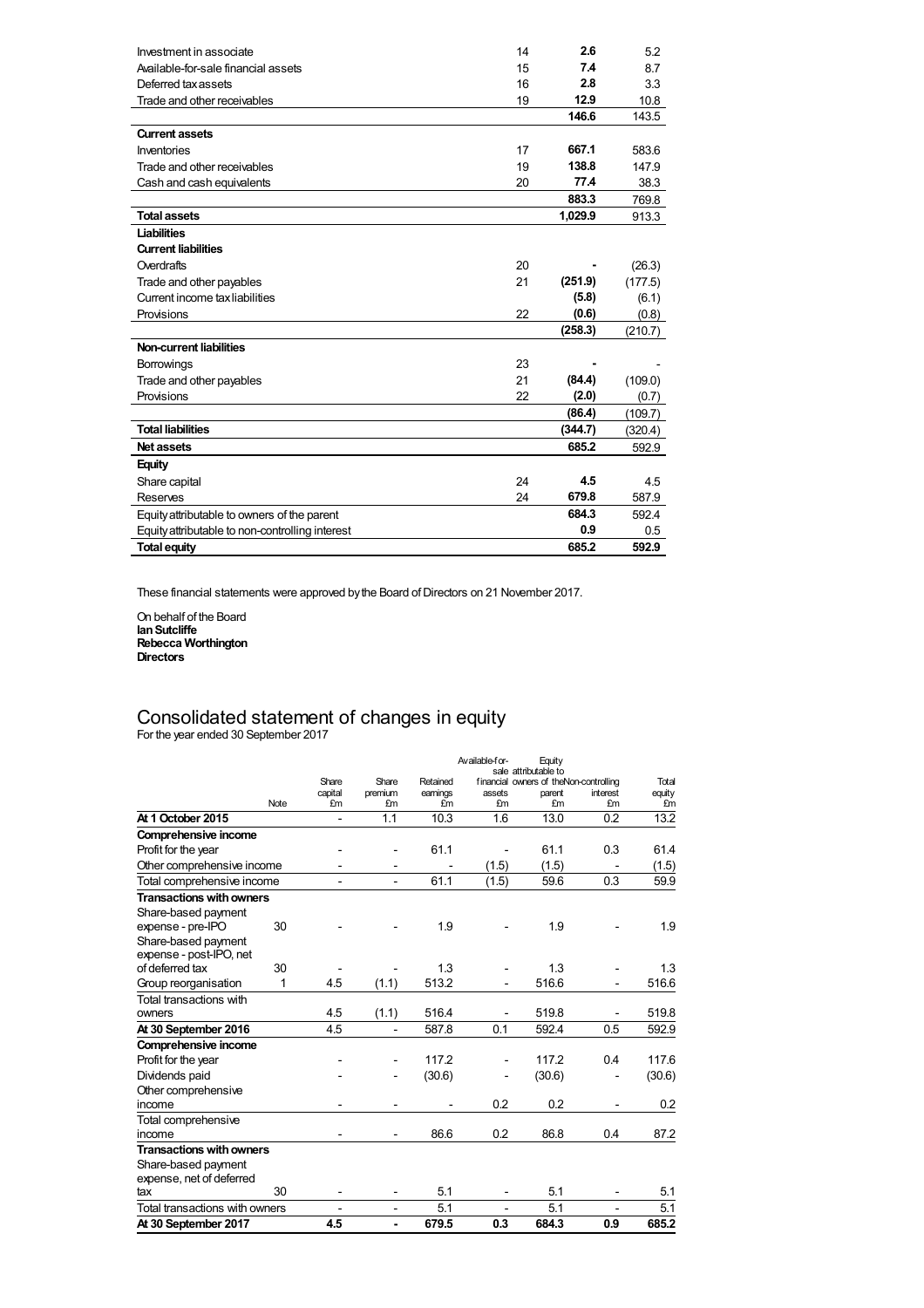## Consolidated cash flow statement

For the year ended 30 September 2017

|                                                                 |       | 2017   | 2016    |
|-----------------------------------------------------------------|-------|--------|---------|
|                                                                 | Note  | £m     | £m      |
| Cash generated from/(used in) operations                        | 25    | 78.2   | (14.8)  |
| Interest paid                                                   |       | (2.8)  | (7.2)   |
| <b>Taxpaid</b>                                                  |       | (23.2) | (12.8)  |
| Net cash inflow/(outflow) from operating activities             |       | 52.2   | (34.8)  |
| Cash flows from investing activities                            |       |        |         |
| Purchase of intangible assets                                   | 11    | (2.3)  | (0.7)   |
| Purchase of property, plant and equipment                       | 12    | (0.8)  | (0.9)   |
| Proceeds from disposal of available-for-sale financial assets   |       | 2.5    | 2.9     |
| Acquisition of subsidiary (net of cash acquired)                |       |        | (2.0)   |
| Decrease/(increase) in advances to associate and joint ventures |       | 16.2   | (31.0)  |
| Interest received                                               |       |        | 1.5     |
| Dividends received from associate and joint ventures            | 13,14 | 28.8   | 13.6    |
| Net cash inflow/(outflow) from investing activities             |       | 44.4   | (16.6)  |
| Cash flows from financing activities                            |       |        |         |
| Proceeds from issue of ordinary shares                          | 24    |        | 130.0   |
| Dividends paid                                                  |       | (30.6) |         |
| Transaction costs from issue of ordinary shares                 |       |        | (4.6)   |
| Borrowing facility arrangement fee                              |       | (0.6)  | (2.8)   |
| Proceeds from borrowings                                        |       |        | 91.3    |
| Repayment of borrowings                                         |       |        | (231.3) |
| Net cash outflow from financing activities                      |       | (31.2) | (17.4)  |
| Net increase/(decrease) in cash and cash equivalents            |       | 65.4   | (68.8)  |
| Cash and cash equivalents at the beginning of the year          |       | 12.0   | 80.8    |
| Cash and cash equivalents at the end of the year                | 20    | 77.4   | 12.0    |

## Notes to the consolidated financial statements

For the year ended 30 September 2017

## **1.General information**

Countryside Properties PLC(the "Company") is a public limited companyincorporated and domiciled in the United Kingdom whose shares are publiclytraded on the London Stock Exchange. The Company's registered office is Countryside House, The Drive, Brentwood, EssexCM13 3AT.

The Group's principal activities are building new homes and regeneration of public sector land.

## *Initial public offering("IPO")*

The Companylisted its shares on the London Stock Exchange on 17 February2016. Prior to the IPO, there was a reorganisation of the Group, which is described in the 2016 financial statements.

The consolidated financial statements have been prepared under the merger method of accounting because the transaction under which the Company became the holding company of OCMLuxembourg Coppice Mdco S.à r.l. ("Mdco") was a Group reconstruction with no change in the ultimate ownership of theGroup. All the shareholdings in Midco were exchanged via a share-for-share transfer on 11 February 2016. The Company did not actively trade at the time.

The result of the application of the capital reorganisation is to present the financial statements as if the Companyhad always owned theGroup - the financial statements have been presented as a continuation of Midco.

## **2.Critical accountingjudgements andestimates**

The preparation of theGroup's financial statements under International Financial Reporting Standards ("IFRS") requires the Directors to make estimates and assumptions that affect the application of policies and the reported amounts of assets, liabilities, income, expenses and related disclosures.

#### *Critical accounting judgements*

In the process of applying the Group's accounting policies, which are described in Note 3, the Directors have made no individual judgements that have a significant impact on the financial statements, apart from those involving estimates which are described below.

## *Key sources of estimationuncertainty*

Estimates and underlying assumptions affecting the financial statements are based on historical experience and other relevant factors and are reviewed on an ongoing basis. This approach forms the basis of making judgements about carrying values of assets and liabilities that are not readilyapparent from other sources.Changes in accounting estimates maybe necessaryif there are changes in the circumstances on which the estimate was based or as a result of newinformation. Such changes are recognised in the year in which the estimate is revised.

The keysources of estimation uncertaintythat have a risk of causing a material adjustment to the carrying value of assets and liabilities are described below.

## *Estimation of site profitability*

In order to determine the profit or loss that the Group recognises on its developments and construction contracts in a specific period, theGroup allocates the total cost of each development, or construction contract between the proportion completing in the period and the proportion to complete in a future period. The assessment of the total costs to be incurred requires a degree of estimation due to the long-term nature of the Group's activities and because actual costs are subject to market fluctuations. Group management has established internal controls to reviewand ensure the appropriateness of estimates made on an individual development or contract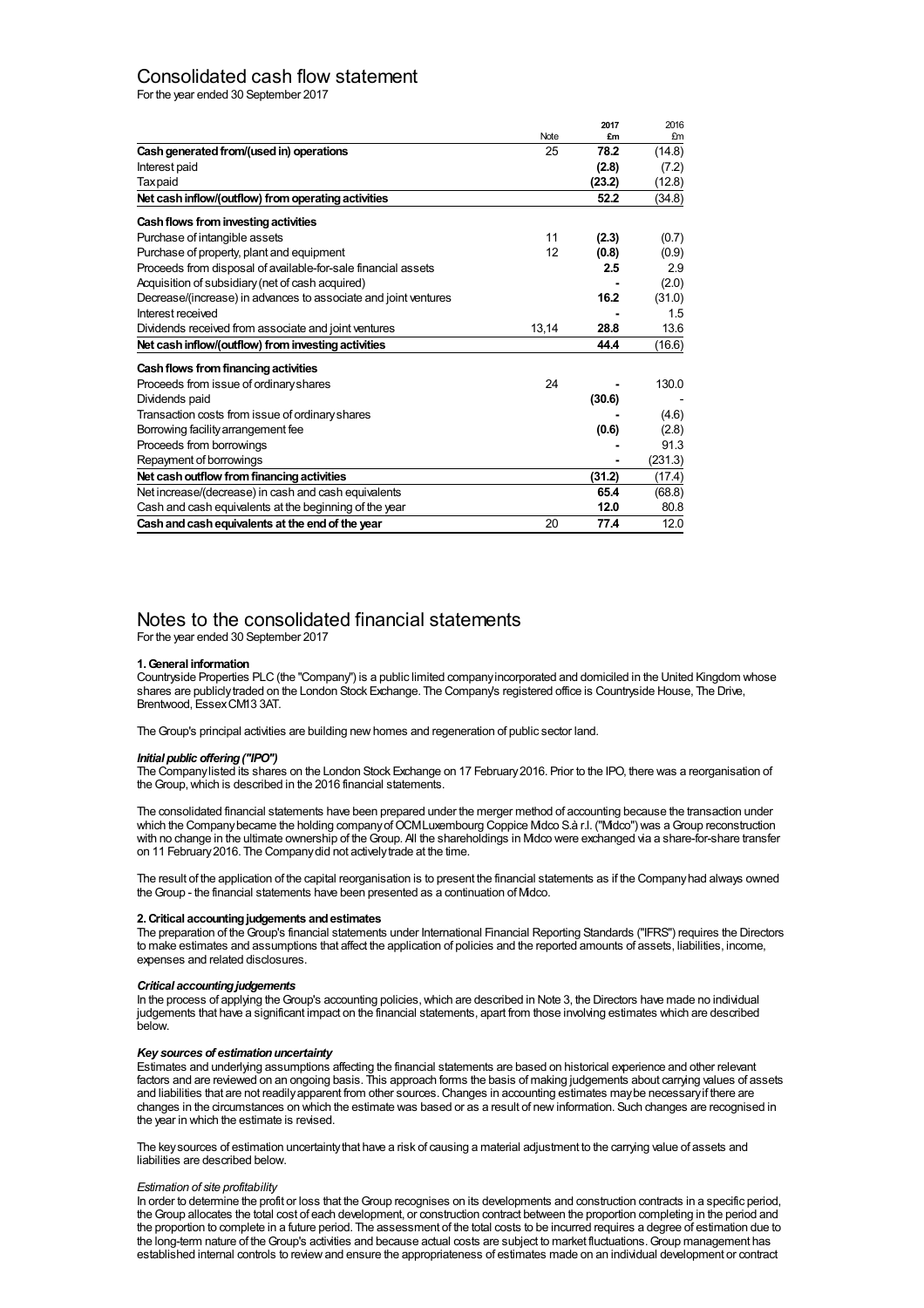## basis.

## *Carrying value of inventory*

Inventorygenerated through the normal course of business is recorded at the lower of cost and net realisable value. Afinancial appraisal is prepared and updated monthlyfor each development,which records an estimate of future revenues and expenditure. As both future cost and sales prices fluctuate in line with local market conditions, significant adverse variances in either costs or sales prices estimates could lead to an impairment of inventory. In circumstances where forecast revenues are lower than anticipated expenditure, an inventoryprovision is made. This inventoryprovision maybe reversed in future periods when there is evidence of improved selling prices or reduced expenditure forecast on a development.

#### *Available-for-sale financial assets*

Available-for-sale financial assets comprise loans that have been advanced to homebuyers to assist in their purchase of property under historical shared equityschemes. The loans are generallysecured bya second charge over the propertyand are either interest free or have interest chargeable from the fifth year onwards.

The loans are held at fair value, which is based on an estimate of the future cash flows from the loans. The estimate considers the value of the propertybased upon market conditions, including potential future house price increases, and possible borrower default. The loans are discounted at an interest rate equivalent to thatwhich would be payable for equivalent loans made against propertyby a third party.

## **3. Accounting policies**

## *Basis of preparation*

These financial statements for the year to 30 September 2017 are those of the Companyand all of its subsidiaries. It has been prepared in accordance with the IFRS as endorsed by the European Union, IFRS Interpretations Committee ("IFRSIC") interpretations and those parts of the Companies Act 2006 applicable to companies reporting under IFRS.

The principal accounting policies applied in the preparation of these consolidated financial statements are set out below. These policies have been consistentlyapplied to all the years presented, unless otherwise stated.

These financial statements have been prepared on a going concern basis in Sterling and rounded to the nearest £0.1m under the historical cost convention, except for available-for-sale financial assets and share-based payments.

#### Going concern

The Group's business activities, together with the factors likely to affect its future development, are set out in the Strategic Report on pages 2 to 39 of the 2017 Annual Report. The financial position of the Group, its cash flows, liquidity position and borrowing facilities are described on pages 26 to 29 of the Strategic Report of the 2017 Annual Report. Further disclosures regarding borrowings are provided in Note 23.

As described in the Viability Statement, the Directors have assessed the prospects and viability of the Companyover a three-year period to September 2020. The Board has performed a robust assessment of the principal risks facing the Company, including those risks thatwould threaten Countryside's business model, future performance, solvencyor liquidity.

Having considered theGroup's cashflowforecasts, the Directors are satisfied theGroup has sufficient liquidityand covenant headroom to enable the Group to conduct its business and meet its liabilities as they fall due for at least the next 12 months. Accordingly these financial statements are prepared on a going concern basis.

#### *New standards, amendments andinterpretations*

No newstandards, amendments or interpretations effective for the first time for the financial year beginning on 1October 2016 have had a material impact on the financial statements.

The following amendments to standards and interpretations which will be relevant to the preparation of theGroup's financial statements have been issued, but are not effective and have not been earlyadopted for the financial year beginning 1October 2017:

- **• IFRS9 'Financial Instruments', on'ClassificationandMeasurement'** (effective 1October 2018) addresses the classification, measurement and recognition of financial assets and financial liabilities. It replaces the guidance in IAS39 that relates to the classification and measurement of financial instruments. IFRS9 retains but simplifies the mixed measurement model and establishes three primarymeasurement categories for financial assets: amortised cost, fair value through Other Comprehensive Income and fair value through profit and loss. The impact of IFRS 9 is being assessed bymanagement. The principal change identified is that gains and losses on shared equityloans will no longer be recognised through the Statement ofOther Comprehensive Income. It is not expected that this change will have a material impact on the reported results of theGroup, butwill introduce an element of volatilityin theGroup's reported profit as the valuation of the shared equityloan portfolio changes.
- **IFRS 15 'Revenue from Contracts with Customers'** (effective 1 October 2018) deals with revenue recognition and establishes principles for reporting useful information to users of financial statements about the nature, amount, timing and uncertainty of revenue and cash flows arising from an entity's contracts with customers. Revenue is recognised when a customer obtains control of a good or service and thus has the abilityto direct the use and obtain the benefits from the good or service. The standard replaces IAS 18 'Revenue' and IAS 11 'Construction Contracts' and related interpretations.

During the second half, the Group has undertaken a detailed exercise to determine whether IFRS 15 will have a material impact on the Group's results. The new standard is effective for the Group for the 2019 financial year commencing on 1 October 2018. This exercise is substantiallycomplete and we have not yet identified anyareas of our business where we will see material changes to the way in which we currently recognise revenue, except as described below.

We are working with advisors and others in the industry to determine the appropriate treatment for the recognition of revenue on land sales to Registered Providers of social housing where separate construction activityis also performed for the Registered Provider. We understand that this matter is due to be considered bythe International Financial Reporting Interpretations Committee at their meeting on 22 November 2017. We expect to reach a conclusion on this in the first half of the 2018 financial year and will provide further narrative and quantative disclosure on the impact of the standard, if any, in our 2018 Annual Report.

- **• IFRS16 'Leases'** (effective 1October 2019) addresses the definition of a lease, recognition and measurement of leases and establishes principles for reporting useful information to users of financial statements about the leasing activities of both lessees and lessors. Akeychange arising from IFRS16 is that most operating leases will be accounted for on balance sheet for lessees. The standard replaces IAS17 'Leases', and related interpretations. Whilst management's full impact assessment of the introduction of IFRS 16 is not complete, the Group does not have a significant number of leases which relate principallyto office buildings and leased companycars. The principal impact is likelyto be the recognition of additional leasing assets and liabilities and the Income Statement impact is not expected to be material.
- **• Amendments toIAS7 andIAS12** (effective 1October 2018). These amendments require additional disclosures in the statement of cash flows and recognition of deferred taxassets for unrealised losses respectively.
- **• Amendment toIFRS2** (effective 1October 2018). This amendment clarifies the measurement for cash-settled, sharebased payments and the accounting for modifications that change an award from cash settled to equitysettled. It also introduces an exception to the principles in IFRS2 thatwill require an award to be treated as if itwas whollyequitysettled,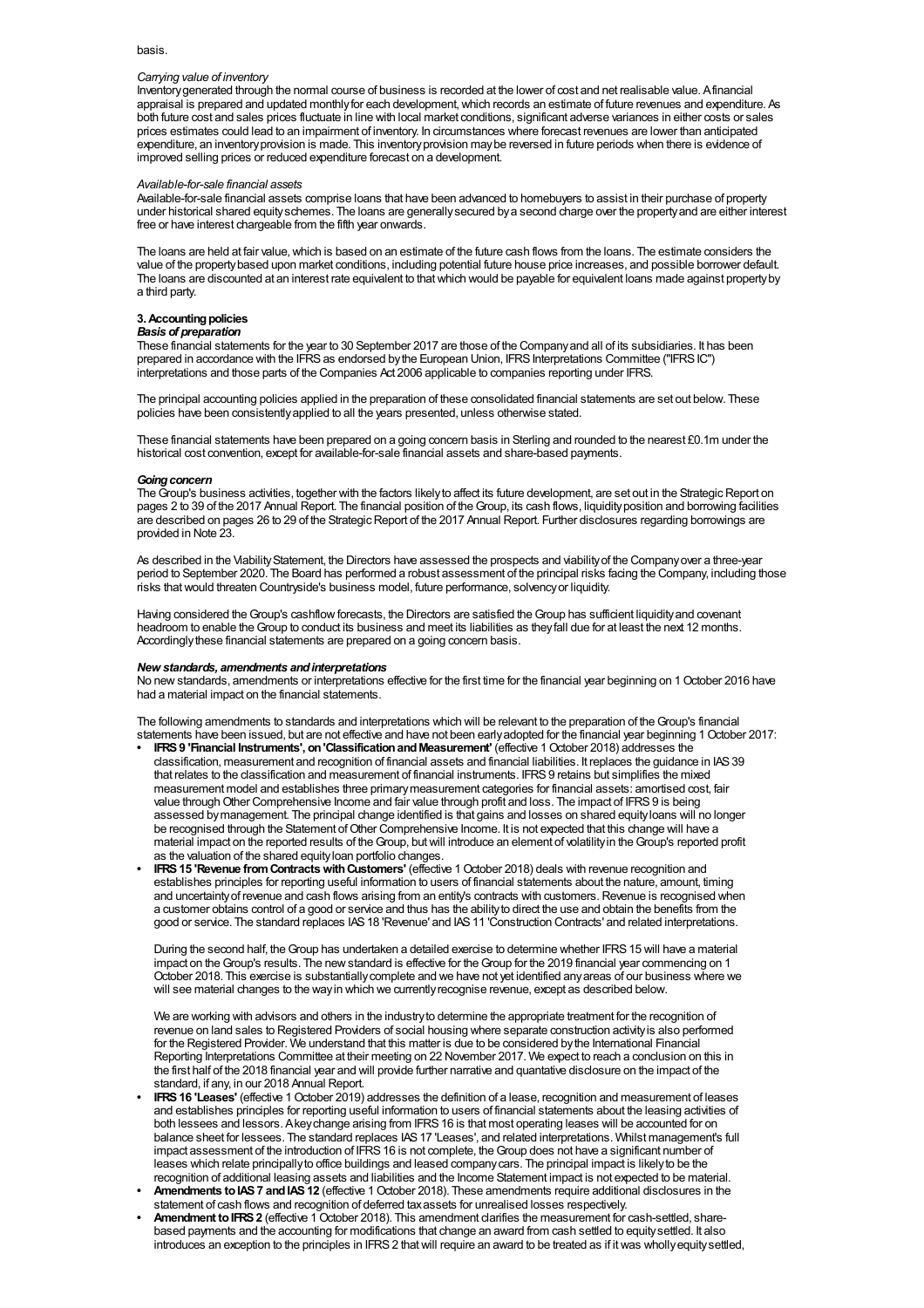where an employer is obliged to withhold an amount for the employee's taxobligations associated with a share-based payment and paythat amount to the taxauthority.

**Amendment to IFRS 15** (effective 1 October 2018). These amendments comprise clarifications of the guidance on identifying performance obligations, accounting for licences of intellectual propertyand the principal versus agent assessment (gross versus net revenue presentation).

There are no IFRSs or IFRS IC interpretations that are not yet effective that would be expected to have a material impact on the Group for the financial year beginning 1 October 2017.

The Group has not applied the following amendments to standards which are EU endorsed but not yet effective:

- Amendments to IFRS 11: Accounting for Acquisitions of Interest in Joint Operations
- Amendments to IAS 1: Disclosure Initiative
- Amendments to IAS 16 and IAS 38: Clarification of Acceptable Methods of Depreciation and Amortisation
- Amendments to IAS 27: Separate Financial Statements on the Equity Method
- Annual Improvements to IFRSs 2014 Cycle

The Group is currently considering the impact of these amendments on the Group; however, it is anticipated they will be minimal and effects will principallyrelate to the amendment of current disclosures.

### *Basis of consolidation*

Subsidiaries are entities which the Group has the power to control. The Group controls an entity when the Group is exposed to, or has rights to, variable returns from its involvementwith the entityand has the abilityto govern the financial and operating policies so as to obtain economic benefits from its activities. The financial statements of subsidiaries are consolidated in the financial statements using the acquisition method of accounting from the date on which control is obtained up until the date that control ceases.

Non-controlling interests in the results and equityof subsidiaries are shown separatelyin the Income Statement, the Statement of Changes in Equityand Statement of Financial Position.

Where the accounting policies of a subsidiaryor equity-accounted investee do not conform in all material respects to those of the Group, adjustments are made on consolidation to reflect the accounting policies of theGroup.

Intragroup transactions, balances and unrealised gains and losses on transactions betweenGroup companies are eliminated in preparing the financial statements.Gains arising from transactions with joint arrangements and associate are eliminated to the extent of the Group's interest in the entity.

#### *Associate andjoint ventures*

An associate is an entityover which theGroup is in a position to exercise significant influence but does not exercise control or joint control. Investments in associates are accounted for using the equitymethod.

The Group has applied IFRS 11 to all joint arrangements. Under IFRS 11 investments in joint arrangements are classified as either joint operations or joint ventures depending on the contractual rights and obligations of each investor. Joint ventures are accounted for using the equitymethod.

Under the equitymethod of accounting, interests in the associate and joint ventures are initiallyrecognised at cost and adjusted thereafter to recognise theGroup's share of the post-acquisition profits or losses and movements in other comprehensive income. When theGroup's share of losses in an associate or joint venture equals or exceeds its interests in the associate or joint venture, the Group does not recognise further losses, unless it has incurred obligations or made payments on behalf of the associate or joint venture.

Unrealised losses arising on transactions between theGroup and its associate and joint ventures are eliminated unless the transaction provides evidence of an impairment of the asset transferred.

TheGroup funds its associate and joint ventures through a combination of equityinvestment and shareholder loans. The Directors reviewthe recoverabilityof investments and shareholder loans for impairment annually. Where an investment is held in an associate or joint venture which has net liabilities, the investment is held at £nil and other long-term interests, such as shareholder loans, are reduced bythe value equal to the net liabilities, unless it has incurred legal or constructive obligations or made payments on behalf of its associate or joint ventures.

### *Business combinations*

All acquisitions are accounted for using the acquisition method of accounting. The cost of an acquisition is the aggregate of the fair values of the assets transferred, liabilities incurred or assumed and equityinstruments issued at the date of acquisition. The consideration transferred includes the fair value of the asset or liabilityresulting from a deferred and contingent consideration arrangement.

Costs directlyrelating to an acquisition are expensed to the Income Statement. The identified assets and liabilities and contingent liabilities are measured at their fair value at the date of acquisition. The excess of cost of acquisition over the aggregate fair value of theGroup's share of the net identified assets plus identified intangible assets is recorded as goodwill.

## *Intangible assets*

#### *Goodwill*

Goodwill represents the excess of the consideration on acquisition of a subsidiary over the interest in net fair value of the identifiable net assets and contingent liabilities acquired. If the total consideration transferred is less than the fair value of the net assets acquired, the difference is recognised directlyin the Income Statement.

An impairment reviewis carried out annuallyor when circumstances arise that mayindicate an impairment is likely. The carrying value of goodwill is compared to its recoverable amount being the higher of its value in use and its fair value less costs of disposal. Anyimpairment is charged immediatelyto the Income Statement and is not subsequentlyreversed.

For the purpose of impairment testing, goodwill acquired in a business combination is allocated to each of the cash generating units ("CGUs"), or groups ofCGUs, that are expected to benefit from the synergies of the combination. Each unit or group of units to which the goodwill is allocated represents the lowest level within the entityatwhich the goodwill is monitored for internal management purposes.

#### *Brands*

The Group carries assets on the balance sheet for brands that have been acquired. Internally generated brands are not recognised. Cost is determined at acquisition as being directly attributable cost or, where relevant, by using an appropriate valuation method. Acquired brands are tested for impairment when a triggering event is identified. Acquired brands are amortised over a period of 20 years.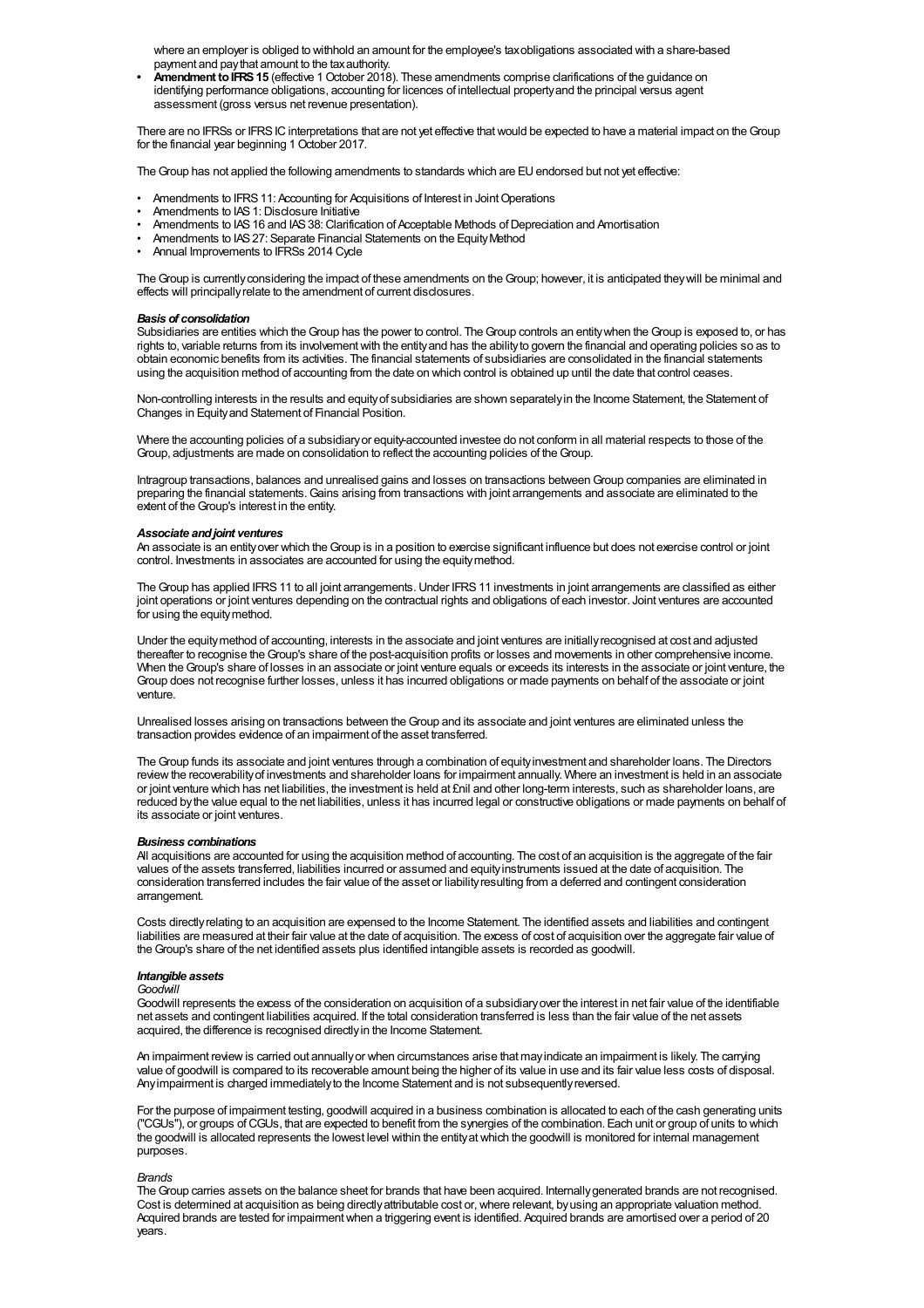#### *Software*

Computer software that generates an economic benefit of greater than one year is recognised as an intangible asset and carried at cost less accumulated amortisation.Computer software costs that are recognised as assets are amortised on a straight line basis over their economic useful life of four years. These are reviewed for impairment at such time as there is a change in circumstances bywhich the carrying value mayno longer be recoverable.

#### *Property, plant andequipment*

Property, plant and equipment is stated at cost less accumulated depreciation and anyapplicable impairment losses.

Depreciation is charged at rates to write off the cost of the asset on a straight line basis over the estimated useful life of the asset. The applicable annual rates are:

- Plant and machinery20 per cent to 25 per cent
- Fixtures and fittings 10 per cent

The Group does not own any land or buildings considered to be non-trade related.

The assets' residual values and useful lives are reviewed, and adjusted if appropriate, at each balance sheet date.

#### *Financial assets*

The Group classifies its financial assets in the following categories:

- loans and receivables; and
- available for sale.

The classification depends on the purpose for which the financial assets were acquired. Management determines the classification of its financial assets at initial recognition. Financial assets are derecognised onlywhen the contractual rights to the cash flows from the financial asset expire or theGroup transfers substantiallyall risks and rewards of ownership.

#### *Loans and receivables*

Loans and receivables are non-derivative financial assets with fixed or determinable payments that are not quoted in an active market. Theyare included in current assets, except for those with maturities greater than 12 months after the end of the reporting period. These are classified as non-current assets. The Group's loans and receivables comprise "trade and other receivables" and "cash and cash equivalents"in the Consolidated Statement of Financial Position.

#### *Available-for-sale financial assets*

Available-for-sale financial assets are non-derivative assets that are either designated in this categoryor not classified in anyof the other categories. Theyare included in non-current assets unless the investment matures or management intends to dispose of it within 12 months of the end of the reporting period.

Equityshare scheme loans are classified as available-for-sale financial assets and are initiallyrecorded at fair value net of transaction costs. Fair value is assessed annuallywith gains and losses being recognised directlyin the Consolidated Statement of Other Comprehensive Income until the loan is repaid. The loans are discounted at an interest rate equivalent to market rate.On repayment the accumulated fair value, which had been recognised in the Consolidated Statement of Changes in Equity, is recognised in the Income Statement. If a loan is determined to be impaired, anyimpairment loss is recognised immediatelyin the Income Statement.

Increases in the fair value of available-for-sale assets are initiallydeferred and recorded within reserves.Reductions in the fair value of available-for-sale assets are recorded as a reduction in reserves, to the extent available,with anyadditional reduction recorded in the Income Statement. The net deferral of increases in fair value are disclosed in the available-for-sale reserve.

#### *Inventories*

Inventories are normallystated at cost (or fair value if acquired as part of a business combination) and held at the lower of cost and net realisable value.Costs comprise direct materials, applicable direct labour and those overheads incurred to bring the inventories to their present location and condition. Net realisable value represents estimated selling price less all estimated costs to sell, including sales and marketing costs.

Land options purchased are initiallystated at cost.Option costs are written off over the remaining life of the option and are also subject to impairment review. Impairment reviews are performed when circumstances arise which indicate an impairment is likely, such as a refusal of planning permission. Anyimpairments are recognised immediatelyin the Income Statement.

Land inventoryis recognised when the substantial risks and rewards of ownership transfer to theGroup after unconditional exchange of contracts. Where land is purchased with deferred payment terms, a corresponding liabilityis recognised within trade and other payables.

Pre-contract expenditure is capitalised where it is probable that a contract will be signed or otherwise is recognised as an expense within costs of sales in the Income Statement.

Provisions for inventories are made, where appropriate, to reduce the value of inventories and work in progress to their net realisable value.

#### *Trade receivables*

Trade receivables are recognised initiallyat fair value and subsequentlymeasured at amortised cost, less anyprovision for impairment. Aprovision for impairment is established when the carrying value of the receivable exceeds the present value of the future cash flows discounted using the original effective interest rate. The carrying value of the receivable is reduced and any impairment loss is recognised in the Income Statement. If collection is expected in one year or less, receivables are classified as current assets. If not, theyare classified as non-current assets.

#### *Cashandcashequivalents*

Cash and cash equivalents comprise cash at bank and in hand and other short-term deposits held bytheGroup with maturities of three months or less. Bank overdrafts are classified within current liabilities.

#### *Trade payables*

Trade payables on normal terms are not interest bearing and are stated initiallyat their fair value and subsequentlyamortised cost.

Where land is purchased on deferred settlement terms the land and associated liabilityare discounted to their fair value. The discount to fair value is amortised over the period of the credit term and charged to finance costs using the effective interest rate method.Changes in estimates of the final payment due are capitalised into inventoryand, in due course, to cost of sales in the Income Statement.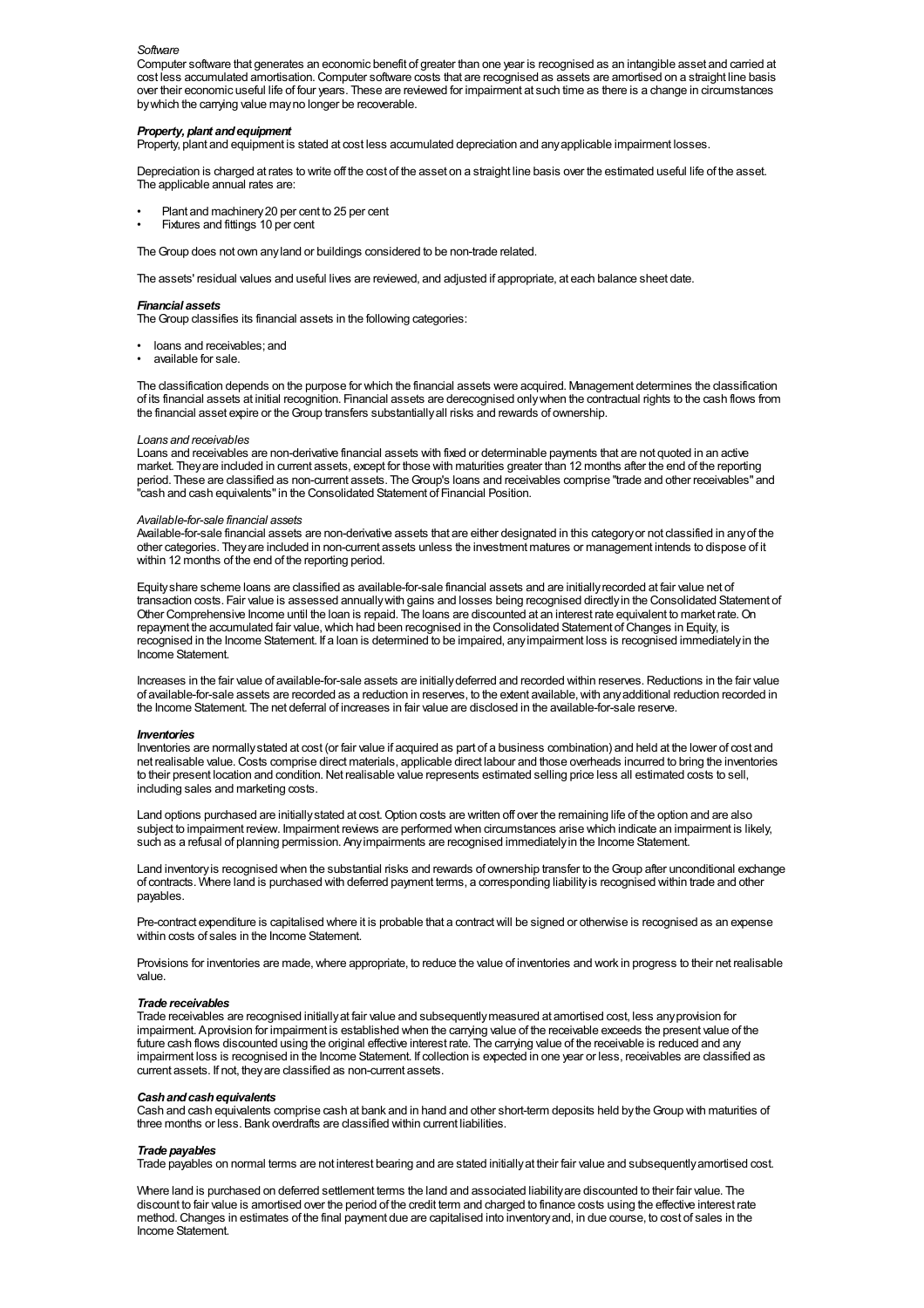Trade payables also include liabilities in respect of land overage where theGroup is committed to make contractual payments to land vendors related to the performance of the development in the future. Land overage is estimated based on expected future cash flows in relation to relevant developments and, where payment will take place in more than one year, is discounted.

Deposits received from customers relating to sales of new properties are classified within current trade payables.

Trade payables are classified as current liabilities if payment is due within one year or less. If not, theyare classified as non-current liabilities.

#### *Borrowings*

Interest-bearing bank loans and overdrafts are recorded initiallyat their fair value and bank loans are reported net of direct transaction costs to the extent that borrowings are available for offset. Such instruments are subsequentlycarried at their amortised cost and finance charges, including premiums payable on settlement or redemption, are amortised over the term of the instrument using the effective interest rate method. The excess of unamortised borrowing costs is disclosed within prepayments.

Bank loans are classified as current liabilities unless theGroup has an unconditional right to defer settlement of the liabilityfor at least 12 months after the date of the Statement of Financial Position. Overdrafts are classified as current liabilities.

#### *Provisions*

Provisions are recognised when the Group has a present legal obligation as a result of a past event which it is probable will result in an outflowof economic benefits that can be reliablyestimated. Where the effect of the time value of moneyis material, the provision is discounted at the pre-taxdiscount rate that reflects the risks specific to the liability. Provisions for onerous leases are recognised when the foreseeable net cash outflows on a lease exceed the benefits derived from the lease which has more than one year before expiring or option to exercise a break.

#### *Share capital*

Ordinaryshares are classified as equity. Incremental costs directlyattributable to the issue of newshares are shown in share premium as a deduction from the proceeds.

Where any Group company holds shares in the Company's equity share capital, the consideration paid, including any directly attributable incremental costs, is deducted from equityuntil the shares are cancelled or reissued.

#### **Offsetting financial instruments**

Financial assets and liabilities are offset and the net amount reported in the Statement of Financial Position when there is a legally enforceable right to offset the recognised amounts and there is an intention to settle on a net basis or realise the asset and settle the liabilitysimultaneously.

#### *Revenue*

Revenue comprises the fair value of the consideration received or receivable, net of applicable value added tax, Stamp DutyLand Tax, rebates and discounts and after eliminating sales within theGroup.Revenue and profit are recognised as set out below.

## *Private housing*

Revenue is recognised in the Income Statement on legal completion at the fair value of the consideration received.

#### *Part exchange*

In certain instances, propertymaybe accepted in part consideration for a sale of a residential property. The fair value is established by independent surveyors, reduced for cost to sell. Differences between net proceeds received and fair value are recorded as a reduction/increase in cost of sales. The original sale is recorded in the normal way,with the fair value of the exchanged property replacing cash receipts.

## *Cash incentives*

Cash incentives are considered to be a discount from the purchase price offered to the acquirer and are therefore accounted for as a reduction to revenue.

## *Land and commercial sales*

Revenue is recognised when substantiallyall of the risks and rewards of ownership of the land or commercial propertytransfer to the buyer, generally when there is an unconditional exchange of contracts. Revenue is measured as the fair value of consideration received or receivable.

## *Affordable housing contracts and design and build contracting*

Contract revenue and costs are recognised in accordance with IAS11 'Construction Contracts'.

Where the outcome of a long-term contract can be estimated reliably, revenue and costs are recognised by reference to the stage of completion of the contract activityat the balance sheet date. This is normallymeasured bysurveys ofwork performed to date. Variations in contractwork, claims and incentive payments are included to the extent that it is probable that theywill result in revenue and theyare capable of being reliablymeasured.

Where the outcome of a long-term contract cannot be estimated reliably, contract revenue is recognised to the extent of contract costs incurred that it is probable will be recoverable. Contract costs are recognised as expenses in the period in which they are incurred. When it is probable that total contract costs will exceed total contract revenue, the expected loss is recognised immediatelyin the Income Statementwithin cost of sales.

## *Project management services*

Revenue earned for the provision of project management services, typicallyto theGroup's joint ventures and associate, are recognised on an accruals basis in line with the underlying contract.

#### *Cost of sales*

For sales of private housing, theGroup determines the value of inventorycharged to cost of sales based on the total forecast cost of developing a site.Once the total expected costs of development are established theyare allocated to individual plots to achieve a build cost per plot. These costs are recognised within cost of sales when the related revenue is recognised in accordance with the Group's revenue recognition policy.

To the extent that additional costs or savings are identified as the site progresses, these are recognised over the remaining plots unless theyare specific to a particular plot, in which case theyare recognised in the Income Statement at the point of sale.

For land and commercial property sales, cost of sales represents the carrying value of the related inventory on the Group's Statement of Financial Position and this is recognised within cost of sales when revenue is recognised in accordance with theGroup's revenue recognition policy.

As outlined above, costs in relation to the sale of affordable housing and design and build contracts are recognised in accordance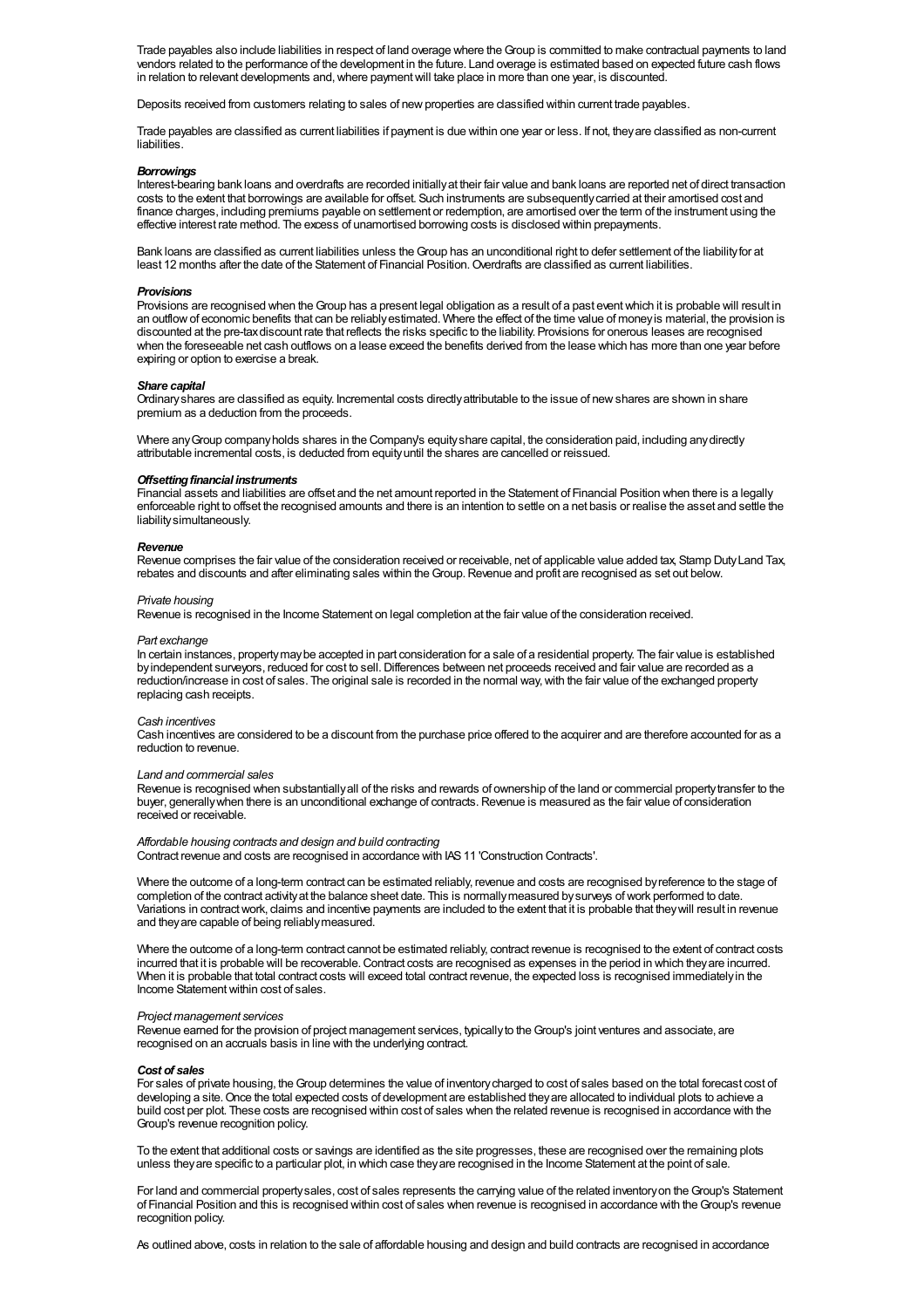#### with IAS11.

#### *Leases*

Leases in which a significant portion of the risks and rewards of ownership are retained bythe lessor are classified as operating leases.

Rentals payable and incentives receivable under operating leases are recognised on a straight line basis over the term of the relevant lease.

#### *Finance costs andfinance income*

## *Borrowing costs*

Borrowing costs in relation to theGroup's debt facilityare recognised on an accruals basis. Also included in borrowing costs is the amortisation of fees associated with the arrangement of the financing. Finance charges, including premiums payable on settlement or redemption and direct issue costs, are accounted for on an accruals basis in the Income Statement using the effective interest method and are added to the carrying amount of the instrument to the extent that theyare not settled in the period in which theyarise.

The Group does not capitalise borrowing costs into developments.

## *Unwind of discounting*

The finance cost associated with the time value of moneyon discounted receivables and payables is recognised within finance costs as the discount unwinds over the life of the relevant item.

#### *Current anddeferredincome taxation*

Income taxcomprises current and deferred tax.

#### *Current taxation*

The current taxation payable is based on taxable profit for the period which differs from accounting profit as reported in the Income Statement because it excludes items of income or expense that are taxable or deductible in other years and those items never taxable or deductible. TheGroup's liabilityfor current taxis measured using taxrates that have been enacted or substantivelyenacted bythe reporting date.

#### *Deferred taxation*

Deferred taxation is the tax expected to be payable or recoverable on differences between the carrying amount of assets and liabilities in the financial statements and the corresponding taxrates used in the computation of taxable profit, and is accounted for using the balance sheet liabilitymethod.

Deferred taxliabilities are recognised for all taxable temporarydifferences and deferred taxassets are recognised to the extent that it is probable that future taxable profits will be available againstwhich deductible temporarydifferences can be utilised. Such assets and liabilities are not recognised if the temporarydifference arises from the initial recognition of goodwill or from the initial recognition (other than in a business combination) of other assets and liabilities in a transaction which affects neither the taxable profit nor the accounting profit.

Deferred taxis calculated at the substantivelyenacted taxrates that are expected to applyto the period when the asset is realised or the liability is settled based upon taxrates that have been enacted or substantively enacted by the reporting date. Deferred taxis charged or credited in comprehensive income, exceptwhen it relates to items credited or charged directlyto equity, in which case the deferred taxis also dealtwith in equity, or items charged or credited directlyto other comprehensive income, in which case the deferred tax is also recognised in other comprehensive income.

Deferred income taxassets and liabilities are offsetwhen there is a legallyenforceable right to offset current taxassets against current tax liabilities and when the Group intends to settle the balances on a net basis.

#### **Segment reporting**

Segment reporting is presented in the consolidated financial statements in respect of theGroup's business segments. Segmental reporting reflects theGroup's management structure and primarybasis of internal reporting.

Segmental results include items directlyattributable to the segment, as well as those that can be allocated on a reasonable basis.

The chief operating decision-maker ("CODM") has been identified as theGroup's Executive Committee. The CODMreviews the Group's internal reporting in order to assess performance and allocate resources. The CODMassesses the performance of the operating segments based on underlying operating profit and tangible net operating asset values ("TNOAV").

#### **Pension obligations**

The Group operates a defined contribution pension plan. Adefined contribution plan is a pension plan under which the Group pays fixed contributions to a separate entity.

The Group has no further payment obligations once the contributions have been paid. The contributions are recognised as employee benefit expense when theyfall due.

## *Share-basedpayments*

The Group provides benefits to employees (including Directors) of the Group in the form of equity-settled share-based payment transactions,wherebyemployees render services in exchange for rights over shares. For equity-settled share-based payments, the fair value of the employee services rendered is determined by reference to the fair value of the shares awarded or options granted. excluding the impact of anynon-market vesting conditions. All share options are valued using an option-pricing model (Black Scholes or Monte Carlo). This fair value is charged to the Income Statement over the vesting period of the share-based payment scheme.

Countryside Properties PLCinvoices its subsidiaryundertakings an amount equivalent to the fair value of the grant bythe Companyof options over its equityinstruments to the employees of subsidiaries. The fair value of employee services received, measured by reference to the grant date fair value, is recognised over the vesting period as an increase to investment in subsidiaryundertakings, with a corresponding credit to equity.

The Group does not operate any cash-settled share based payment plans.

#### *Adjustedmeasures*

Certain items which do not relate to theGroup's underlying performance are presented separatelyin the Consolidated Statement of Comprehensive Income as non-underlying items where, in the judgement of the Directors, theyneed to be disclosed separatelyby virtue of their nature, size or incidence in order to obtain a clear and consistent presentation of theGroup's underlying business performance. As these non-underlying items can varysignificantlyfrom year to year theycreate volatilityin reported earnings. In addition, the Directors believe that in discussing the performance of theGroup, the results of joint ventures and associate should be proportionallyconsolidated, including theGroup's share of revenue, operating profit and TNOAVgiven their importance to theGroup's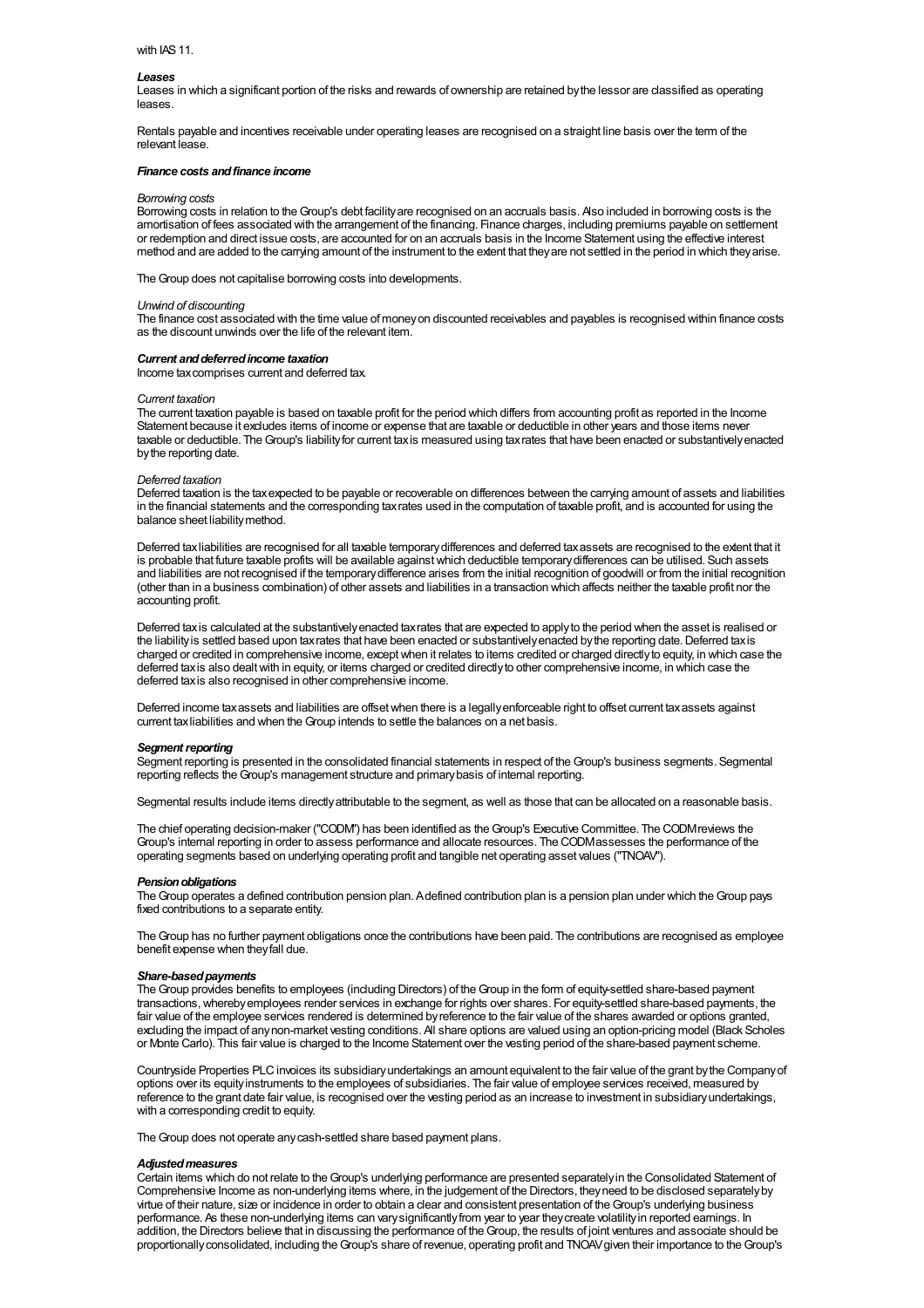#### operations.

As such, the Directors believe that the "adjusted revenue", "adjusted Group operating profit" and "adjusted basic and diluted earnings per share" measures presented provide a clear and consistent presentation of the underlying performance of theGroup's ongoing business for shareholders. AdjustedGroup operating profit is not defined byIFRSand therefore maynot be directlycomparable with the "adjusted" or "underlying" profit measures of other companies.

Examples of material and non-recurring items which maygive rise to disclosure as non-underlying items are:

- fees incurred in relation to business combinations or capital market transactions;
- adjustments to the Statement of Financial Position that do not relate to trading activitysuch as the recognition and reversal of non-trade impairments;
- the impact of material and non-recurring changes to discount rates;
- accelerated write off of unamortised issue costs on the re-financing of borrowings; and
- the costs of Group restructuring exercises.

Share-based payment charges in respect of the pre-IPOManagement Incentive Plan established during the year ended 30 September 2013 in connection with the acquisition of Copthorn Holdings Limited and its subsidiary companies by Oaktree Capital Management LLC were also treated as a non-underlying item in the prior year. This allows the underlying performance of the Group to be measured from period to period, due to the fact that the full benefits of owning these shares are crystallised onlyfollowing an exit event, such as the IPO.

AdjustedGroup operating profit is one of the keymeasures used bythe Board to monitorGroup's performance.

#### *Dividends*

Dividend income from investments is recognised when the shareholders' rights to receive payment have been established.

Dividends payable are recorded in the period in which they are approved or paid, whichever is earliest.

#### **4.** Segmental reporting

Segmental reporting is presented in respect of the Group's business segments reflecting the Group's management and internal reporting structure and is the basis on which strategic operating decisions are made bytheGroup's ChiefOperating Decision-Maker ("CODM"). The Group's two business segments are Partnerships and Housebuilding.

The Partnerships division specialises in medium to large-scale housing regeneration schemes delivering private and affordable homes in partnership with public sector land owners and operates primarilyin and around London, the West Midlands and the North West of England.

The Housebuilding division develops large-scale sites, providing private and affordable housing on land owned or controlled bythe Group, primarilyaround London and in the South and East of England, operating under both the Countryside and Millgate brands.

Segmental adjusted operating profit and segmental operating profit includes items directlyattributable to a segment as well as those that can be allocated on a reasonable basis.Central head office costs have been allocated between the segments using a percentage of revenue basis. Items belowGroup operating profit have not been allocated.

Segmental net assets and tangible net operating asset value includes items directly attributable to the segment as well as those that can be allocated on a reasonable basis with the exception of intangibles, and net cash or bank debt (excluding unamortised bank loan and arrangement fees).

Countryside operates entirelywithin the United Kingdom.

#### *(a) Segmental income statement*

|                                                                   |                                                         | Group items                                                                                              | Total       |
|-------------------------------------------------------------------|---------------------------------------------------------|----------------------------------------------------------------------------------------------------------|-------------|
| £m                                                                | £m                                                      | £m                                                                                                       | £m          |
|                                                                   |                                                         |                                                                                                          |             |
|                                                                   |                                                         |                                                                                                          |             |
| 476.7                                                             | 552.1                                                   |                                                                                                          | 1.028.8     |
| (57.9)                                                            | (125.1)                                                 |                                                                                                          | (183.0)     |
| 418.8                                                             | 427.0                                                   |                                                                                                          | 845.8       |
|                                                                   |                                                         |                                                                                                          |             |
|                                                                   |                                                         |                                                                                                          |             |
| 79.4                                                              | 91.5                                                    | (6.8)                                                                                                    | 164.1       |
|                                                                   | (22.9)                                                  |                                                                                                          | (33.6)      |
|                                                                   |                                                         | (1.6)                                                                                                    | (1.6)       |
| 68.7                                                              | 68.6                                                    | (8.4)                                                                                                    | 128.9       |
|                                                                   |                                                         |                                                                                                          |             |
|                                                                   |                                                         | Group items                                                                                              | Total<br>£m |
|                                                                   |                                                         |                                                                                                          |             |
|                                                                   | 427.1                                                   |                                                                                                          |             |
| 349.9                                                             |                                                         |                                                                                                          | 777.0       |
|                                                                   | (69.0)                                                  |                                                                                                          |             |
|                                                                   |                                                         |                                                                                                          | (105.7)     |
| 313.2                                                             |                                                         |                                                                                                          | 671.3       |
|                                                                   |                                                         |                                                                                                          |             |
|                                                                   |                                                         |                                                                                                          |             |
|                                                                   |                                                         |                                                                                                          | 122.5       |
|                                                                   |                                                         |                                                                                                          |             |
|                                                                   |                                                         |                                                                                                          | (25.3)      |
| 2.6                                                               |                                                         | (12.5)                                                                                                   | (9.9)       |
| 52.4                                                              | 49.8                                                    | (14.9)                                                                                                   | 87.3        |
|                                                                   |                                                         |                                                                                                          |             |
|                                                                   |                                                         |                                                                                                          |             |
|                                                                   |                                                         | Group items                                                                                              | Total       |
| Less: share of operating profit from associate and joint ventures | (10.7)<br>Partnerships<br>£m<br>(36.7)<br>56.8<br>(7.0) | PartnershipsHousebuilding<br>Housebuilding<br>£m<br>358.1<br>68.1<br>(18.3)<br>PartnershipsHousebuilding | £m<br>(2.4) |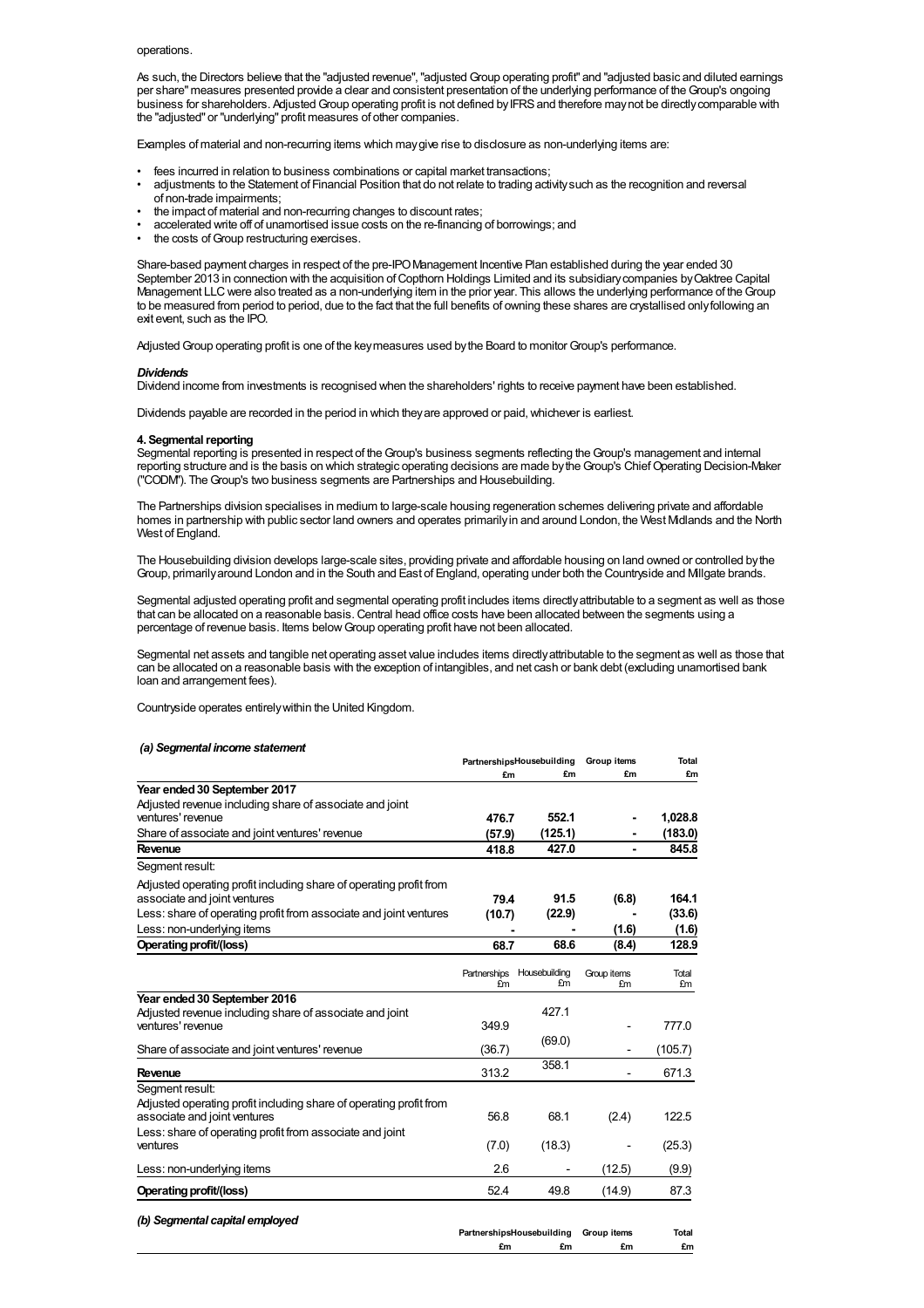#### **Year ended30 September 2017** Net assets<sup>[1]</sup> [1] **101.7 447.9 135.6 685.2 TNOAV [2] 101.7 447.9 - 549.6** Partnerships Housebuilding £m £m Group items £m Total £m **Year ended30 September 2016** Net assets<sup>[1]</sup> [1] 103.3 422.2 67.4 592.9 **TNOAV [2]** 103.3 422.2 - 525.5

1. Group items include intangible assets of £59.5m (2016: £58.9m), net of deferred tax of £1.3m (2016: £3.5m) and net cash of £77.4m (2016: £12.0m)).<br>2. TNOAV is calculated as net assets excluding the Group items descri

| (c) Segmental other items |  |
|---------------------------|--|
|---------------------------|--|

|                                                            | PartnershipsHousebuilding |      | <b>Group items</b> | Total |
|------------------------------------------------------------|---------------------------|------|--------------------|-------|
|                                                            | £m                        | £m   | £m                 | £m    |
| Year ended 30 September 2017                               |                           |      |                    |       |
| Investment in associate                                    |                           | 2.6  | ۰                  | 2.6   |
| Investment in joint ventures                               | 3.9                       | 54.9 | ۰                  | 58.8  |
| Share of post-tax profit from associate and joint ventures | 10.7                      | 19.0 | ۰                  | 29.7  |
| Capital expenditure - property, plant and equipment        | 0.4                       | 0.4  | ۰                  | 0.8   |
| Capital expenditure - software                             |                           | ۰    | 2.3                | 2.3   |
| Depreciation and amortisation                              | 0.4                       | 0.5  | 1.7                | 2.6   |
| Share-based payments                                       |                           |      | 5.1                | 5.1   |

|                                                            | Partnerships<br>£m           | Housebuilding<br>£m | Group items<br>£m        | Total<br>£m |
|------------------------------------------------------------|------------------------------|---------------------|--------------------------|-------------|
| Year ended 30 September 2016                               |                              |                     |                          |             |
| Investment in associate                                    | ۰                            | 5.2                 | $\overline{\phantom{0}}$ | 5.2         |
| Investment in joint ventures                               | 6.4                          | 47.5                | $\overline{\phantom{0}}$ | 53.9        |
| Share of post-tax profit from associate and joint ventures | 6.6                          | 13.0                | $\overline{\phantom{0}}$ | 19.6        |
| Capital expenditure - property, plant and equipment        | 0.4                          | 0.5                 |                          | 0.9         |
| Capital expenditure - software                             | $\blacksquare$               |                     | 0.7                      | 0.7         |
| Acquisitions                                               | $\qquad \qquad \blacksquare$ | 2.3                 | $\overline{\phantom{0}}$ | 2.3         |
| Depreciation and amortisation                              | 0.3                          | 0.4                 | 1.3                      | 2.0         |
| Share-based payments                                       |                              |                     | 3.0                      | 3.0         |

## **5. Employees andDirectors**

| (a) Staff costs for the Group during the year                                      |            |            |
|------------------------------------------------------------------------------------|------------|------------|
|                                                                                    | 2017<br>£m | 2016<br>£m |
| The aggregate remuneration for the employees and Directors of the Group comprised: |            |            |
| Wages and salaries                                                                 | 72.9       | 58.3       |
| Social security costs                                                              | 8.4        | 6.9        |
| Other pension costs (Note 5b)                                                      | 5.6        | 2.6        |
| Share-based payments - pre-IPO (Note 30)                                           |            | 1.9        |
| Share-based payments - post-IPO (Note 30)                                          | 5.1        | 1.1        |
|                                                                                    | 92.0       | 70.8       |

The average monthlynumber of employees (including Directors) for the period for each of theGroup's principal activities was as follows:

|                               | 2017   | 2016          |
|-------------------------------|--------|---------------|
|                               | Number | <b>Number</b> |
| Housebuilding and development | 1.036  | 886           |
| Head office                   | 128    | 124           |
|                               | 1.164  | 1.010         |

## *(b) Retirement benefits*

All the Group's employees are entitled to join the Group's defined contribution schemes, which are invested with Aegon. Annual contributions to these plans charged against income amounted to £3.6m (2016: £2.6m), ofwhich £0.4m (2016: £0.2m) was outstanding at 30 September 2017. The Group does not operate any defined benefit pension schemes.

| (c) Directors' emoluments                   |      |      |
|---------------------------------------------|------|------|
|                                             | 2017 | 2016 |
|                                             | £m   | £m   |
| Aggregate emoluments                        | 2.6  | 2.5  |
| (d) Emoluments of the highest paid Director |      |      |
|                                             | 2017 | 2016 |
|                                             | £m   | £m   |
| Aggregate emoluments                        | 1.4  | 1.4  |
|                                             |      |      |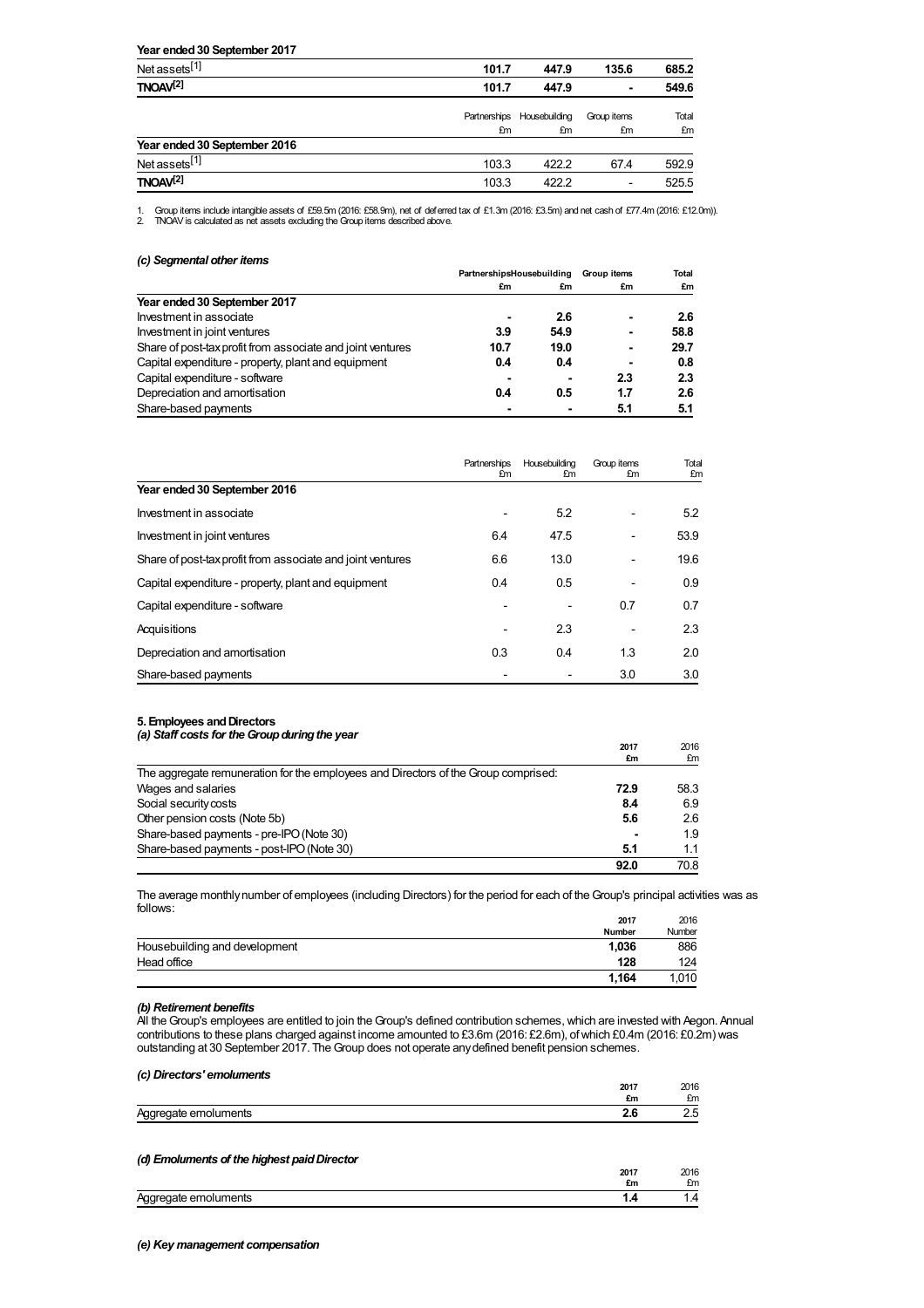The following table details the aggregate compensation paid in respect of the members of the Executive Committee of the Board of Directors, including the Executive Directors.

|                             | 2017<br>£m | 2016<br>£m |
|-----------------------------|------------|------------|
| Wages and salaries          | 7.0        | 4.5        |
| Accrued retirement benefits | 0.1        |            |
| Share-based payments        | 1.9        | 1.5        |
|                             | 9.0        | 6.1        |

Pension costs of £0.2m under defined contribution schemes are accrued as disclosed above. The disclosures of shares granted under the long-term incentive schemes are included in Note 30.

## **6. Group operating profit** *(a)Groupoperatingprofit is statedafter charging*

|                                               |      | 2017  | 2016  |
|-----------------------------------------------|------|-------|-------|
|                                               | Note | £m    | £m    |
| Staff costs                                   | 5a   | 92.0  | 70.8  |
| Depreciation of property, plant and equipment | 12   | 0.9   | 0.7   |
| Amortisation of intangible assets             | 11   | 1.7   | 1.3   |
| Net provisions against inventories            | 17   | 0.5   | 0.6   |
| Inventories expensed to cost of sales         | 17   | 662.0 | 523.7 |
| Operating leases                              |      | 4.2   | 4.2   |
| Auditor's remuneration                        | 6a   | 0.4   | 1.8   |

| During the year the Group obtained the following services from the Group's auditor as detailed below: |      |       |
|-------------------------------------------------------------------------------------------------------|------|-------|
|                                                                                                       | 2017 | 2016  |
|                                                                                                       | £m   | £m    |
| Fees payable to Group's auditor and its associates for the audit of parent and                        |      |       |
| consolidated financial statements                                                                     | 0.1  | 0.1   |
| Fees payable to Group's auditor and its associates for other services:                                |      |       |
| - Audit of subsidiary companies                                                                       | 0.1  | 0.1   |
| - Audit of joint ventures                                                                             | 0.1  | 0.1   |
| - Audit-related services                                                                              | 0.1  | 0.1   |
| - Other advisory services                                                                             |      | 0.1   |
| - Audit-related assurance and transaction services in relation to the IPO                             |      | 1.3   |
|                                                                                                       | 0.4  | 1.8   |
| (b) Non-underlying items                                                                              |      |       |
|                                                                                                       | 2017 | 2016  |
|                                                                                                       | £m   | £m    |
| Non-recurring items:                                                                                  |      |       |
| Restructuring expense                                                                                 | 1.6  |       |
| Advisory costs                                                                                        |      | 10.6  |
| Reversal of impairment of non-trade receivable                                                        |      | (2.6) |
| Share-based payments - pre-IPO                                                                        |      | 1.9   |
| Total non-underlying items included within administrative expenses                                    | 1.6  | 9.9   |

## *Restructuring expense*

During the year, certainGroup operations were restructured, principallythe out-sourcing of architecture and design services. As a result of this, a number of people left the Group at a cost of £1.6m.

#### *Advisory fees*

During the prior year, theGroup engaged in corporate activityin relation to the listing of its ordinaryshares on the London Stock Exchange. Advisorycosts of £nil (2016: £10.6m) were incurred in relation to this activity. Additionally, £4.6m of IPO-related costs were charged to the share premium account in the prior year. These costs primarilyrelate to the fees of professional advisors.

#### *Impairment of non-trade receivable*

In 2016, £2.6m was received resulting in a partial reversal of an impairment of a receivable recorded in 2015.

Impact of changes in discount rate for deferred land and overage payments **7.6** -

Impairment of unamortised loan arrangement fees **-** 3.2 **Total non-underlyingitems 9.2** 13.1

#### *Share-based payments - pre-IPO*

In the year ended 30 September 2013, a Management Incentive Plan (the "Plan") was approved bythe Board in which certain senior employees ofCountryside Properties (UK) Limited, a subsidiarycompany,were invited to acquire shares issued byOCM Luxembourg Midco S.à r.l. This Plan was treated as a non-underlying item.

The Plan ended in 2016 as a result of the IPO; as such, no costs were incurred in relation to the Plan in 2017 (2016: £1.9m, ofwhich £1.0m arose as a result of the IPO).

## *Impact of change in discount rate*

From 1 April 2017, the discount rate applied to deferred land and overage payments was reduced from 6.0 per cent to 3.4 per cent to reflect theGroup's cost of debt. This resulted in a material, non-recurring finance cost of £7.6m (2016: £Nil) being recognised as an expense within non-underlying finance costs.

## *Impairment of unamortised loan arrangement fees*

As described in Note 23, theGroup refinanced in May2016. As a result, unamortised debt finance costs in relation to the previous facilityas at the refinancing date of £nil (2016: £3.2m) were expensed as a non-underlying finance cost.

## *Taxation*

Atotal taxcredit of £1.8m (2016: £1.0m) in relation to all of the above non-recurring items was included within taxation in the income statement.

## *(c) Non-GAAPperformance measures*

The Directors believe that adjusted revenue (including share of revenue from associate and joint ventures), adjusted operating profit (including share of operating profit from associates and joint ventures) and underlying diluted and basic earnings per share measures presented provide a clear and consistent presentation of the underlying performance of theGroup's ongoing business for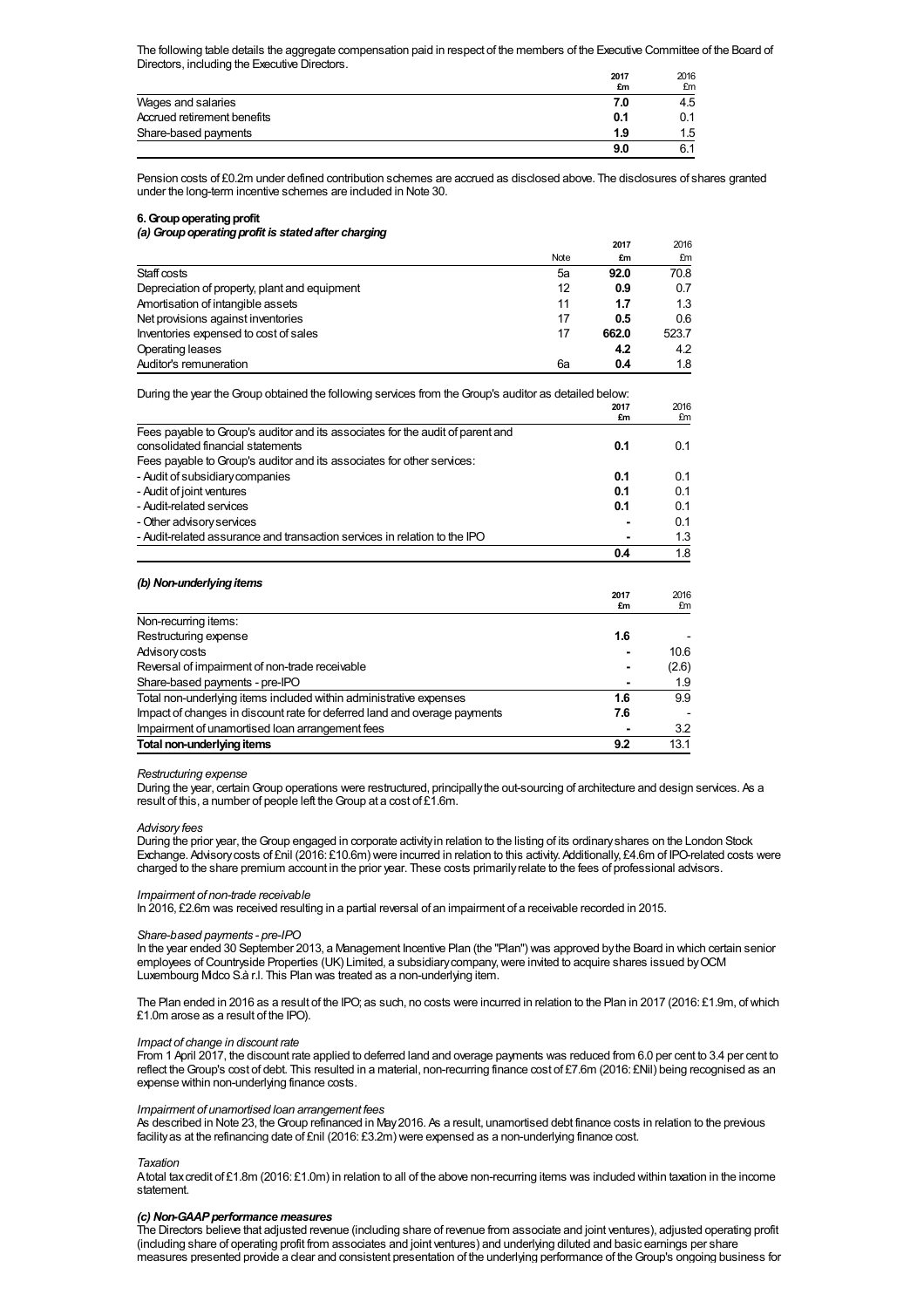measures presented provide a clear and consistent presentation of the underlying performance of theGroup's ongoing business for shareholders. These are not measures that are defined byIFRSand therefore maynot be directlycomparable with the adjusted or underlying profit measures of other companies.

The following table reconciles revenue to adjustedGroup revenue:

| The following table reconciles revenue to adjusted Group revenue.                   |      |            |            |
|-------------------------------------------------------------------------------------|------|------------|------------|
|                                                                                     |      | 2017       | 2016       |
|                                                                                     |      | £m         | £m         |
| Revenue                                                                             |      | 845.8      | 671.3      |
| Add: share of revenue from associate and joint ventures                             |      | 183.0      | 105.7      |
| <b>Adjusted Group revenue</b>                                                       |      | 1,028.8    | 777.0      |
|                                                                                     |      |            |            |
| The following table reconciles operating profit to adjusted Group operating profit: |      |            |            |
|                                                                                     |      | 2017       | 2016       |
|                                                                                     |      | £m         | £m         |
| Operating profit                                                                    |      | 128.9      | 87.3       |
| Add: non-underlying items                                                           |      | 1.6        | 9.9        |
| Add: share of operating profit from associate and joint ventures                    |      | 33.6       | 25.3       |
| <b>Adjusted Group operating profit</b>                                              |      | 164.1      | 122.5      |
|                                                                                     |      |            |            |
| 7. Finance costs                                                                    |      |            |            |
|                                                                                     | Note | 2017<br>£m | 2016<br>£m |
|                                                                                     |      |            |            |
| Bank loans and overdrafts                                                           |      | 3.0        | 5.2        |
| Interest on mandatory redeemable preference shares                                  |      |            | 16.5       |
| Unwind of discount                                                                  |      | 5.1        | 4.8        |
| Amortisation of debt finance costs                                                  | 23   | 0.6        | 0.8        |
| Impairment of interest receivable from joint venture                                |      | 2.0        |            |
| Adjusted finance costs                                                              |      | 10.7       | 27.3       |
| Impact of change in discount rate for deferred land and overage payments            |      | 7.6        |            |
| Write off of unamortised debt arrangement fees                                      | 6    |            | 3.2        |
|                                                                                     |      | 18.3       | 30.5       |

Non-underlying finance costs of £7.6m (2016: £Nil) relate to a reduction in the discount rate applied to deferred land and overage payments from 6.0 per cent to 3.4 per cent from 1 April 2017.

The mandatoryredeemable preference shares accrued interest annuallyuntil redemption in February2016.

## **8. Finance income**

|                                                   | 2017       | 2016       |
|---------------------------------------------------|------------|------------|
|                                                   | £m         | £m         |
| Interest receivable                               |            | 1.5        |
| Unwind of discount                                | 1.4        | 0.8        |
|                                                   | 1.4        | 2.3        |
| 9. Income tax expense                             |            |            |
| Analysis of charge for the year                   | 2017<br>£m | 2016<br>£m |
| UK corporation tax                                |            |            |
| Current year                                      | 23.8       | 14.8       |
| Adjustments in respect of prior periods           | (0.9)      | 0.1        |
| <b>Total UK current tax</b>                       | 22.9       | 14.9       |
| Foreign tax                                       |            |            |
| Luxembourg corporation tax                        |            | (0.1)      |
| <b>Total current tax</b>                          | 22.9       | 14.8       |
| <b>Deferred tax (Note 16)</b>                     |            |            |
| Origination and reversal of temporary differences | 2.1        | 3.0        |
| Other differences                                 | (0.9)      | (0.5)      |
| <b>Total deferred tax</b>                         | 1.2        | 2.5        |
| Income tax expense                                | 24.1       | 17.3       |

Changes to the UK corporation tax rates were substantively enacted as part of the Finance Bill 2016 on 15 September 2016. These include reductions to the main rate to 19.0 per cent from 1 April 2017 and to 17.0 per cent from 1 April 2020. This will reduce the Group's future taxcharge accordingly.Deferred taxes at the balance sheet date have been measured using the enacted rates that are expected to applyto the unwind of each asset or liability.

The taxassessed for the year is lower (2016: higher) than the standard rate of corporation taxin the United Kingdom,which is 19.5 per cent (2016: 20.0 per cent).

The table below shows the reconciliation of profit before taxto the income taxexpense.

| The lable below shows the reconciliation of profit belone tax to the income tax experise. |       |       |
|-------------------------------------------------------------------------------------------|-------|-------|
|                                                                                           | 2017  | 2016  |
|                                                                                           | £m    | £m    |
| Profit before income tax                                                                  | 141.7 | 78.7  |
| Tax calculated at the parent entity rate of tax 19.5 per cent (2016: 20.0 per cent)       | 27.6  | 15.7  |
| Adjustments to deferred tax due to reduction in UK tax rates                              | (0.3) | 0.8   |
| Associate and joint venture tax                                                           | (1.9) | (1.3) |
| Deferred tax charged directly to reserves                                                 | 0.7   | 0.2   |
| Adjustments in respect of prior periods                                                   | (1.8) | (1.6) |
| Expenses not deductible for tax                                                           | 1.5   | 2.9   |
| Temporary timing differences                                                              | (1.7) | (0.3) |
| Deferred tax not recognised                                                               |       | (0.2) |
| Transfer pricing adjustments                                                              |       | 1.2   |
| Foreign tax                                                                               |       | (0.1) |
| Income tax expense                                                                        | 24.1  | 17.3  |

*Adjustments inrespect of prior periods*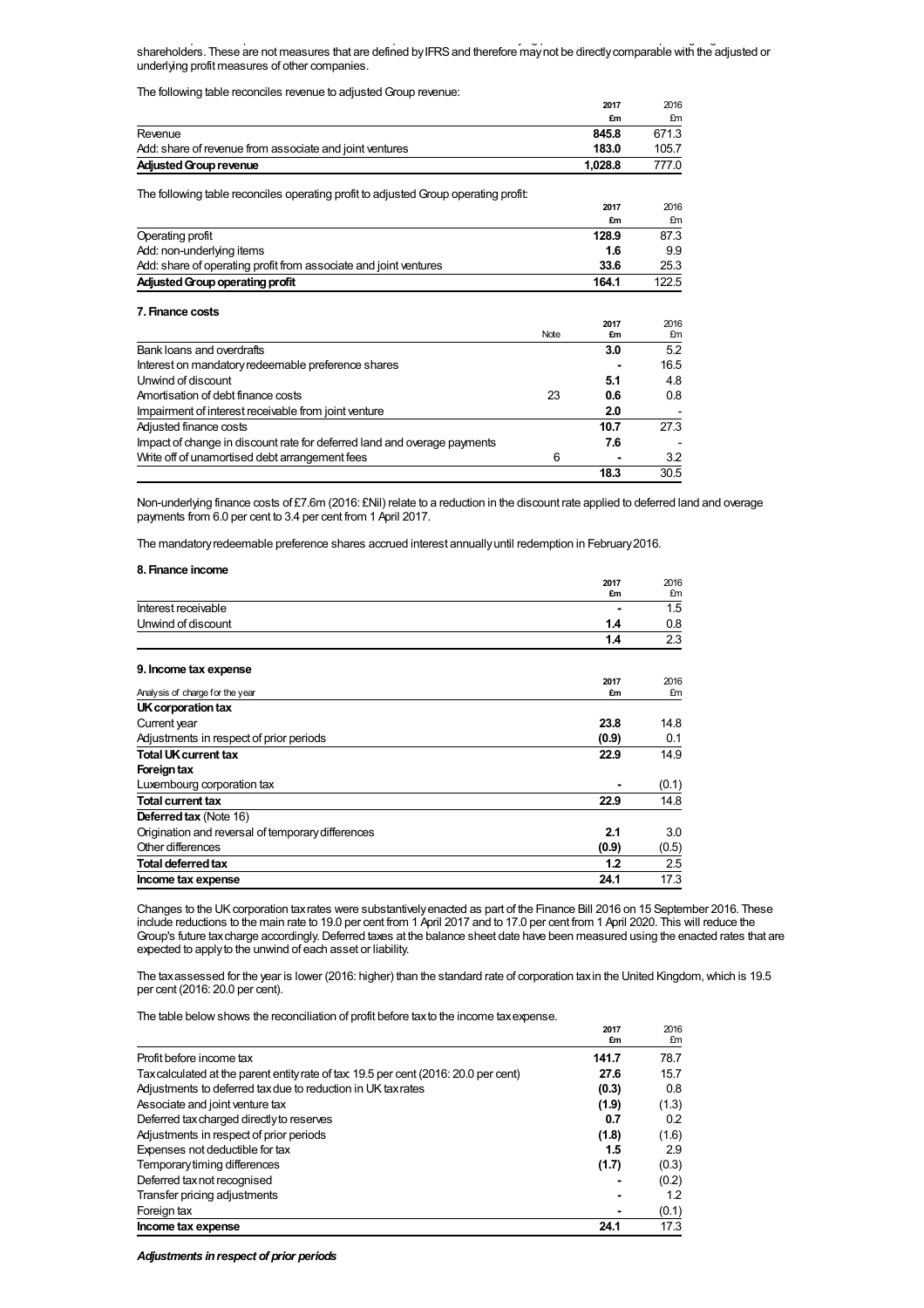In both years presented the adjustments relate to the finalisation of entity tax computations following the signing of the Group financial statements.

## *Expenses not deductible for tax*

This includes disallowable accounting charges in respect of share based payments and, in the case of the prior period, disallowable costs incurred in relation to the IPO, principallylegal and advisoryfees.

#### *Deferred tax recorded directly to equity*

Taxof £0.7m (2016: £0.2m) was credited directlyto equityin relation to share based payments.

#### *Legislative changes*

In the March 2016 Budget theGovernment announced that itwill introduce newrules to restrict the deductibilityof net interest costs from 1 April 2017, and that from the same date the amount of taxable profits that can be offset bybrought forward taxlosses will be restricted to 50 per cent of those profits. As the proposed changes had not been substantivelyenacted bythe end of the financial period to which these financial statements relate, their effects are not included in the taxnotes. The overall effect of these changes would not have had a material impact on the financial statements, if theyhad been substantivelyenacted in the period.

## **10. Earnings per share**

Basic and diluted earnings per share are calculated bydividing the earnings attributable to ordinaryshareholders bythe weighted average number of ordinaryshares in issue. In the prior year, the weighted average number of shares in issue was calculated from the date of the IPO to 30 September 2016. The weighted average number of shares, for 2016, has been stated as if the Group reorganisation had occurred at the beginning of the year.

#### $(a)$  **Basic and diluted earnings per share**

|                                                                                     | 2017  | 2016  |
|-------------------------------------------------------------------------------------|-------|-------|
| Profit from continuing operations attributable to equity holders of the parent (£m) | 117.2 | 61.1  |
| Basic weighted average number of shares (millions)                                  | 450.0 | 450.0 |
| Basic earnings per share (pence per share)                                          | 26.0  | 13.6  |
| Diluted weighted average number of shares (millions)                                | 453.2 | 450.2 |
| Diluted earnings per share (pence per share)                                        | 25.8  | 13.6  |

## *(b) Adjustedbasic anddilutedearnings per share*

AdjustedGroup operating profit represents a keymeasure for theGroup. Adjusted earnings per share excludes non-underlying items from Group profit as follows:

|                                                                                         | 2017  | 2016  |
|-----------------------------------------------------------------------------------------|-------|-------|
| Profit from continuing operations attributable to equity holders of the parent (£m)     | 117.2 | 61.1  |
| Add: non-underlying items net of tax (£m)                                               | 8.1   | 12.1  |
| Adjusted profit from continuing operations attributable to equity holders of the parent |       |       |
| $(\text{Em})$                                                                           | 125.3 | 73.2  |
| Basic weighted average number of shares (millions)                                      | 450.0 | 450.0 |
| Basic adjusted earnings per share (pence per share)                                     | 27.8  | 16.3  |
| Diluted weighted average number of shares (millions)                                    | 453.2 | 450.2 |
| Diluted adjusted earnings per share (pence per share)                                   | 27.7  | 16.3  |

Non-underlying items net of taxinclude costs of £10.1m, net of taxof £2.0m (2016: costs of £13.1m, net of taxof £1.0m).

The above analysis represents a non-GAAP measure which has been included to assist understanding of the Group's business.

## **11. Intangible assets**

|                                 | Software | Brand | Goodwill | Total |
|---------------------------------|----------|-------|----------|-------|
| Movement in intangible assets   |          | £m    | £m       | £m    |
| Cost                            |          |       |          |       |
| At 1 October 2015               |          | 24.2  | 37.8     | 62.0  |
| Additions                       | 0.7      |       |          | 0.7   |
| At 30 September 2016            | 0.7      | 24.2  | 37.8     | 62.7  |
| Additions                       | 2.3      |       |          | 2.3   |
| At 30 September 2017            | 3.0      | 24.2  | 37.8     | 65.0  |
| <b>Accumulated amortisation</b> |          |       |          |       |
| At 1 October 2015               | ٠        | 2.5   |          | 2.5   |
| Amortisation                    | 0.1      | 1.2   |          | 1.3   |
| At 30 September 2016            | 0.1      | 3.7   |          | 3.8   |
| Amortisation                    | 0.5      | 1.2   |          | 1.7   |
| At 30 September 2017            | 0.6      | 4.9   |          | 5.5   |
| Net book value                  |          |       |          |       |
| At 30 September 2017            | 2.4      | 19.3  | 37.8     | 59.5  |
| At 30 September 2016            | 0.6      | 20.5  | 37.8     | 58.9  |

## *Goodwill*

Goodwill relates to the acquisition of the Copthom Holdings Group in April 2013 (£19.3m) and Millgate Developments in February<br>2014 (£18.5m). Both entities are considered to be cash generating units ("CGUs"). The goodwill

*Sensitivities*<br>The recoverable value of both CGUs is substantially in excess of the carrying value of goodwill. Sensitivity analysis has been<br>undertaken on each goodwill impairment review, by changing the discount rates,

## *Brand*

Brand relates to both the Countryside brand (£13.5m), acquired as part of the Copthorn Holdings Group in 2013, and the Millgate brand (£10.7m), acquired as part of Millgate Developments Limited in 2014. Both brands have been valued using the income method and are being amortised over a useful economic life of 20 years.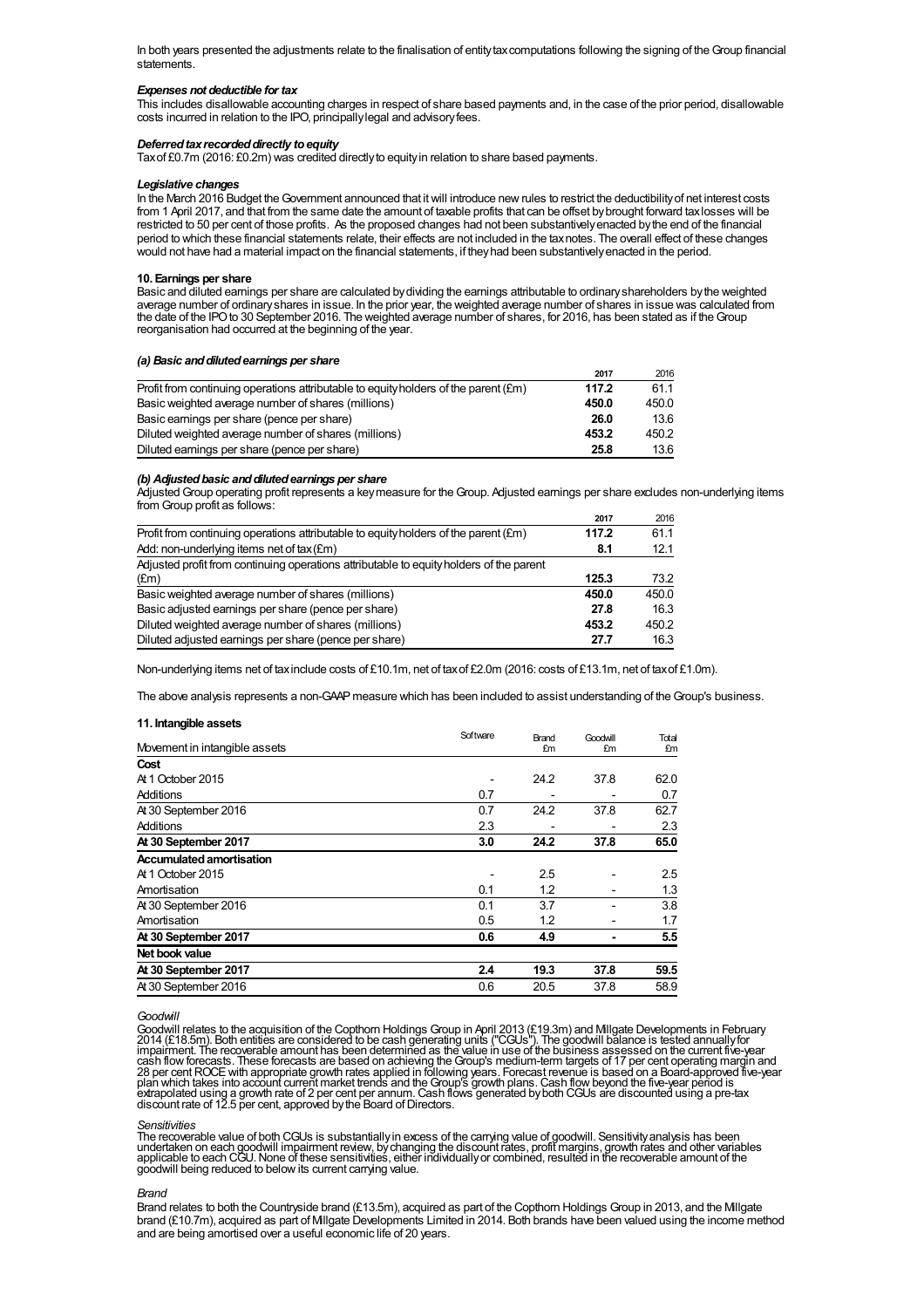Amortisation expense in respect of the Group's brands of £1.2m (2016: £1.2m) has been charged to administrative expenses.

| 12. Property, plant and equipment |           |              |       |
|-----------------------------------|-----------|--------------|-------|
|                                   | Plant and | Fixtures and |       |
|                                   | machinery | fittings     | Total |
|                                   | £m        | £m           | £m    |
| Cost                              |           |              |       |
| At 1 October 2015                 | 5.0       | 3.2          | 8.2   |
| Additions                         | 0.4       | 0.5          | 0.9   |
| At 30 September 2016              | 5.4       | 3.7          | 9.1   |
| Additions                         | 0.4       | 0.4          | 0.8   |
| At 30 September 2017              | 5.8       | 4.1          | 9.9   |
| Accumulated depreciation          |           |              |       |
| At 1 October 2015                 | 3.5       | 2.2          | 5.7   |
| Depreciation charge for the year  | 0.5       | 0.2          | 0.7   |
| At 30 September 2016              | 4.0       | 2.4          | 6.4   |
| Depreciation charge for the year  | 0.6       | 0.3          | 0.9   |
| At 30 September 2017              | 4.6       | 2.7          | 7.3   |
| Net book value                    |           |              |       |
| At 30 September 2017              | 1.2       | 1.4          | 2.6   |
| At 30 September 2016              | 1.4       | 1.3          | 2.7   |

Depreciation expense of £0.9m (2016: £0.7m) has been charged to administrative expenses.

#### **13. Investment injoint ventures**

The Directors have aggregated disclosure of joint ventures' statements of financial position and income statement on the basis that all of the joint ventures share a similar risk profile. TheGroup's aggregate investment in its joint ventures is represented by:

|                                               |                                 |         | Group      |                    |                     | Group      |
|-----------------------------------------------|---------------------------------|---------|------------|--------------------|---------------------|------------|
|                                               | PartnershipsHousebuilding<br>£m | £m      | 2017<br>£m | Partnerships<br>£m | Housebuilding<br>£m | 2016<br>£m |
| Summarised statement of financial position:   |                                 |         |            |                    |                     |            |
| Non-current assets                            |                                 | 0.8     | 0.8        |                    | 0.1                 | 0.1        |
| <b>Current assets</b>                         | 45.8                            | 321.5   | 367.3      | 53.2               | 393.2               | 446.4      |
| Cash                                          | 1.3                             | 16.1    | 17.4       | 8.0                | 0.3                 | 8.3        |
| <b>Current liabilities</b>                    | (37.1)                          | (65.2)  | (102.3)    | (7.8)              | (37.3)              | (45.1)     |
| Non-current liabilities                       | (2.2)                           | (163.4) | (165.6)    | (40.5)             | (261.4)             | (301.9)    |
|                                               | 7.8                             | 109.8   | 117.6      | 12.9               | 94.9                | 107.8      |
| Reconciliation to carrying amount:            |                                 |         |            |                    |                     |            |
| At 1 October                                  | 12.9                            | 94.9    | 107.8      | 5.9                | 94.3                | 100.2      |
| Profit for the year                           | 21.3                            | 35.0    | 56.3       | 13.2               | 24.0                | 37.2       |
| Dividends paid                                | (27.5)                          | (21.7)  | (49.2)     | (6.2)              | (21.2)              | (27.4)     |
| Capital contribution                          |                                 |         |            |                    | 2.7                 | 2.7        |
| Other movements                               | 1.1                             | 1.6     | 2.7        |                    | (2.6)               | (2.6)      |
| Disposal of joint venture                     |                                 |         |            |                    | (2.3)               | (2.3)      |
| At 30 September                               | 7.8                             | 109.8   | 117.6      | 12.9               | 94.9                | 107.8      |
| Summarised statement of comprehensive income: |                                 |         |            |                    |                     |            |
| Revenue                                       | 115.7                           | 240.3   | 356.0      | 73.3               | 138.2               | 211.5      |
| Expenses                                      | (94.4)                          | (198.2) | (292.6)    | (59.4)             | (104.7)             | (164.1)    |
| Operating profit                              | 21.3                            | 42.1    | 63.4       | 13.9               | 33.5                | 47.4       |
| Finance cost                                  |                                 | (3.0)   | (3.0)      | (0.7)              | (6.1)               | (6.8)      |
| Income tax                                    |                                 | (4.1)   | (4.1)      |                    | (3.4)               | (3.4)      |
| Profit for the year                           | 21.3                            | 35.0    | 56.3       | 13.2               | 24.0                | 37.2       |
|                                               |                                 |         |            |                    |                     |            |
| Group's share in per cent                     |                                 |         | 50.0%      |                    |                     | 50.0%      |
| Share of revenue                              |                                 |         | 178.0      |                    |                     | 105.7      |
| Share of operating profit                     |                                 |         | 31.7       |                    |                     | 23.7       |
| Dividends received by the Group               |                                 |         | 24.6       |                    |                     | 13.6       |
| Investment in joint ventures                  |                                 |         | 58.8       |                    |                     | 53.9       |

The aggregate amount due from joint ventures is £67.9m (2016: £84.5m). The amount due to joint ventures is £0.3m (2016: £0.3m). Transactions between theGroup and its joint ventures are disclosed in Note 27.

The table below reconciles the movement in the Group's net investment in joint ventures:

|                          | 2017   | 2016   |
|--------------------------|--------|--------|
|                          | £m     | £m     |
| At 1 October             | 53.9   | 50.1   |
| Share of post-tax profit | 28.1   | 18.6   |
| Dividends paid           | (24.6) | (13.6) |
| Other movements          | 1.4    | (1.2)  |
| At 30 September          | 58.8   | 53.9   |

The Group's investments in joint ventures, all of which are incorporated in the United Kingdom and are accounted for using the equity method, comprise:  $O$  in each  $\alpha$ 

|                                         | Country of    | interest      | Principal     |
|-----------------------------------------|---------------|---------------|---------------|
|                                         | incorporation | $\frac{0}{0}$ | activity      |
| <b>Acton Gardens LLP</b>                | UK            | 50.0          | Housebuilding |
| Brenthall Park (Commercial) Limited     | UK            | 50.0          | Non-trading   |
| Brenthall Park (Infrastructure) Limited | UΚ            | 50.0          | Dormant       |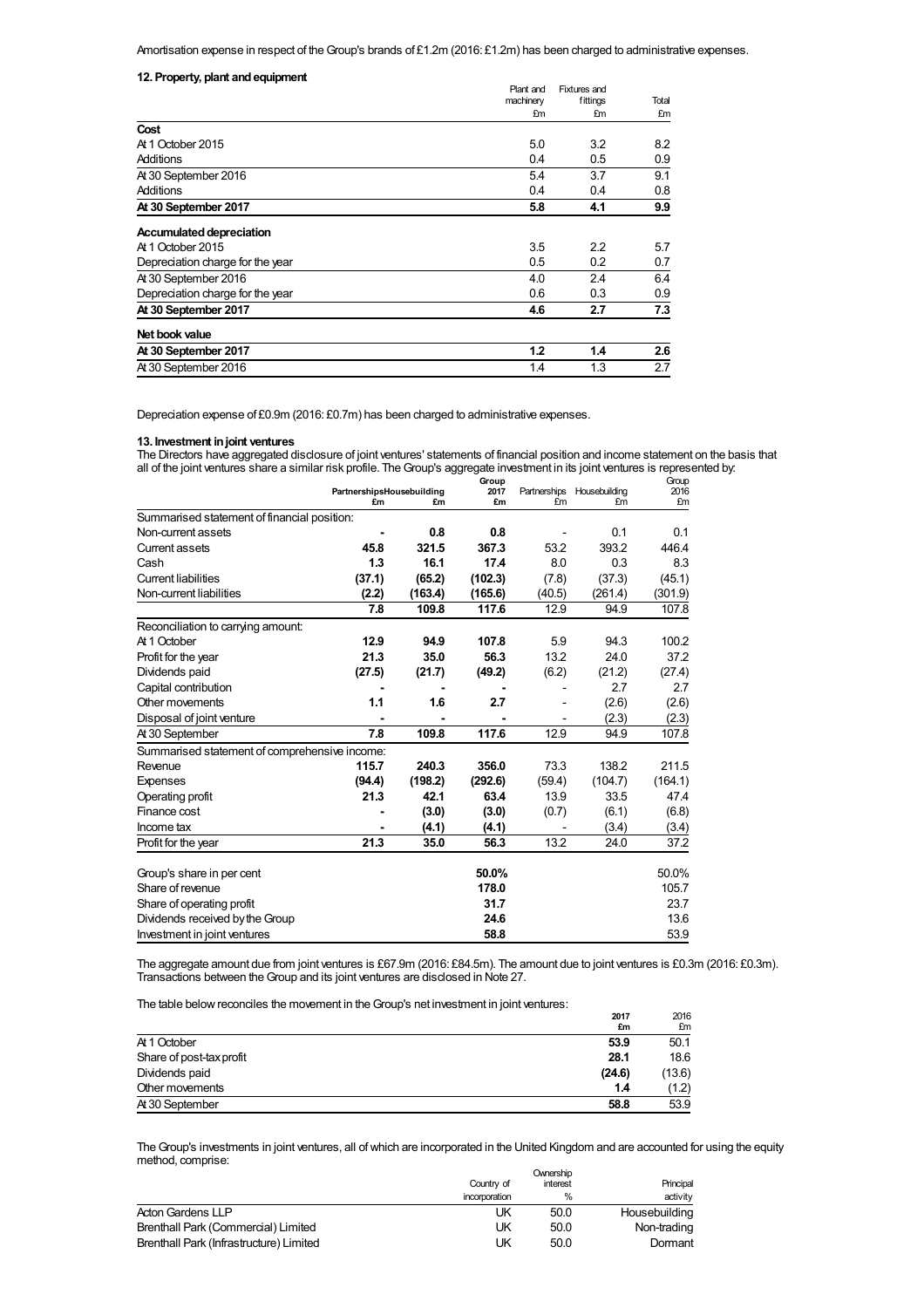| Brenthall Park (Three) Limited                              | UK  | 50.0 | Dormant           |
|-------------------------------------------------------------|-----|------|-------------------|
| <b>Brenthall Park Limited</b>                               | UK. | 50.0 | Non-trading       |
| Cambridge Medipark Limited                                  | UK  | 50.0 | Commercial        |
| <b>CBC Estate Management Limited</b>                        | UK. | 50.0 | Estate management |
| C.C.B. (Stevenage) Limited                                  | UK. | 33.3 | Non-trading       |
| Countryside 27 Limited                                      | UK  | 50.0 | Commercial        |
| Countryside L&Q (Oaks Village) LLP                          | UK. | 50.0 | Housebuilding     |
| Countryside Annington (Colchester) Limited (in liquidation) | UK  | 50.0 | Housebuilding     |
| Countryside Annington (MII Hill) Limited                    | UK  | 50.0 | Housebuilding     |
| Countryside Properties (Accordia) Limited                   | UK  | 50.0 | Non-trading       |
| Countryside Properties (Booth Street 2) Limited             | UK  | 39.0 | Non-trading       |
| Countryside Properties (Merton Abbey Mills) Limited         | UK  | 50.0 | Non-trading       |
| Countryside Properties (Salford Quays) Limited              | UK. | 50.0 | Non-trading       |
| Countryside Maritime Limited                                | UK  | 50.0 | Housebuilding     |
| Countryside Neptune LLP                                     | UK  | 50.0 | Housebuilding     |
| Countryside Zest (Beaulieu Park) LLP                        | UK  | 50.0 | Housebuilding     |
| Greenwich Millennium Village Limited                        | UK. | 50.0 | Housebuilding     |
| iCO Didsbury Limited                                        | UK. | 50.0 | Commercial        |
| Mann Island Estate Limited                                  | UK  | 50.0 | Estate management |
| Peartree Village Management Limited                         | UK. | 50.0 | Dormant           |
| Silversword Properties Limited                              | UK. | 50.0 | Commercial        |
| The Edge 1A Limited (in liquidation)                        | UK  | 39.0 | Non-trading       |
| Woolwich Countryside Limited                                | UK  | 50.0 | Non-trading       |

## **14. Investment inassociate**

The Group holds 28.5 per cent of the ordinary share capital with pro-rata voting rights in Countryside Properties (Bicester) Limited, a company incorporated in the United Kingdom, whose principal activity is the sale of serviced parcels of land, and for segmental purposes is disclosed within the Housebuilding division. It is accounted for using the equitymethod.

The Group's investment in its associate is represented by.

| £m<br>Summarised statement of financial position:<br>13.9<br>10.9<br>(15.4)<br>(0.4)<br>9.0<br>18.4<br>5.4 |                | 2017   | 2016   |
|------------------------------------------------------------------------------------------------------------|----------------|--------|--------|
|                                                                                                            |                |        | £m     |
| Non-current assets<br>Current assets<br>Cash                                                               |                |        |        |
|                                                                                                            |                |        | 1.5    |
|                                                                                                            |                |        | 11.2   |
| Current liabilities<br>Non-current liabilities                                                             |                |        | 19.8   |
|                                                                                                            |                |        | (14.1) |
| Reconciliation to carrying amount:<br>At 1 October<br>Profit for the year                                  |                |        |        |
|                                                                                                            |                |        | 18.4   |
|                                                                                                            |                |        |        |
|                                                                                                            |                |        | 14.6   |
|                                                                                                            |                |        | 3.8    |
|                                                                                                            | Dividends paid | (14.8) |        |
| At 30 September<br>9.0                                                                                     |                |        | 18.4   |

| Summarised statement of comprehensive income: |        |        |
|-----------------------------------------------|--------|--------|
| Revenue                                       | 17.4   | 17.7   |
| Expenses                                      | (10.7) | (12.0) |
| Operating profit                              | 6.7    | 5.7    |
| Finance income                                |        | 0.1    |
| Income tax                                    | (1.3)  | (2.0)  |
| Profit for the year                           | 5.4    | 3.8    |
| Group's share in per cent                     | 28.5%  | 28.5%  |
| Share of revenue                              | 5.0    | 5.0    |
| Share of operating profit                     | 1.9    | 1.6    |
| Dividends paid                                | (4.2)  |        |
| Investment in associate                       | 2.6    | 5.2    |

The amount due from the associate is £nil (2016: £nil).

Transactions between theGroup and its associate are disclosed in Note 27.

The below table reconciles the movement in the Group's net investment in associate:

| The below table reconciles the movement in the Croup's net investment in associate. | 2017<br>£m | 2016<br>£m |
|-------------------------------------------------------------------------------------|------------|------------|
| Reconciliation to carrying amount:                                                  |            |            |
| At 1 October                                                                        | 5.2        | 4.2        |
| Share of post-tax profits                                                           | 1.6        | 1.0        |
| Dividends paid                                                                      | (4.2)      |            |
| At 30 September                                                                     | 2.6        | 5.2        |

**2017 £m**

2016  $\frac{fm}{10.5}$ 

The address of the registered office of the associate is Countryside House, The Drive, Brentwood, EssexCM13 3AT.

Unwind of discount **0.7** 0.7 Redemptions **(2.2)** (1.5)

# **15.Available-for-sale financial assets** At 1October **8.7** 10.5 Additions from acquisitions **and acquisitions 1** 0.5 **homeons** (decrease) in fair value **0.2** (1.5) Increase/(decrease) in fair value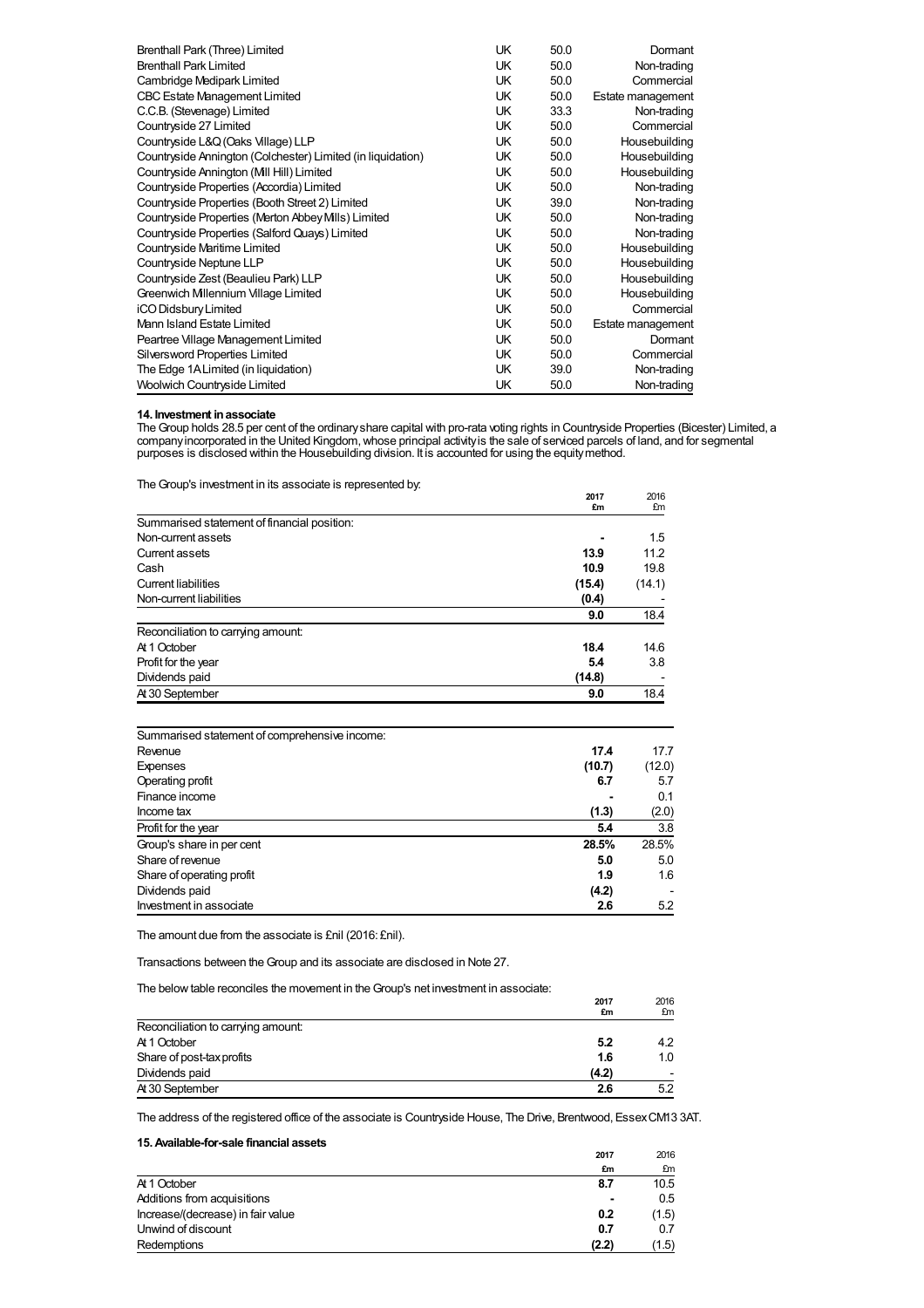## **At 30 September 7.4** 8.7

The available-for-sale financial assets comprise loans advanced to homebuyers to assist in the purchase of their propertyunder shared equityschemes. The loans are secured byeither a first or second legal charge over the propertyand are either interest free or have interest chargeable from the fifth year onwards or tenth year onwards, dependent upon the scheme under which the loans were issued.

The assets are held at fair value, which represents the current market value of the properties held discounted to fair value, based on the redemption date of the loan. These loans are subject to credit risk,where loans maypotentiallynot be repaid if the borrower defaults on repayment. An adjustment for credit risk is built into the calculation byusing a discount rate equivalent for home loans, which rank behind mortgages. None of these financial assets are either past due or impaired.

The estimated value takes into consideration movements in house prices, the anticipated timing of the repayment of the asset and associated credit risk. As the precise valuation and timing of the redemption of these assets remains uncertain, theGroup applies assumptions based upon current market conditions and the Group's experience of actual cash flows resulting from these transactions. These assumptions are reviewed at the end of each financial year as part of the impairment reviewconducted bythe Directors. The difference between the estimated future value and the initial fair value is credited to finance income over the term of the loan.

Future house price inflation is assumed to be zero (2016: zero). The discount rate applied is 8.5 per cent (2016: 8.5 per cent), which the Directors believe approximates the cost of a second charge mortgage on similar properties.

If UK house price inflation had been one per cent higher or lower, with all other variables held constant and excluding any effect of current or deferred tax, the value of shared equity would increase or decrease by £0.1m (2016: £0.1m) respectively, whilst if the discount rate used had been one per cent higher or lower, the value of these financial instruments would decrease or increase by £0.4m (2016: £0.5m) and £0.4m (2016: £0.5m), respectively.Changes in economic conditions will change the estimates made, therefore impacting the fair value of these loans.

The inputs used are bynature estimated and the resultant fair value has been classified as Level 3 under the fair value hierarchy.

#### **16.Deferredtax assets**

| 19. DOION OG MA GOOGLO                               | 2017<br>£m | 2016<br>£m |
|------------------------------------------------------|------------|------------|
| Amounts due to be recovered within one year          | 2.8        |            |
| Amounts due to be recovered after more than one year |            |            |
|                                                      | 2.8        |            |

The movement in the year in the Group's net deferred tax position was as follows:

|                                                          | Losses | Other | Total |
|----------------------------------------------------------|--------|-------|-------|
|                                                          | £m     | £m    | £m    |
| At 1 October 2015                                        | 5.6    |       | 5.6   |
| Charge to the Income Statement for the year              | (3.2)  | 0.7   | (2.5) |
| Amount transferred to the Statement of Changes in Equity |        | 0.2   | 0.2   |
| At 30 September 2016                                     | 2.4    | 0.9   | 3.3   |
| Charge to the Income Statement for the year              | (1.5)  | 0.3   | (1.2) |
| Amount transferred to the Statement of Changes in Equity |        | 0.7   | 0.7   |
| At 30 September 2017                                     | 0.9    | 1.9   | 2.8   |

Adeferred taxasset of £0.9m (2016: £2.4m) has been recognised in respect of unutilised losses where realisation of the related tax benefit through future taxable profits is probable. Deferred tax assets of £1.9m (2016: £0.4m) in respect of share-based payments, and £nil (2016: £0.5m) in respect of other short-term timing differences has also been recognised. Temporarydifferences arising in connection with interests in associate and joint ventures are not significant. No deferred taxasset has been recognised in relation to losses where it is considered that they are not recoverable in the near future. The Group has unrecognised deferred tax assets of £1.2m on historical losses of £7.0m (2016: £1.3m on losses of £7.4m).

#### **17. Inventories**

|                                                     | 2017<br>£m | 2016<br>£m |
|-----------------------------------------------------|------------|------------|
| Development land and work in progress               | 598.4      | 550.6      |
| Completed properties unlet, unsold or awaiting sale | 68.7       | 33.0       |
|                                                     | 667.1      | 583.6      |

The value of inventories expensed during the year and included in cost of sales was £662.0m (2016: £523.7m). During the year inventories were written down through cost of sales by£1.0m (2016: £1.2m). During the year, impairment of inventories in previous years amounting to £0.5m (2016: £0.6m), has been reversed due to improved market conditions. During the year provisions of £1.7m (2016: £1.1m) were utilised as inventorywas consumed.

Total provisions against inventoryat 30 September 2017 were £4.8m (2016: £6.0m).

Interest incurred on deferred land purchases amounting to £nil (2016: £0.9m) was capitalised during the year to inventories.

### 18. Construction contracts

|                                                                             | 2017       | 2016       |
|-----------------------------------------------------------------------------|------------|------------|
|                                                                             | £m         | £m         |
| Contracts in progress at the reporting date:                                |            |            |
| Amounts due from contract customers included in trade and other receivables | 21.6       | 28.1       |
| Retentions held by customers for contract work included in trade and other  |            |            |
| receivables                                                                 | 10.3       | 10.0       |
| Revenue generated from contracting activities during the year               | 150.9      | 174.1      |
| Advances received                                                           | 17.7       | 18.6       |
| Retentions payable to suppliers included in trade and other payables        | 22.6       | 16.9       |
| 19. Trade and other receivables                                             |            |            |
|                                                                             | 2017<br>£m | 2016<br>£m |
|                                                                             |            |            |

Amounts falling due within one year: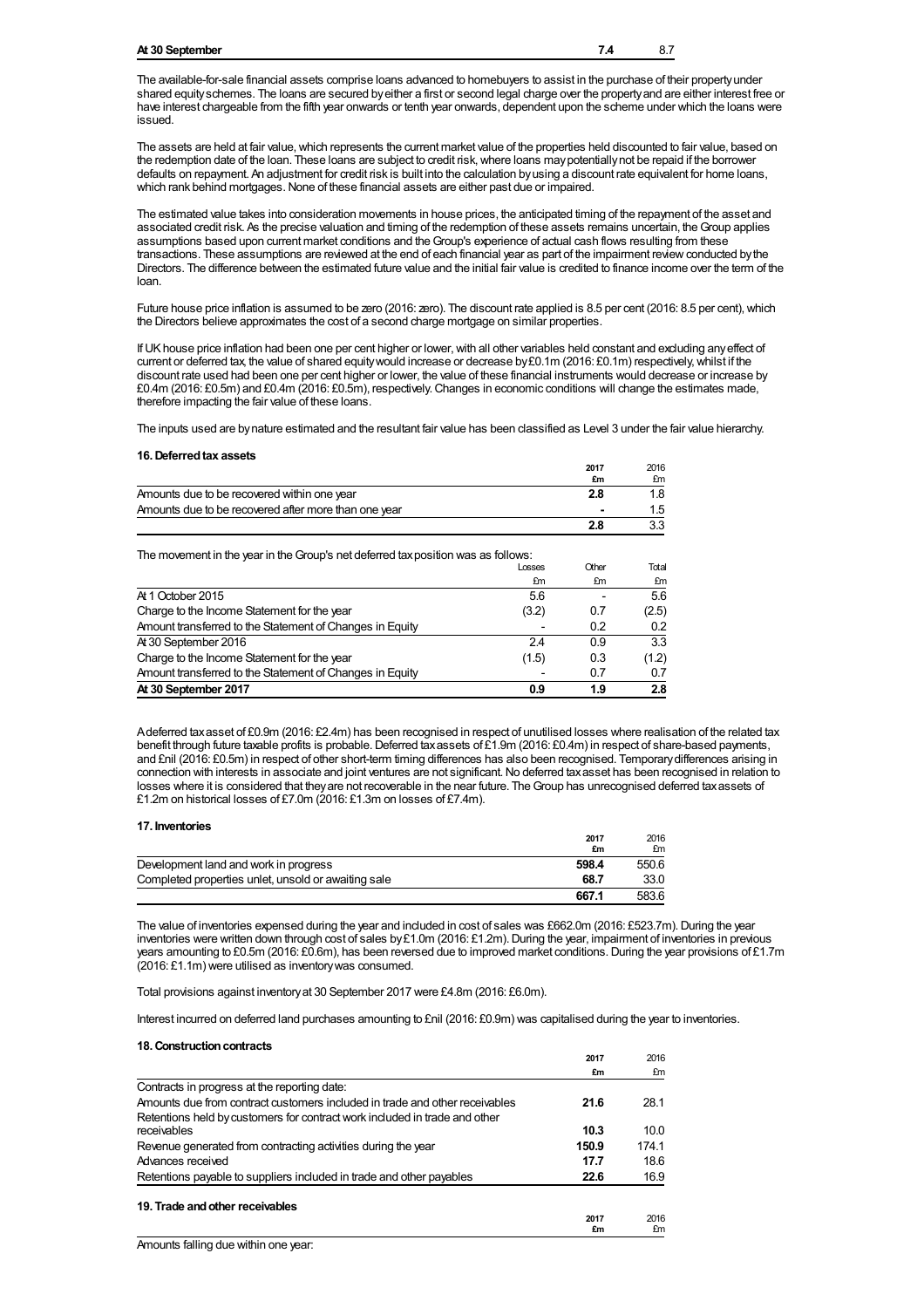| Trade receivables                             | 21.5  | 12.9  |
|-----------------------------------------------|-------|-------|
| Amounts recoverable on construction contracts | 27.5  | 36.7  |
| Amounts owed by joint ventures                | 67.9  | 84.5  |
| Other taxation and social security            | 5.4   |       |
| Other receivables                             | 0.9   | 1.0   |
| Prepayments and accrued income                | 15.6  | 12.8  |
|                                               | 138.8 | 147.9 |
| Amounts falling due in more than one year:    |       |       |
| Amounts recoverable on construction contracts | 4.4   | 1.4   |
| Trade receivables                             | 8.5   | 9.4   |
|                                               |       |       |
|                                               | 12.9  | 10.8  |

The Directors are of the opinion that there are no significant concentrations of credit risk (Note 29). The fair value of the financial assets is not considered to be materiallydifferent from their carrying value. The fair values are based on discounted cash flows and are within Level 3 of the fair value hierarchy.

Trade receivables at year end have been assessed for recoverability. Aprovision for impairment is made when there is objective evidence of impairment,which is usuallyindicated bya delayin the expected cash flows or non-payment from customers. Trade receivables remaining outstanding past their due date are £1.3m (2016: £0.5m); however, none were impaired. Aprovision of £8.0m (2016: £8.0m) has been made against amounts due from Countryside Neptune LLP, a joint venture, to reflect the Directors' viewof the recoverabilityof this advance.

The other classes within trade and other receivables do not contain impaired assets.

## **20.Cashandcashequivalents**

| $20.98011$ and $90011$ $9901$ value $100$ | 2017<br>£m     | 2016<br>£m |
|-------------------------------------------|----------------|------------|
| Cash and cash equivalents                 | 77.4           | 38.3       |
| Overdrafts                                | $\blacksquare$ | 26.3)      |
| Net cash and cash equivalents             | 77.4           | 12.0       |

Cash and cash equivalents of £77.4m (2016: £38.3m) comprise cash and short-term deposits held, ofwhich £74.5m (2016: £36.6m) is available to offset against loans drawn under theGroup's revolving credit facilityand overdrafts and £0.9m (2016: £Nil) is ringfenced for specific developments. At the year end, all financial assets held were in Sterling.

## *Cashandcashequivalents available for offset*

Within the revolving credit facility the Group has a £30m overdraft facility which can be drawn by any Group company which is in the pooling arrangement.Cash and overdrafts are presented on a gross basis in the statement of financial position.

## **21. Trade andother payables**

|                                            | 2017  | 2016  |
|--------------------------------------------|-------|-------|
|                                            | £m    | £m    |
| Amounts falling due within one year:       |       |       |
| Trade payables                             | 137.8 | 99.3  |
| Accruals and deferred income               | 107.0 | 71.4  |
| Other taxation and social security         | 2.7   | 2.7   |
| Other payables                             | 4.1   | 3.8   |
| Advances due to joint ventures             | 0.3   | 0.3   |
|                                            | 251.9 | 177.5 |
| Amounts falling due in more than one year: |       |       |
| Trade payables                             | 84.4  | 109.0 |
| Total trade and other payables             | 336.3 | 286.5 |

Trade and other payables principallycomprise amounts outstanding for trade purchases and land acquired on deferred terms. The Directors consider that the carrying amount of trade payables approximates to their fair value, as the impact of discounting is not significant. Land acquired on deferred payments terms is discounted using an interest rate of 3.4 per cent (2016: 6.0 per cent).

## **22. Provisions**

|                                      | 2017  | 2016  |
|--------------------------------------|-------|-------|
|                                      | £m    | £m    |
| At 1 October                         | 1.5   | 2.3   |
| Provisions charged in the period     | 0.2   |       |
| Provisions utilised during the year  | (0.5) | (0.8) |
| Reclassification                     | 1.4   |       |
| At 30 September                      | 2.6   | 1.5   |
| Disclosed as current liabilities     | 0.6   | 0.8   |
| Disclosed as non-current liabilities | 2.0   | 0.7   |
|                                      | 2.6   | 1.5   |

£1.0m (2016: £1.5m) relates to an onerous lease on a leasehold office property, and is calculated on the estimated cash flows over the remaining length of the lease, discounted at a risk-free rate. £1.4m has been reclassified from accruals during the year and relates to theGroup's potential obligations to rectifydilapidations of office buildings.

## **23.Borrowings**

|                                | 2017<br>£m | 2016<br>£m |
|--------------------------------|------------|------------|
| Bank loans                     | -          | -          |
| Bank loan and arrangement fees | -          |            |
|                                |            | ٠          |

## *Bank loans*

In May2016, theGroup signed a new£300m revolving credit facilitywith Lloyds Bank plc, Barclays Bank PLC,HSBCBank plc and Santander UK plc. The agreement has a variable interest rate based on LIBOR and expired in May 2021, although the Group has the opportunityto extend the term of the facilitybya further two years. Subject to obtaining credit approval from the syndicate banks, the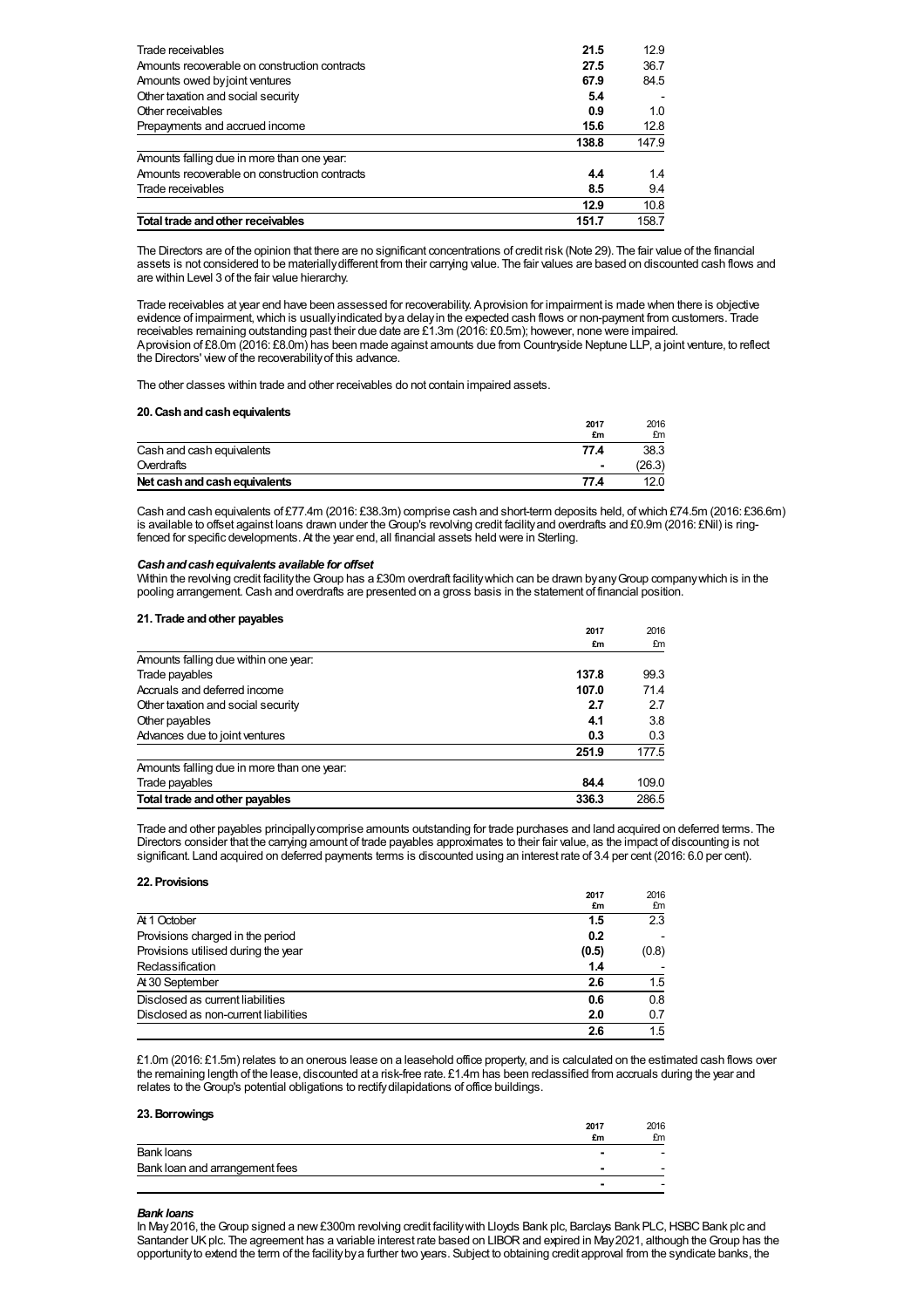Group also has the option to extend the facilitybya further £100m. This facilityis subject to both financial and non-financial covenants and is secured byfloating charges over all theGroup's assets. In May2017, theGroup exercised the first option to extend the facility bya further year to May2022.

The carrying value of the loans drawn under both the old and newfacilities is equal to their fair value. As the impact of discounting is not significant, the fair values are based on discounted cash flows and are within Level 2 of the fair value hierarchy.

Bank loan arrangement fees are amortised over the term of the facility. As a result of the signing of the newfacilityagreement in the prior year, the unamortised loan arrangement fee for the previous facilityof £3.2m was expensed to the income statement as a nonunderlying finance cost in 2016 (Note 6b). £2.8m of debt finance costs in 2016 were capitalised in relation to the newfacilityand a further £0.6m of debt finance costs were capitalised in relation to the May2017 extension. At 30 September 2017, unamortised loan arrangement fees were £2.6m (2016: £2.5m) and £0.6m (2016: £0.8m) of debt finance costs are included in finance costs (Note 7). As theGroup did not have anydebt at 30 September 2017 or 30 September 2016, the unamortised loan arrangement fees are disclosed as a prepayment.

**2017**

**2017**

2016

2016

The Group has the following undrawn facilities:

|                                   | £m  | £m  |
|-----------------------------------|-----|-----|
| Floating rate:                    |     |     |
| Expiring after more than one year | 300 | 300 |

## **24.Reserves** *(a) Share capital*

|                                 | Number of shares |      |            |            |
|---------------------------------|------------------|------|------------|------------|
|                                 | 2017             | 2016 | 2017<br>£m | 2016<br>£m |
|                                 | m                | m    |            |            |
| Allotted, issued and fully paid |                  |      |            |            |
| Ordinary shares of £0.01 each   | 450              | 450  | 4.5        | 4.5        |

#### *(b) Reserves*

Cumulative net gains and losses recognised in the Income Statement and Statement ofChanges in Equity. Available-for-

|                            |          | sale      |                   |
|----------------------------|----------|-----------|-------------------|
|                            | Retained | financial | Total<br>reserves |
|                            | earnings | assets    |                   |
|                            | £m       | £m        | £m                |
| At 1 October 2015          | 10.3     | 1.6       | 11.9              |
| Profit for the year        | 61.1     |           | 61.1              |
| Other comprehensive income |          | (1.5)     | (1.5)             |
| Share-based payment        | 3.2      |           | 3.2               |
| Group reorganisation       | 513.2    |           | 513.2             |
| At 30 September 2016       | 587.8    | 0.1       | 587.9             |
| Profit for the year        | 117.2    |           | 117.2             |
| <b>Dividends</b>           | (30.6)   |           | (30.6)            |
| Other comprehensive income |          | 0.2       | 0.2               |
| Share-based payment        | 5.1      |           | 5.1               |
| At 30 September 2017       | 679.5    | 0.3       | 679.8             |

#### **25.Notes tothe cashflow statement**

*Reconciliationof operatingprofit tocashgeneratedfromoperations*

|                                                                 | Note  | 47 I I<br>£m | 20 I V<br>£m |
|-----------------------------------------------------------------|-------|--------------|--------------|
| Cash flows from operating activities                            |       |              |              |
| Profit before taxation                                          |       | 141.7        | 78.7         |
| <b>Adjustments for:</b>                                         |       |              |              |
| - Depreciation charge                                           | 12    | 0.9          | 0.7          |
| - Amortisation charge                                           | 11    | 1.7          | 1.3          |
| - Non-cash items                                                |       | (1.2)        | 0.7          |
| - Share of post-tax profit from joint ventures and associate    | 13,14 | (29.7)       | (19.6)       |
| - Share-based payment expense (pre tax)                         | 30    | 4.2          | 3.0          |
| - Finance costs                                                 | 7     | 10.7         | 27.3         |
| - Impact of change in deferred land and overage payments        | 7     | 7.6          |              |
| - Impairment of debt amortisation fees                          | 6     |              | 3.2          |
| - Finance income                                                | 8     | (1.4)        | (2.3)        |
| - Profit on disposal of available-for-sale financial assets     |       | (0.3)        | (1.3)        |
| Changes in working capital:                                     |       |              |              |
| - Increase in inventories                                       | 17    | (3.9)        | (38.5)       |
| - Increase in trade and other receivables                       | 19    | (8.2)        | (13.0)       |
| - Decrease in trade and other payables                          | 21    | (45.0)       | (54.2)       |
| - Increase/(decrease) in provisions for liabilities and charges | 22    | 1.1          | (0.8)        |
| Cash generated from/(used in) operations                        |       | 78.2         | (14.8)       |

#### *Non-cashitems*

Non-cash items primarilyrelate to net inventoryprovision credit amounting to £0.5m (2016: expense of £0.6m).

## **26. Investments**

The Company substantiallyowns directly or indirectly the whole of the issued and fully paid ordinary share capital of its subsidiary undertakings. Subsidiaryundertakings of theGroup at 30 September 2017 are presented below:

|                           | Country of    | Voting rights |                    |
|---------------------------|---------------|---------------|--------------------|
|                           | incorporation | %             | Principal activity |
| Direct investment         |               |               |                    |
| Copthorn Holdings Limited | UK            | 100.0         | Holding company    |
| Indirect investment       |               |               |                    |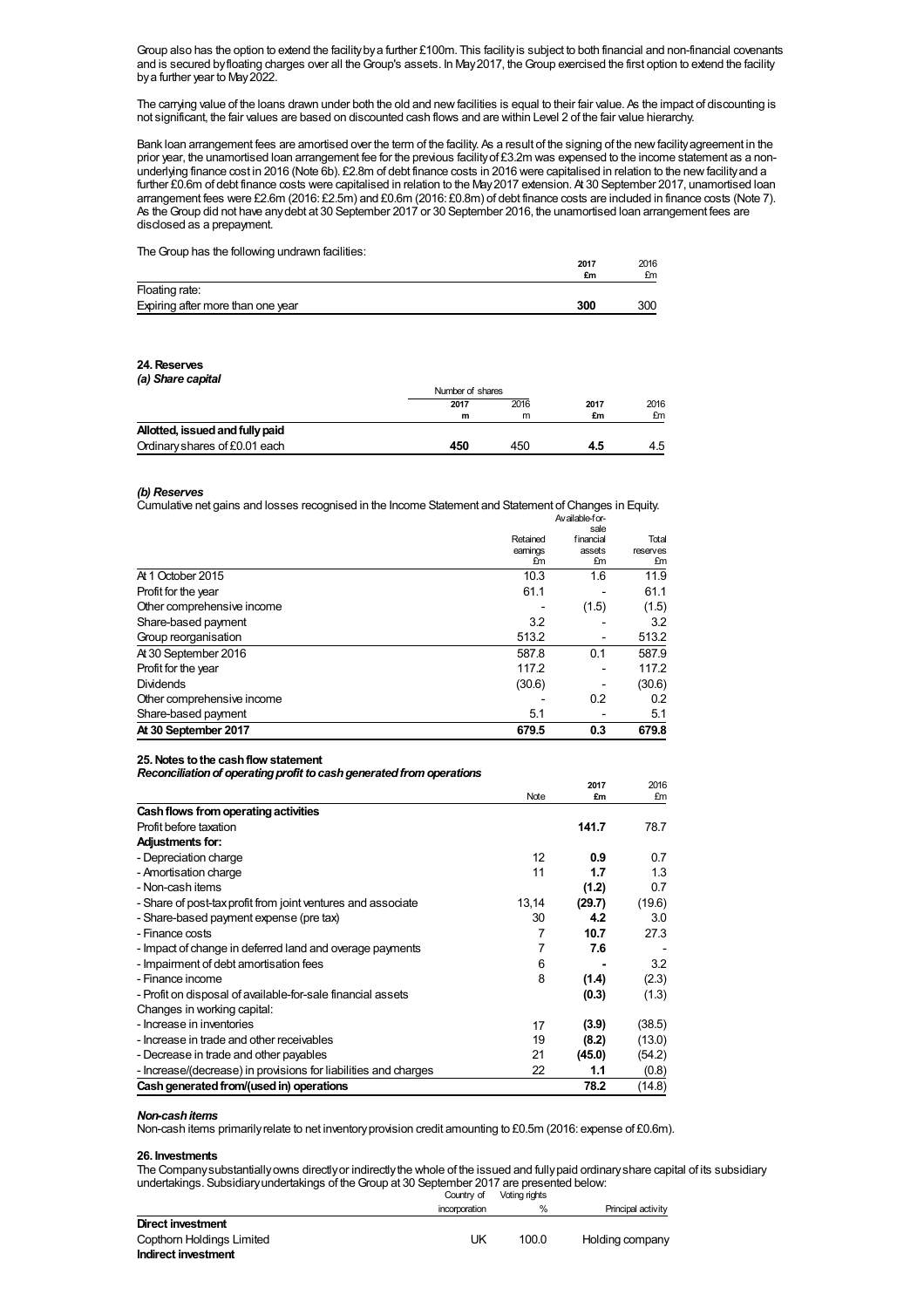| UK<br><b>Beaulieu Park Limited</b><br>100.0<br>Dormant<br>Brenthall Park (One) Limited<br>UK<br>100.0<br>Dormant<br>UK<br>Cliveden Village Management Company Limited<br>100.0<br><b>Estate Management</b><br>Copthorn 2009 Limited (in liquidation)<br>UK<br>100.0<br>Dormant<br>Copthorn Finance Limited (in liquidation)<br>UK<br>100.0<br>Dormant<br>UK<br>Copthorn Limited (in liquidation)<br>100.0<br>Dormant<br>UK<br>Countryside 26 Limited<br>100.0<br>Housebuilding<br>UK<br>Housebuilding<br>Countryside 28 Limited<br>100.0<br>UK<br>Countryside Build Limited<br>100.0<br>Dormant<br>UK<br>Countryside Cambridge One Limited<br>100.0<br><b>Holding Land</b><br>UK<br>Countryside Cambridge Two Limited<br>100.0<br><b>Holding Land</b><br>UK<br>100.0<br>Countryside Commercial & Industrial Properties Limited<br>Dormant<br>Countryside Developments Limited<br>UK<br>100.0<br>Dormant<br>UK<br>Countryside Eight Limited<br>100.0<br>Dormant<br>UK<br>Countryside Four Limited<br>100.0<br><b>Holding Company</b><br>UK<br>100.0<br>Countryside Investments Limited<br>Dormant<br>Countryside Properties (Commercial) Limited<br>UK<br>100.0<br>Dormant<br>UK<br>Countryside Properties (Holdings) Limited<br>100.0<br><b>Holding Company</b><br>Housebuilding<br>Countryside Properties (In Partnership) Limited<br>UK<br>100.0<br>UK<br>Countryside Properties (Joint Ventures) Limited<br>100.0<br><b>Holding Company</b><br>Countryside Properties Land (One) Limited<br>UK<br>100.0<br>Holding Land<br>UK<br>Countryside Properties Land (Two) Limited<br>100.0<br><b>Holding Land</b><br>Countryside Properties (London & Thames Gateway)<br>Limited<br>UK<br>100.0<br>Dormant<br>UK<br>100.0<br>Housebuilding<br>Countryside Properties (Northern) Limited<br>Countryside Properties (Southern) Limited<br>UK<br>100.0<br>Housebuilding<br>UK<br>Countryside Residential (South Thames) Limited<br>100.0<br>Dormant<br>Countryside Properties (Special Projects) Limited<br>UK<br>100.0<br>Dormant<br>UK<br>Countryside Properties (Springhead) Limited<br>100.0<br>Housebuilding<br>Countryside Properties (Uberior) Limited<br>UK<br>100.0<br>Housebuilding<br>UK<br>Countryside Properties (UK) Limited<br>100.0<br>Housebuilding<br>UK<br>Countryside Residential Limited<br>100.0<br>Dormant<br>UK<br>Countryside Residential (South West) Limited<br>100.0<br>Dormant<br>Countryside Seven Limited<br>UK<br>100.0<br>Dormant<br>UK<br>Countryside Sigma Limited<br>74.9<br>Housebuilding<br>UK<br>Countryside Thirteen Limited<br>100.0<br>Housebuilding<br>Countryside (UK) Limited<br>UK<br>100.0<br>Dormant<br>UK<br><b>Land Promotion</b><br>Dunton Garden Suburb Limited<br>100.0<br>UK<br>Knight Strategic Land Limited<br>100.0<br><b>Land Promotion</b><br>UK<br>Harold Wood Management Limited<br>100.0<br>Estate Management<br>UK<br>100.0<br>Lakenmoor Ltd<br>Dormant<br>Mandeville Place (Radwinter) Management Limited<br>UK<br>100.0<br><b>Estate Management</b><br>Milgate Developments Limited<br>UK<br>100.0<br>Housebuilding<br>UK<br>100.0<br>Millgate Homes Limited<br>Dormant<br>UK<br>100.0<br>Millgate Homes UK Limited<br>Dormant<br>Milgate (UK) Holdings Limited<br>UK<br>100.0<br><b>Holding Company</b><br>Newhall Land Limited<br>UK<br>100.0<br>Housebuilding<br>Oaklands Hamlet Resident Management Limited<br>UK<br>100.0<br><b>Estate Management</b><br>Skyline 120 Management Limited<br>UK<br>100.0<br><b>Estate Management</b><br>Skyline 120 Nexus Management Limited<br>UK<br>100.0<br><b>Estate Management</b><br>Springhead Resident Management Company Limited<br>UK<br>100.0<br><b>Estate Management</b><br>South at Didsbury Point Two Management Limited<br>UK<br>100.0<br><b>Estate Management</b><br>Trinity Place Residential Management Company Limited<br>UK<br>100.0<br><b>Estate Management</b><br>Urban Hive Hackney Management Limited<br>UK<br>100.0<br><b>Estate Management</b><br>Wychwood Park Golf Club Limited<br>UK<br>100.0<br>Dormant<br>Wychwood Park (Holdings) Limited<br>UK<br>100.0<br><b>Estate Management</b><br>UK<br>Wychwood Park (Management) Limited<br>100.0<br><b>Estate Management</b> | Alma Estate (Enfield) Management Company Limited | UK | 100.0 | <b>Estate Management</b> |
|----------------------------------------------------------------------------------------------------------------------------------------------------------------------------------------------------------------------------------------------------------------------------------------------------------------------------------------------------------------------------------------------------------------------------------------------------------------------------------------------------------------------------------------------------------------------------------------------------------------------------------------------------------------------------------------------------------------------------------------------------------------------------------------------------------------------------------------------------------------------------------------------------------------------------------------------------------------------------------------------------------------------------------------------------------------------------------------------------------------------------------------------------------------------------------------------------------------------------------------------------------------------------------------------------------------------------------------------------------------------------------------------------------------------------------------------------------------------------------------------------------------------------------------------------------------------------------------------------------------------------------------------------------------------------------------------------------------------------------------------------------------------------------------------------------------------------------------------------------------------------------------------------------------------------------------------------------------------------------------------------------------------------------------------------------------------------------------------------------------------------------------------------------------------------------------------------------------------------------------------------------------------------------------------------------------------------------------------------------------------------------------------------------------------------------------------------------------------------------------------------------------------------------------------------------------------------------------------------------------------------------------------------------------------------------------------------------------------------------------------------------------------------------------------------------------------------------------------------------------------------------------------------------------------------------------------------------------------------------------------------------------------------------------------------------------------------------------------------------------------------------------------------------------------------------------------------------------------------------------------------------------------------------------------------------------------------------------------------------------------------------------------------------------------------------------------------------------------------------------------------------------------------------------------------------------------------------------------------------------------------------------------------------------------------------------------------------------------------------------------------------------------------------------------------------------------------------------------------------------------------------------------------------------------------------------------------------------------------------------------------------------------------------------------------------------------------------------------------------------------------------------------------------------------------------------------------|--------------------------------------------------|----|-------|--------------------------|
|                                                                                                                                                                                                                                                                                                                                                                                                                                                                                                                                                                                                                                                                                                                                                                                                                                                                                                                                                                                                                                                                                                                                                                                                                                                                                                                                                                                                                                                                                                                                                                                                                                                                                                                                                                                                                                                                                                                                                                                                                                                                                                                                                                                                                                                                                                                                                                                                                                                                                                                                                                                                                                                                                                                                                                                                                                                                                                                                                                                                                                                                                                                                                                                                                                                                                                                                                                                                                                                                                                                                                                                                                                                                                                                                                                                                                                                                                                                                                                                                                                                                                                                                                                                                    |                                                  |    |       |                          |
|                                                                                                                                                                                                                                                                                                                                                                                                                                                                                                                                                                                                                                                                                                                                                                                                                                                                                                                                                                                                                                                                                                                                                                                                                                                                                                                                                                                                                                                                                                                                                                                                                                                                                                                                                                                                                                                                                                                                                                                                                                                                                                                                                                                                                                                                                                                                                                                                                                                                                                                                                                                                                                                                                                                                                                                                                                                                                                                                                                                                                                                                                                                                                                                                                                                                                                                                                                                                                                                                                                                                                                                                                                                                                                                                                                                                                                                                                                                                                                                                                                                                                                                                                                                                    |                                                  |    |       |                          |
|                                                                                                                                                                                                                                                                                                                                                                                                                                                                                                                                                                                                                                                                                                                                                                                                                                                                                                                                                                                                                                                                                                                                                                                                                                                                                                                                                                                                                                                                                                                                                                                                                                                                                                                                                                                                                                                                                                                                                                                                                                                                                                                                                                                                                                                                                                                                                                                                                                                                                                                                                                                                                                                                                                                                                                                                                                                                                                                                                                                                                                                                                                                                                                                                                                                                                                                                                                                                                                                                                                                                                                                                                                                                                                                                                                                                                                                                                                                                                                                                                                                                                                                                                                                                    |                                                  |    |       |                          |
|                                                                                                                                                                                                                                                                                                                                                                                                                                                                                                                                                                                                                                                                                                                                                                                                                                                                                                                                                                                                                                                                                                                                                                                                                                                                                                                                                                                                                                                                                                                                                                                                                                                                                                                                                                                                                                                                                                                                                                                                                                                                                                                                                                                                                                                                                                                                                                                                                                                                                                                                                                                                                                                                                                                                                                                                                                                                                                                                                                                                                                                                                                                                                                                                                                                                                                                                                                                                                                                                                                                                                                                                                                                                                                                                                                                                                                                                                                                                                                                                                                                                                                                                                                                                    |                                                  |    |       |                          |
|                                                                                                                                                                                                                                                                                                                                                                                                                                                                                                                                                                                                                                                                                                                                                                                                                                                                                                                                                                                                                                                                                                                                                                                                                                                                                                                                                                                                                                                                                                                                                                                                                                                                                                                                                                                                                                                                                                                                                                                                                                                                                                                                                                                                                                                                                                                                                                                                                                                                                                                                                                                                                                                                                                                                                                                                                                                                                                                                                                                                                                                                                                                                                                                                                                                                                                                                                                                                                                                                                                                                                                                                                                                                                                                                                                                                                                                                                                                                                                                                                                                                                                                                                                                                    |                                                  |    |       |                          |
|                                                                                                                                                                                                                                                                                                                                                                                                                                                                                                                                                                                                                                                                                                                                                                                                                                                                                                                                                                                                                                                                                                                                                                                                                                                                                                                                                                                                                                                                                                                                                                                                                                                                                                                                                                                                                                                                                                                                                                                                                                                                                                                                                                                                                                                                                                                                                                                                                                                                                                                                                                                                                                                                                                                                                                                                                                                                                                                                                                                                                                                                                                                                                                                                                                                                                                                                                                                                                                                                                                                                                                                                                                                                                                                                                                                                                                                                                                                                                                                                                                                                                                                                                                                                    |                                                  |    |       |                          |
|                                                                                                                                                                                                                                                                                                                                                                                                                                                                                                                                                                                                                                                                                                                                                                                                                                                                                                                                                                                                                                                                                                                                                                                                                                                                                                                                                                                                                                                                                                                                                                                                                                                                                                                                                                                                                                                                                                                                                                                                                                                                                                                                                                                                                                                                                                                                                                                                                                                                                                                                                                                                                                                                                                                                                                                                                                                                                                                                                                                                                                                                                                                                                                                                                                                                                                                                                                                                                                                                                                                                                                                                                                                                                                                                                                                                                                                                                                                                                                                                                                                                                                                                                                                                    |                                                  |    |       |                          |
|                                                                                                                                                                                                                                                                                                                                                                                                                                                                                                                                                                                                                                                                                                                                                                                                                                                                                                                                                                                                                                                                                                                                                                                                                                                                                                                                                                                                                                                                                                                                                                                                                                                                                                                                                                                                                                                                                                                                                                                                                                                                                                                                                                                                                                                                                                                                                                                                                                                                                                                                                                                                                                                                                                                                                                                                                                                                                                                                                                                                                                                                                                                                                                                                                                                                                                                                                                                                                                                                                                                                                                                                                                                                                                                                                                                                                                                                                                                                                                                                                                                                                                                                                                                                    |                                                  |    |       |                          |
|                                                                                                                                                                                                                                                                                                                                                                                                                                                                                                                                                                                                                                                                                                                                                                                                                                                                                                                                                                                                                                                                                                                                                                                                                                                                                                                                                                                                                                                                                                                                                                                                                                                                                                                                                                                                                                                                                                                                                                                                                                                                                                                                                                                                                                                                                                                                                                                                                                                                                                                                                                                                                                                                                                                                                                                                                                                                                                                                                                                                                                                                                                                                                                                                                                                                                                                                                                                                                                                                                                                                                                                                                                                                                                                                                                                                                                                                                                                                                                                                                                                                                                                                                                                                    |                                                  |    |       |                          |
|                                                                                                                                                                                                                                                                                                                                                                                                                                                                                                                                                                                                                                                                                                                                                                                                                                                                                                                                                                                                                                                                                                                                                                                                                                                                                                                                                                                                                                                                                                                                                                                                                                                                                                                                                                                                                                                                                                                                                                                                                                                                                                                                                                                                                                                                                                                                                                                                                                                                                                                                                                                                                                                                                                                                                                                                                                                                                                                                                                                                                                                                                                                                                                                                                                                                                                                                                                                                                                                                                                                                                                                                                                                                                                                                                                                                                                                                                                                                                                                                                                                                                                                                                                                                    |                                                  |    |       |                          |
|                                                                                                                                                                                                                                                                                                                                                                                                                                                                                                                                                                                                                                                                                                                                                                                                                                                                                                                                                                                                                                                                                                                                                                                                                                                                                                                                                                                                                                                                                                                                                                                                                                                                                                                                                                                                                                                                                                                                                                                                                                                                                                                                                                                                                                                                                                                                                                                                                                                                                                                                                                                                                                                                                                                                                                                                                                                                                                                                                                                                                                                                                                                                                                                                                                                                                                                                                                                                                                                                                                                                                                                                                                                                                                                                                                                                                                                                                                                                                                                                                                                                                                                                                                                                    |                                                  |    |       |                          |
|                                                                                                                                                                                                                                                                                                                                                                                                                                                                                                                                                                                                                                                                                                                                                                                                                                                                                                                                                                                                                                                                                                                                                                                                                                                                                                                                                                                                                                                                                                                                                                                                                                                                                                                                                                                                                                                                                                                                                                                                                                                                                                                                                                                                                                                                                                                                                                                                                                                                                                                                                                                                                                                                                                                                                                                                                                                                                                                                                                                                                                                                                                                                                                                                                                                                                                                                                                                                                                                                                                                                                                                                                                                                                                                                                                                                                                                                                                                                                                                                                                                                                                                                                                                                    |                                                  |    |       |                          |
|                                                                                                                                                                                                                                                                                                                                                                                                                                                                                                                                                                                                                                                                                                                                                                                                                                                                                                                                                                                                                                                                                                                                                                                                                                                                                                                                                                                                                                                                                                                                                                                                                                                                                                                                                                                                                                                                                                                                                                                                                                                                                                                                                                                                                                                                                                                                                                                                                                                                                                                                                                                                                                                                                                                                                                                                                                                                                                                                                                                                                                                                                                                                                                                                                                                                                                                                                                                                                                                                                                                                                                                                                                                                                                                                                                                                                                                                                                                                                                                                                                                                                                                                                                                                    |                                                  |    |       |                          |
|                                                                                                                                                                                                                                                                                                                                                                                                                                                                                                                                                                                                                                                                                                                                                                                                                                                                                                                                                                                                                                                                                                                                                                                                                                                                                                                                                                                                                                                                                                                                                                                                                                                                                                                                                                                                                                                                                                                                                                                                                                                                                                                                                                                                                                                                                                                                                                                                                                                                                                                                                                                                                                                                                                                                                                                                                                                                                                                                                                                                                                                                                                                                                                                                                                                                                                                                                                                                                                                                                                                                                                                                                                                                                                                                                                                                                                                                                                                                                                                                                                                                                                                                                                                                    |                                                  |    |       |                          |
|                                                                                                                                                                                                                                                                                                                                                                                                                                                                                                                                                                                                                                                                                                                                                                                                                                                                                                                                                                                                                                                                                                                                                                                                                                                                                                                                                                                                                                                                                                                                                                                                                                                                                                                                                                                                                                                                                                                                                                                                                                                                                                                                                                                                                                                                                                                                                                                                                                                                                                                                                                                                                                                                                                                                                                                                                                                                                                                                                                                                                                                                                                                                                                                                                                                                                                                                                                                                                                                                                                                                                                                                                                                                                                                                                                                                                                                                                                                                                                                                                                                                                                                                                                                                    |                                                  |    |       |                          |
|                                                                                                                                                                                                                                                                                                                                                                                                                                                                                                                                                                                                                                                                                                                                                                                                                                                                                                                                                                                                                                                                                                                                                                                                                                                                                                                                                                                                                                                                                                                                                                                                                                                                                                                                                                                                                                                                                                                                                                                                                                                                                                                                                                                                                                                                                                                                                                                                                                                                                                                                                                                                                                                                                                                                                                                                                                                                                                                                                                                                                                                                                                                                                                                                                                                                                                                                                                                                                                                                                                                                                                                                                                                                                                                                                                                                                                                                                                                                                                                                                                                                                                                                                                                                    |                                                  |    |       |                          |
|                                                                                                                                                                                                                                                                                                                                                                                                                                                                                                                                                                                                                                                                                                                                                                                                                                                                                                                                                                                                                                                                                                                                                                                                                                                                                                                                                                                                                                                                                                                                                                                                                                                                                                                                                                                                                                                                                                                                                                                                                                                                                                                                                                                                                                                                                                                                                                                                                                                                                                                                                                                                                                                                                                                                                                                                                                                                                                                                                                                                                                                                                                                                                                                                                                                                                                                                                                                                                                                                                                                                                                                                                                                                                                                                                                                                                                                                                                                                                                                                                                                                                                                                                                                                    |                                                  |    |       |                          |
|                                                                                                                                                                                                                                                                                                                                                                                                                                                                                                                                                                                                                                                                                                                                                                                                                                                                                                                                                                                                                                                                                                                                                                                                                                                                                                                                                                                                                                                                                                                                                                                                                                                                                                                                                                                                                                                                                                                                                                                                                                                                                                                                                                                                                                                                                                                                                                                                                                                                                                                                                                                                                                                                                                                                                                                                                                                                                                                                                                                                                                                                                                                                                                                                                                                                                                                                                                                                                                                                                                                                                                                                                                                                                                                                                                                                                                                                                                                                                                                                                                                                                                                                                                                                    |                                                  |    |       |                          |
|                                                                                                                                                                                                                                                                                                                                                                                                                                                                                                                                                                                                                                                                                                                                                                                                                                                                                                                                                                                                                                                                                                                                                                                                                                                                                                                                                                                                                                                                                                                                                                                                                                                                                                                                                                                                                                                                                                                                                                                                                                                                                                                                                                                                                                                                                                                                                                                                                                                                                                                                                                                                                                                                                                                                                                                                                                                                                                                                                                                                                                                                                                                                                                                                                                                                                                                                                                                                                                                                                                                                                                                                                                                                                                                                                                                                                                                                                                                                                                                                                                                                                                                                                                                                    |                                                  |    |       |                          |
|                                                                                                                                                                                                                                                                                                                                                                                                                                                                                                                                                                                                                                                                                                                                                                                                                                                                                                                                                                                                                                                                                                                                                                                                                                                                                                                                                                                                                                                                                                                                                                                                                                                                                                                                                                                                                                                                                                                                                                                                                                                                                                                                                                                                                                                                                                                                                                                                                                                                                                                                                                                                                                                                                                                                                                                                                                                                                                                                                                                                                                                                                                                                                                                                                                                                                                                                                                                                                                                                                                                                                                                                                                                                                                                                                                                                                                                                                                                                                                                                                                                                                                                                                                                                    |                                                  |    |       |                          |
|                                                                                                                                                                                                                                                                                                                                                                                                                                                                                                                                                                                                                                                                                                                                                                                                                                                                                                                                                                                                                                                                                                                                                                                                                                                                                                                                                                                                                                                                                                                                                                                                                                                                                                                                                                                                                                                                                                                                                                                                                                                                                                                                                                                                                                                                                                                                                                                                                                                                                                                                                                                                                                                                                                                                                                                                                                                                                                                                                                                                                                                                                                                                                                                                                                                                                                                                                                                                                                                                                                                                                                                                                                                                                                                                                                                                                                                                                                                                                                                                                                                                                                                                                                                                    |                                                  |    |       |                          |
|                                                                                                                                                                                                                                                                                                                                                                                                                                                                                                                                                                                                                                                                                                                                                                                                                                                                                                                                                                                                                                                                                                                                                                                                                                                                                                                                                                                                                                                                                                                                                                                                                                                                                                                                                                                                                                                                                                                                                                                                                                                                                                                                                                                                                                                                                                                                                                                                                                                                                                                                                                                                                                                                                                                                                                                                                                                                                                                                                                                                                                                                                                                                                                                                                                                                                                                                                                                                                                                                                                                                                                                                                                                                                                                                                                                                                                                                                                                                                                                                                                                                                                                                                                                                    |                                                  |    |       |                          |
|                                                                                                                                                                                                                                                                                                                                                                                                                                                                                                                                                                                                                                                                                                                                                                                                                                                                                                                                                                                                                                                                                                                                                                                                                                                                                                                                                                                                                                                                                                                                                                                                                                                                                                                                                                                                                                                                                                                                                                                                                                                                                                                                                                                                                                                                                                                                                                                                                                                                                                                                                                                                                                                                                                                                                                                                                                                                                                                                                                                                                                                                                                                                                                                                                                                                                                                                                                                                                                                                                                                                                                                                                                                                                                                                                                                                                                                                                                                                                                                                                                                                                                                                                                                                    |                                                  |    |       |                          |
|                                                                                                                                                                                                                                                                                                                                                                                                                                                                                                                                                                                                                                                                                                                                                                                                                                                                                                                                                                                                                                                                                                                                                                                                                                                                                                                                                                                                                                                                                                                                                                                                                                                                                                                                                                                                                                                                                                                                                                                                                                                                                                                                                                                                                                                                                                                                                                                                                                                                                                                                                                                                                                                                                                                                                                                                                                                                                                                                                                                                                                                                                                                                                                                                                                                                                                                                                                                                                                                                                                                                                                                                                                                                                                                                                                                                                                                                                                                                                                                                                                                                                                                                                                                                    |                                                  |    |       |                          |
|                                                                                                                                                                                                                                                                                                                                                                                                                                                                                                                                                                                                                                                                                                                                                                                                                                                                                                                                                                                                                                                                                                                                                                                                                                                                                                                                                                                                                                                                                                                                                                                                                                                                                                                                                                                                                                                                                                                                                                                                                                                                                                                                                                                                                                                                                                                                                                                                                                                                                                                                                                                                                                                                                                                                                                                                                                                                                                                                                                                                                                                                                                                                                                                                                                                                                                                                                                                                                                                                                                                                                                                                                                                                                                                                                                                                                                                                                                                                                                                                                                                                                                                                                                                                    |                                                  |    |       |                          |
|                                                                                                                                                                                                                                                                                                                                                                                                                                                                                                                                                                                                                                                                                                                                                                                                                                                                                                                                                                                                                                                                                                                                                                                                                                                                                                                                                                                                                                                                                                                                                                                                                                                                                                                                                                                                                                                                                                                                                                                                                                                                                                                                                                                                                                                                                                                                                                                                                                                                                                                                                                                                                                                                                                                                                                                                                                                                                                                                                                                                                                                                                                                                                                                                                                                                                                                                                                                                                                                                                                                                                                                                                                                                                                                                                                                                                                                                                                                                                                                                                                                                                                                                                                                                    |                                                  |    |       |                          |
|                                                                                                                                                                                                                                                                                                                                                                                                                                                                                                                                                                                                                                                                                                                                                                                                                                                                                                                                                                                                                                                                                                                                                                                                                                                                                                                                                                                                                                                                                                                                                                                                                                                                                                                                                                                                                                                                                                                                                                                                                                                                                                                                                                                                                                                                                                                                                                                                                                                                                                                                                                                                                                                                                                                                                                                                                                                                                                                                                                                                                                                                                                                                                                                                                                                                                                                                                                                                                                                                                                                                                                                                                                                                                                                                                                                                                                                                                                                                                                                                                                                                                                                                                                                                    |                                                  |    |       |                          |
|                                                                                                                                                                                                                                                                                                                                                                                                                                                                                                                                                                                                                                                                                                                                                                                                                                                                                                                                                                                                                                                                                                                                                                                                                                                                                                                                                                                                                                                                                                                                                                                                                                                                                                                                                                                                                                                                                                                                                                                                                                                                                                                                                                                                                                                                                                                                                                                                                                                                                                                                                                                                                                                                                                                                                                                                                                                                                                                                                                                                                                                                                                                                                                                                                                                                                                                                                                                                                                                                                                                                                                                                                                                                                                                                                                                                                                                                                                                                                                                                                                                                                                                                                                                                    |                                                  |    |       |                          |
|                                                                                                                                                                                                                                                                                                                                                                                                                                                                                                                                                                                                                                                                                                                                                                                                                                                                                                                                                                                                                                                                                                                                                                                                                                                                                                                                                                                                                                                                                                                                                                                                                                                                                                                                                                                                                                                                                                                                                                                                                                                                                                                                                                                                                                                                                                                                                                                                                                                                                                                                                                                                                                                                                                                                                                                                                                                                                                                                                                                                                                                                                                                                                                                                                                                                                                                                                                                                                                                                                                                                                                                                                                                                                                                                                                                                                                                                                                                                                                                                                                                                                                                                                                                                    |                                                  |    |       |                          |
|                                                                                                                                                                                                                                                                                                                                                                                                                                                                                                                                                                                                                                                                                                                                                                                                                                                                                                                                                                                                                                                                                                                                                                                                                                                                                                                                                                                                                                                                                                                                                                                                                                                                                                                                                                                                                                                                                                                                                                                                                                                                                                                                                                                                                                                                                                                                                                                                                                                                                                                                                                                                                                                                                                                                                                                                                                                                                                                                                                                                                                                                                                                                                                                                                                                                                                                                                                                                                                                                                                                                                                                                                                                                                                                                                                                                                                                                                                                                                                                                                                                                                                                                                                                                    |                                                  |    |       |                          |
|                                                                                                                                                                                                                                                                                                                                                                                                                                                                                                                                                                                                                                                                                                                                                                                                                                                                                                                                                                                                                                                                                                                                                                                                                                                                                                                                                                                                                                                                                                                                                                                                                                                                                                                                                                                                                                                                                                                                                                                                                                                                                                                                                                                                                                                                                                                                                                                                                                                                                                                                                                                                                                                                                                                                                                                                                                                                                                                                                                                                                                                                                                                                                                                                                                                                                                                                                                                                                                                                                                                                                                                                                                                                                                                                                                                                                                                                                                                                                                                                                                                                                                                                                                                                    |                                                  |    |       |                          |
|                                                                                                                                                                                                                                                                                                                                                                                                                                                                                                                                                                                                                                                                                                                                                                                                                                                                                                                                                                                                                                                                                                                                                                                                                                                                                                                                                                                                                                                                                                                                                                                                                                                                                                                                                                                                                                                                                                                                                                                                                                                                                                                                                                                                                                                                                                                                                                                                                                                                                                                                                                                                                                                                                                                                                                                                                                                                                                                                                                                                                                                                                                                                                                                                                                                                                                                                                                                                                                                                                                                                                                                                                                                                                                                                                                                                                                                                                                                                                                                                                                                                                                                                                                                                    |                                                  |    |       |                          |
|                                                                                                                                                                                                                                                                                                                                                                                                                                                                                                                                                                                                                                                                                                                                                                                                                                                                                                                                                                                                                                                                                                                                                                                                                                                                                                                                                                                                                                                                                                                                                                                                                                                                                                                                                                                                                                                                                                                                                                                                                                                                                                                                                                                                                                                                                                                                                                                                                                                                                                                                                                                                                                                                                                                                                                                                                                                                                                                                                                                                                                                                                                                                                                                                                                                                                                                                                                                                                                                                                                                                                                                                                                                                                                                                                                                                                                                                                                                                                                                                                                                                                                                                                                                                    |                                                  |    |       |                          |
|                                                                                                                                                                                                                                                                                                                                                                                                                                                                                                                                                                                                                                                                                                                                                                                                                                                                                                                                                                                                                                                                                                                                                                                                                                                                                                                                                                                                                                                                                                                                                                                                                                                                                                                                                                                                                                                                                                                                                                                                                                                                                                                                                                                                                                                                                                                                                                                                                                                                                                                                                                                                                                                                                                                                                                                                                                                                                                                                                                                                                                                                                                                                                                                                                                                                                                                                                                                                                                                                                                                                                                                                                                                                                                                                                                                                                                                                                                                                                                                                                                                                                                                                                                                                    |                                                  |    |       |                          |
|                                                                                                                                                                                                                                                                                                                                                                                                                                                                                                                                                                                                                                                                                                                                                                                                                                                                                                                                                                                                                                                                                                                                                                                                                                                                                                                                                                                                                                                                                                                                                                                                                                                                                                                                                                                                                                                                                                                                                                                                                                                                                                                                                                                                                                                                                                                                                                                                                                                                                                                                                                                                                                                                                                                                                                                                                                                                                                                                                                                                                                                                                                                                                                                                                                                                                                                                                                                                                                                                                                                                                                                                                                                                                                                                                                                                                                                                                                                                                                                                                                                                                                                                                                                                    |                                                  |    |       |                          |
|                                                                                                                                                                                                                                                                                                                                                                                                                                                                                                                                                                                                                                                                                                                                                                                                                                                                                                                                                                                                                                                                                                                                                                                                                                                                                                                                                                                                                                                                                                                                                                                                                                                                                                                                                                                                                                                                                                                                                                                                                                                                                                                                                                                                                                                                                                                                                                                                                                                                                                                                                                                                                                                                                                                                                                                                                                                                                                                                                                                                                                                                                                                                                                                                                                                                                                                                                                                                                                                                                                                                                                                                                                                                                                                                                                                                                                                                                                                                                                                                                                                                                                                                                                                                    |                                                  |    |       |                          |
|                                                                                                                                                                                                                                                                                                                                                                                                                                                                                                                                                                                                                                                                                                                                                                                                                                                                                                                                                                                                                                                                                                                                                                                                                                                                                                                                                                                                                                                                                                                                                                                                                                                                                                                                                                                                                                                                                                                                                                                                                                                                                                                                                                                                                                                                                                                                                                                                                                                                                                                                                                                                                                                                                                                                                                                                                                                                                                                                                                                                                                                                                                                                                                                                                                                                                                                                                                                                                                                                                                                                                                                                                                                                                                                                                                                                                                                                                                                                                                                                                                                                                                                                                                                                    |                                                  |    |       |                          |
|                                                                                                                                                                                                                                                                                                                                                                                                                                                                                                                                                                                                                                                                                                                                                                                                                                                                                                                                                                                                                                                                                                                                                                                                                                                                                                                                                                                                                                                                                                                                                                                                                                                                                                                                                                                                                                                                                                                                                                                                                                                                                                                                                                                                                                                                                                                                                                                                                                                                                                                                                                                                                                                                                                                                                                                                                                                                                                                                                                                                                                                                                                                                                                                                                                                                                                                                                                                                                                                                                                                                                                                                                                                                                                                                                                                                                                                                                                                                                                                                                                                                                                                                                                                                    |                                                  |    |       |                          |
|                                                                                                                                                                                                                                                                                                                                                                                                                                                                                                                                                                                                                                                                                                                                                                                                                                                                                                                                                                                                                                                                                                                                                                                                                                                                                                                                                                                                                                                                                                                                                                                                                                                                                                                                                                                                                                                                                                                                                                                                                                                                                                                                                                                                                                                                                                                                                                                                                                                                                                                                                                                                                                                                                                                                                                                                                                                                                                                                                                                                                                                                                                                                                                                                                                                                                                                                                                                                                                                                                                                                                                                                                                                                                                                                                                                                                                                                                                                                                                                                                                                                                                                                                                                                    |                                                  |    |       |                          |
|                                                                                                                                                                                                                                                                                                                                                                                                                                                                                                                                                                                                                                                                                                                                                                                                                                                                                                                                                                                                                                                                                                                                                                                                                                                                                                                                                                                                                                                                                                                                                                                                                                                                                                                                                                                                                                                                                                                                                                                                                                                                                                                                                                                                                                                                                                                                                                                                                                                                                                                                                                                                                                                                                                                                                                                                                                                                                                                                                                                                                                                                                                                                                                                                                                                                                                                                                                                                                                                                                                                                                                                                                                                                                                                                                                                                                                                                                                                                                                                                                                                                                                                                                                                                    |                                                  |    |       |                          |
|                                                                                                                                                                                                                                                                                                                                                                                                                                                                                                                                                                                                                                                                                                                                                                                                                                                                                                                                                                                                                                                                                                                                                                                                                                                                                                                                                                                                                                                                                                                                                                                                                                                                                                                                                                                                                                                                                                                                                                                                                                                                                                                                                                                                                                                                                                                                                                                                                                                                                                                                                                                                                                                                                                                                                                                                                                                                                                                                                                                                                                                                                                                                                                                                                                                                                                                                                                                                                                                                                                                                                                                                                                                                                                                                                                                                                                                                                                                                                                                                                                                                                                                                                                                                    |                                                  |    |       |                          |
|                                                                                                                                                                                                                                                                                                                                                                                                                                                                                                                                                                                                                                                                                                                                                                                                                                                                                                                                                                                                                                                                                                                                                                                                                                                                                                                                                                                                                                                                                                                                                                                                                                                                                                                                                                                                                                                                                                                                                                                                                                                                                                                                                                                                                                                                                                                                                                                                                                                                                                                                                                                                                                                                                                                                                                                                                                                                                                                                                                                                                                                                                                                                                                                                                                                                                                                                                                                                                                                                                                                                                                                                                                                                                                                                                                                                                                                                                                                                                                                                                                                                                                                                                                                                    |                                                  |    |       |                          |
|                                                                                                                                                                                                                                                                                                                                                                                                                                                                                                                                                                                                                                                                                                                                                                                                                                                                                                                                                                                                                                                                                                                                                                                                                                                                                                                                                                                                                                                                                                                                                                                                                                                                                                                                                                                                                                                                                                                                                                                                                                                                                                                                                                                                                                                                                                                                                                                                                                                                                                                                                                                                                                                                                                                                                                                                                                                                                                                                                                                                                                                                                                                                                                                                                                                                                                                                                                                                                                                                                                                                                                                                                                                                                                                                                                                                                                                                                                                                                                                                                                                                                                                                                                                                    |                                                  |    |       |                          |
|                                                                                                                                                                                                                                                                                                                                                                                                                                                                                                                                                                                                                                                                                                                                                                                                                                                                                                                                                                                                                                                                                                                                                                                                                                                                                                                                                                                                                                                                                                                                                                                                                                                                                                                                                                                                                                                                                                                                                                                                                                                                                                                                                                                                                                                                                                                                                                                                                                                                                                                                                                                                                                                                                                                                                                                                                                                                                                                                                                                                                                                                                                                                                                                                                                                                                                                                                                                                                                                                                                                                                                                                                                                                                                                                                                                                                                                                                                                                                                                                                                                                                                                                                                                                    |                                                  |    |       |                          |
|                                                                                                                                                                                                                                                                                                                                                                                                                                                                                                                                                                                                                                                                                                                                                                                                                                                                                                                                                                                                                                                                                                                                                                                                                                                                                                                                                                                                                                                                                                                                                                                                                                                                                                                                                                                                                                                                                                                                                                                                                                                                                                                                                                                                                                                                                                                                                                                                                                                                                                                                                                                                                                                                                                                                                                                                                                                                                                                                                                                                                                                                                                                                                                                                                                                                                                                                                                                                                                                                                                                                                                                                                                                                                                                                                                                                                                                                                                                                                                                                                                                                                                                                                                                                    |                                                  |    |       |                          |
|                                                                                                                                                                                                                                                                                                                                                                                                                                                                                                                                                                                                                                                                                                                                                                                                                                                                                                                                                                                                                                                                                                                                                                                                                                                                                                                                                                                                                                                                                                                                                                                                                                                                                                                                                                                                                                                                                                                                                                                                                                                                                                                                                                                                                                                                                                                                                                                                                                                                                                                                                                                                                                                                                                                                                                                                                                                                                                                                                                                                                                                                                                                                                                                                                                                                                                                                                                                                                                                                                                                                                                                                                                                                                                                                                                                                                                                                                                                                                                                                                                                                                                                                                                                                    |                                                  |    |       |                          |
|                                                                                                                                                                                                                                                                                                                                                                                                                                                                                                                                                                                                                                                                                                                                                                                                                                                                                                                                                                                                                                                                                                                                                                                                                                                                                                                                                                                                                                                                                                                                                                                                                                                                                                                                                                                                                                                                                                                                                                                                                                                                                                                                                                                                                                                                                                                                                                                                                                                                                                                                                                                                                                                                                                                                                                                                                                                                                                                                                                                                                                                                                                                                                                                                                                                                                                                                                                                                                                                                                                                                                                                                                                                                                                                                                                                                                                                                                                                                                                                                                                                                                                                                                                                                    |                                                  |    |       |                          |
|                                                                                                                                                                                                                                                                                                                                                                                                                                                                                                                                                                                                                                                                                                                                                                                                                                                                                                                                                                                                                                                                                                                                                                                                                                                                                                                                                                                                                                                                                                                                                                                                                                                                                                                                                                                                                                                                                                                                                                                                                                                                                                                                                                                                                                                                                                                                                                                                                                                                                                                                                                                                                                                                                                                                                                                                                                                                                                                                                                                                                                                                                                                                                                                                                                                                                                                                                                                                                                                                                                                                                                                                                                                                                                                                                                                                                                                                                                                                                                                                                                                                                                                                                                                                    |                                                  |    |       |                          |
|                                                                                                                                                                                                                                                                                                                                                                                                                                                                                                                                                                                                                                                                                                                                                                                                                                                                                                                                                                                                                                                                                                                                                                                                                                                                                                                                                                                                                                                                                                                                                                                                                                                                                                                                                                                                                                                                                                                                                                                                                                                                                                                                                                                                                                                                                                                                                                                                                                                                                                                                                                                                                                                                                                                                                                                                                                                                                                                                                                                                                                                                                                                                                                                                                                                                                                                                                                                                                                                                                                                                                                                                                                                                                                                                                                                                                                                                                                                                                                                                                                                                                                                                                                                                    |                                                  |    |       |                          |
|                                                                                                                                                                                                                                                                                                                                                                                                                                                                                                                                                                                                                                                                                                                                                                                                                                                                                                                                                                                                                                                                                                                                                                                                                                                                                                                                                                                                                                                                                                                                                                                                                                                                                                                                                                                                                                                                                                                                                                                                                                                                                                                                                                                                                                                                                                                                                                                                                                                                                                                                                                                                                                                                                                                                                                                                                                                                                                                                                                                                                                                                                                                                                                                                                                                                                                                                                                                                                                                                                                                                                                                                                                                                                                                                                                                                                                                                                                                                                                                                                                                                                                                                                                                                    |                                                  |    |       |                          |
|                                                                                                                                                                                                                                                                                                                                                                                                                                                                                                                                                                                                                                                                                                                                                                                                                                                                                                                                                                                                                                                                                                                                                                                                                                                                                                                                                                                                                                                                                                                                                                                                                                                                                                                                                                                                                                                                                                                                                                                                                                                                                                                                                                                                                                                                                                                                                                                                                                                                                                                                                                                                                                                                                                                                                                                                                                                                                                                                                                                                                                                                                                                                                                                                                                                                                                                                                                                                                                                                                                                                                                                                                                                                                                                                                                                                                                                                                                                                                                                                                                                                                                                                                                                                    |                                                  |    |       |                          |
|                                                                                                                                                                                                                                                                                                                                                                                                                                                                                                                                                                                                                                                                                                                                                                                                                                                                                                                                                                                                                                                                                                                                                                                                                                                                                                                                                                                                                                                                                                                                                                                                                                                                                                                                                                                                                                                                                                                                                                                                                                                                                                                                                                                                                                                                                                                                                                                                                                                                                                                                                                                                                                                                                                                                                                                                                                                                                                                                                                                                                                                                                                                                                                                                                                                                                                                                                                                                                                                                                                                                                                                                                                                                                                                                                                                                                                                                                                                                                                                                                                                                                                                                                                                                    |                                                  |    |       |                          |
|                                                                                                                                                                                                                                                                                                                                                                                                                                                                                                                                                                                                                                                                                                                                                                                                                                                                                                                                                                                                                                                                                                                                                                                                                                                                                                                                                                                                                                                                                                                                                                                                                                                                                                                                                                                                                                                                                                                                                                                                                                                                                                                                                                                                                                                                                                                                                                                                                                                                                                                                                                                                                                                                                                                                                                                                                                                                                                                                                                                                                                                                                                                                                                                                                                                                                                                                                                                                                                                                                                                                                                                                                                                                                                                                                                                                                                                                                                                                                                                                                                                                                                                                                                                                    |                                                  |    |       |                          |
|                                                                                                                                                                                                                                                                                                                                                                                                                                                                                                                                                                                                                                                                                                                                                                                                                                                                                                                                                                                                                                                                                                                                                                                                                                                                                                                                                                                                                                                                                                                                                                                                                                                                                                                                                                                                                                                                                                                                                                                                                                                                                                                                                                                                                                                                                                                                                                                                                                                                                                                                                                                                                                                                                                                                                                                                                                                                                                                                                                                                                                                                                                                                                                                                                                                                                                                                                                                                                                                                                                                                                                                                                                                                                                                                                                                                                                                                                                                                                                                                                                                                                                                                                                                                    |                                                  |    |       |                          |
|                                                                                                                                                                                                                                                                                                                                                                                                                                                                                                                                                                                                                                                                                                                                                                                                                                                                                                                                                                                                                                                                                                                                                                                                                                                                                                                                                                                                                                                                                                                                                                                                                                                                                                                                                                                                                                                                                                                                                                                                                                                                                                                                                                                                                                                                                                                                                                                                                                                                                                                                                                                                                                                                                                                                                                                                                                                                                                                                                                                                                                                                                                                                                                                                                                                                                                                                                                                                                                                                                                                                                                                                                                                                                                                                                                                                                                                                                                                                                                                                                                                                                                                                                                                                    |                                                  |    |       |                          |
|                                                                                                                                                                                                                                                                                                                                                                                                                                                                                                                                                                                                                                                                                                                                                                                                                                                                                                                                                                                                                                                                                                                                                                                                                                                                                                                                                                                                                                                                                                                                                                                                                                                                                                                                                                                                                                                                                                                                                                                                                                                                                                                                                                                                                                                                                                                                                                                                                                                                                                                                                                                                                                                                                                                                                                                                                                                                                                                                                                                                                                                                                                                                                                                                                                                                                                                                                                                                                                                                                                                                                                                                                                                                                                                                                                                                                                                                                                                                                                                                                                                                                                                                                                                                    |                                                  |    |       |                          |

All subsidiaries are fullyconsolidated, after eliminating intergroup transactions. The address of the registered office of all the subsidiaries is Countryside House, The Drive, Brentwood, EssexCM13 3AT. The non-controlling interest relates to Countryside Sigma Limited.

## **27. Related party transactions**

*TransactionswithGroupjoint ventures andassociate*

|                                           | Joint ventures |            | Associate  |            |
|-------------------------------------------|----------------|------------|------------|------------|
|                                           | 2017<br>£m     | 2016<br>£m | 2017<br>£m | 2016<br>£m |
| Sales during the year                     | 24.0           | 26.2       | 1.1        | 0.7        |
| At 1 October                              | 84.2           | 62.1       |            |            |
| Net (repayments)/advances during the year | (16.6)         | 22.1       |            |            |
| At 30 September                           | 67.6           | 84.2       |            |            |

Included within the advances movement are non-cash items of £(0.7)m (2016: £(0.7)m) relating to deferred revenue and £1.1m (2016: £(1.3)m) relating to joint ventures reporting net liabilities.

The transactions noted above are between theGroup and its joint ventures and associate whose relationship is described in Note 13 and Note 14 respectively.

Sales of goods and services to related parties were made at the Group's usual list prices. No purchases were made by the Group from its joint ventures or associate. The amounts outstanding ordinarilybear no interest and will be settled in cash.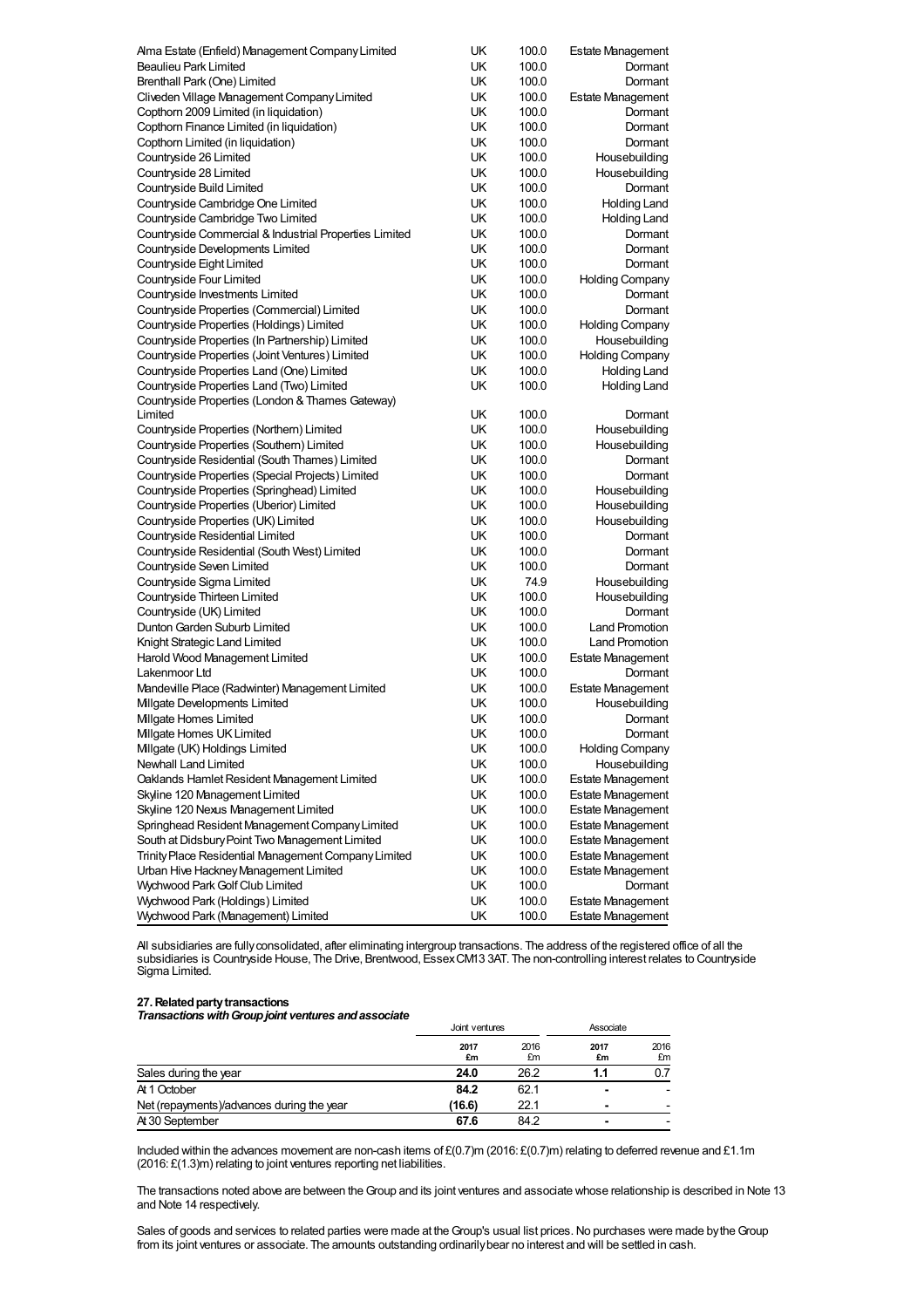## *Remunerationof key management personnel*

The aggregate remuneration of the Executive Committee, who are considered to be key management personnel of the Group, was £7.1m (2016: £6.1m).

#### *Transactionswithkey management personnel*

In 2014, properties were sold at market value bytheGroup to parties related to keymanagement personnel who continue to lease them back to the Group as. Payments under those leases were made to the individuals as follows:

- Close familymembers of Ian Sutcliffe received £17,250 (2016: £17,250).
- AcompanyofwhichGraham Cherry, a member of theGroup's Executive Committee, is a Director and shareholder received £21,000 (2016: £21,000).

In 2016 a close family member of Ian Sutcliffe jointly purchased a property from Acton Gardens LLP, an entity in which the Group has a 50 per cent interest, at market value of £530,000.

In 2016, a close family member of Ian Sutcliffe and a close family member of Graham Cherry were employed by a subsidiary of the Group. Both individuals were recruited through the normal interviewprocess and are employed at salaries commensurate with their experience and roles. The combined annual salaryand benefits of these individuals is less than £100,000 (2016: less than £100,000).

#### **28. Financial instruments**

The following tables categorise theGroup's financial assets and liabilities included in the Consolidated Statement of Financial Position:

|                                                                | Loans and         | Available      |                                                           |
|----------------------------------------------------------------|-------------------|----------------|-----------------------------------------------------------|
|                                                                | receivables<br>£m | for sale<br>£m | Total<br>£m                                               |
| 2017                                                           |                   |                |                                                           |
| <b>Assets</b>                                                  |                   |                |                                                           |
| Available-for-sale financial assets                            |                   | 7.4            | 7.4                                                       |
| Trade and other receivables                                    | 61.9              |                | 61.9                                                      |
| Amounts due from associate and joint ventures                  | 67.9              |                | 67.9                                                      |
| Cash and cash equivalents                                      | 77.4              |                | 77.4                                                      |
|                                                                | 207.2             | 7.4            | 214.6                                                     |
|                                                                |                   |                |                                                           |
| 2016                                                           |                   |                |                                                           |
| Assets                                                         |                   |                |                                                           |
| Available-for-sale financial assets                            |                   | 8.7            | 8.7                                                       |
| Trade and other receivables                                    | 60.4              |                | 60.4                                                      |
| Amounts due from associate and joint ventures                  | 84.5              |                | 84.5                                                      |
| Cash and cash equivalents                                      | 38.3              |                | 38.3                                                      |
|                                                                | 183.2             | 8.7            | 191.9                                                     |
|                                                                |                   |                | Other financial<br>liabilities at<br>amortised cost<br>£m |
| 2017                                                           |                   |                |                                                           |
| <b>Liabilities</b>                                             |                   |                |                                                           |
| Overdrafts                                                     |                   |                |                                                           |
| Trade and other payables (excluding non-financial liabilities) |                   |                | 229.0                                                     |
| Amount due to joint ventures                                   |                   |                | 0.3                                                       |
|                                                                |                   |                | 229.3                                                     |
| 2016                                                           |                   |                |                                                           |
| Liabilities                                                    |                   |                |                                                           |
| Overdrafts                                                     |                   |                | 26.3                                                      |
| Trade and other payables (excluding non-financial liabilities) |                   |                | 214.9                                                     |
| Amount due to joint ventures                                   |                   |                | 0.3                                                       |
|                                                                |                   |                | 241.5                                                     |

#### *Fair value estimation*

The table belowanalyses financial instruments carried at fair value, byvaluation method. The different levels have been defined as follows:

Level 1: Quoted prices (unadjusted) in active markets for identical assets or liabilities.

Level 2: Inputs other than quoted prices included within Level 1 that are observable for the asset or liability, either directly(that is, as prices) or indirectly(that is, derived from prices).

Level 3: Inputs for the asset or liabilitythat are not based on observable market data (that is, unobservable inputs). The key assumptions used in Level 3 valuations include house price movements, the expected timing of receipts, credit risk and discount rates. Future house price inflation is assumed to be zero (2016: zero). The discount rate applied was 8.5 per cent (2016: 8.5 per cent) which Directors believe approximates the cost of a second charge mortgage on similar properties. Techniques, such as discounted cash flowanalysis, have been used to determine fair value for the Level 3 financial instruments.

The following table presents theGroup's assets that are measured at fair value at 30 September:

|                                     | Level 1                  | Level 2                  | Level 3 | Total<br>£m |
|-------------------------------------|--------------------------|--------------------------|---------|-------------|
|                                     | £m                       | £m                       | £m      |             |
| 2017                                |                          |                          |         |             |
| <b>Assets</b>                       |                          |                          |         |             |
| Available-for-sale financial assets | $\blacksquare$           |                          | 7.4     | 7.4         |
| 2016                                |                          |                          |         |             |
| <b>Assets</b>                       |                          |                          |         |             |
| Available-for-sale financial assets | $\overline{\phantom{0}}$ | $\overline{\phantom{0}}$ | 8.7     |             |

There were no transfers between levels during the year.

The fair value of financial instruments that are not traded in an active market (for example, over-the-counter derivatives) is determined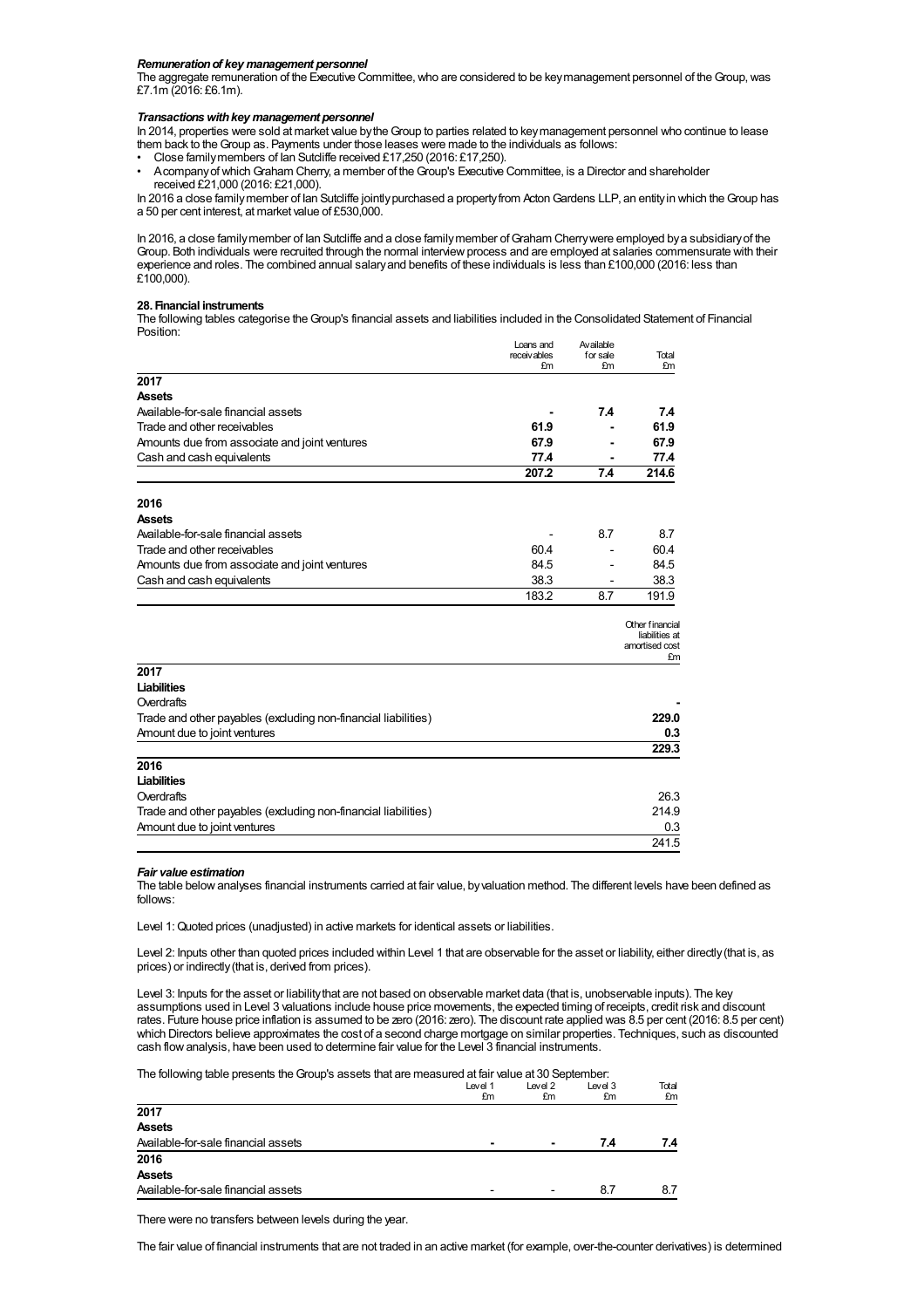byusing valuation techniques. These valuation techniques maximise the use of observable market data where it is available and rely as little as possible on entity-specific estimates. If all significant inputs required to fair value an instrument are observable, the instrument is included in Level 2. If one or more of the significant inputs is not based on observable market data, the instrument is included in Level 3.

The fair values of the financial instruments that are measured at amortised cost is not shown, because the difference is not material.

## **29.** Financial risk management

The main financial risks associated with the Group have been identified as liquidity risk, interest rate risk, housing market risk and credit risk. The Directors are responsible for managing these risks and the policies adopted are set out below.

### *Liquidity risk*

TheGroup finances its operations through a mixture of equity(Companyshare capital, reserves and retained earnings) and debt (bank loan facilities). The Group manages its liquidityrisk by monitoring its existing facilities for both financial covenant and funding headroom against forecast requirements based on short-term and long-term cash flow forecasts.

## *Maturity analysis*

The following table sets out the contractual undiscounted maturities including estimated cash flows of the financial assets and liabilities (excluding financial derivatives) of the Group at 30 September

|                                               | Less than | One to two | Two to five | Over five |       |
|-----------------------------------------------|-----------|------------|-------------|-----------|-------|
|                                               | one year  | years      | years       | years     | Total |
|                                               | £m        | £m         | £m          | £m        | £m    |
| 2017                                          |           |            |             |           |       |
| <b>Assets</b>                                 |           |            |             |           |       |
| Cash and cash equivalents                     | 77.4      |            |             |           | 77.4  |
| Available-for-sale financial assets           | 0.9       | 2.3        | 4.9         | 5.8       | 13.9  |
| Trade and other receivables                   | 69.5      | 10.8       | 2.5         |           | 82.8  |
| Amounts due from joint ventures and associate | 67.9      |            |             |           | 67.9  |
|                                               | 215.7     | 13.1       | 7.4         | 5.8       | 242.0 |
| 2017                                          |           |            |             |           |       |
| Liabilities                                   |           |            |             |           |       |
| Overdrafts                                    |           |            |             |           |       |
| Trade and other payables                      | 253.3     | 50.3       | 38.2        | 0.3       | 342.1 |
| Amounts due to joint ventures                 | 0.3       |            |             |           | 0.3   |
| Provisions                                    | 0.6       | 1.4        | 0.6         |           | 2.6   |
|                                               | 254.2     | 51.7       | 38.8        | 0.3       | 345.0 |
| 2016                                          |           |            |             |           |       |
| <b>Assets</b>                                 |           |            |             |           |       |
| Cash and cash equivalents                     | 38.3      |            |             |           | 38.3  |
| Available-for-sale financial assets           |           | 1.1        | 6.0         | 9.1       | 16.2  |
| Trade and other receivables                   | 49.6      | 5.9        | 4.7         | 0.2       | 60.4  |
| Amounts due from joint ventures and associate | 84.5      |            |             |           | 84.5  |
|                                               | 172.4     | 7.0        | 10.7        | 9.3       | 199.4 |
| 2016                                          |           |            |             |           |       |
| <b>Liabilities</b>                            |           |            |             |           |       |
| Overdrafts                                    | 26.3      |            |             |           | 26.3  |
| Trade and other payables                      | 102.2     | 48.8       | 75.8        | 1.6       | 228.4 |
| Amounts due to joint ventures                 | 0.3       |            |             |           | 0.3   |
| Provisions                                    | 0.8       | 0.5        | 0.2         |           | 1.5   |
|                                               | 129.6     | 49.3       | 76.0        | 1.6       | 256.5 |

Cash and cash equivalents includes £74.5m (2016: £36.6m) which is available for offset against loans drawn under theGroup's revolving credit facilityand overdrafts.

#### *Interestrate risk*

Interest rate risk reflects theGroup's exposure to fluctuations in interest rates in the market. This risk arises from bank loans that are drawn under theGroup's loan facilities with variable interest rates based upon UKLIBOR. For the year ended 30 September 2017 it is estimated that an increase by 0.5 per cent in interest rates would have decreased the Group's profit before tax by £0.4m (2016: £0.7m).

The following table sets out the interest rate risk associated with the Group's financial liabilities at 30 September 2017:

|                               |            |               | Non-interest |       |
|-------------------------------|------------|---------------|--------------|-------|
|                               | Fixed rate | Floating rate | bearing      | Total |
|                               | £m         | £m            | £m           | £m    |
| 2017                          |            |               |              |       |
| <b>Liabilities</b>            |            |               |              |       |
| Bank loans and finance cost   |            | ۰             |              |       |
| Trade and other payables      |            |               | 229.0        | 229.0 |
| Amounts due to joint ventures |            |               | 0.3          | 0.3   |
|                               |            |               | 229.3        | 229.3 |
| 2016                          |            |               |              |       |
| Liabilities                   |            |               |              |       |
| Bank loans and finance cost   |            | 26.3          |              | 26.3  |
| Trade and other payables      | 32.2       |               | 182.7        | 214.9 |
| Amounts due to joint ventures |            |               | 0.3          | 0.3   |
|                               | 32.2       | 26.3          | 183.0        | 241.5 |

The financial assets of theGroup amounting to £215.7m (2016: £191.9m) with the exception of cash and cash equivalents amounting to £77.4m (2016: £38.3m) are all non-interest bearing.

The Group has no exposure to foreign currency risk.

## **Housing market risk**

The Group is affected by price fluctuations in the UK housing market. These are in turn affected by the wider economic conditions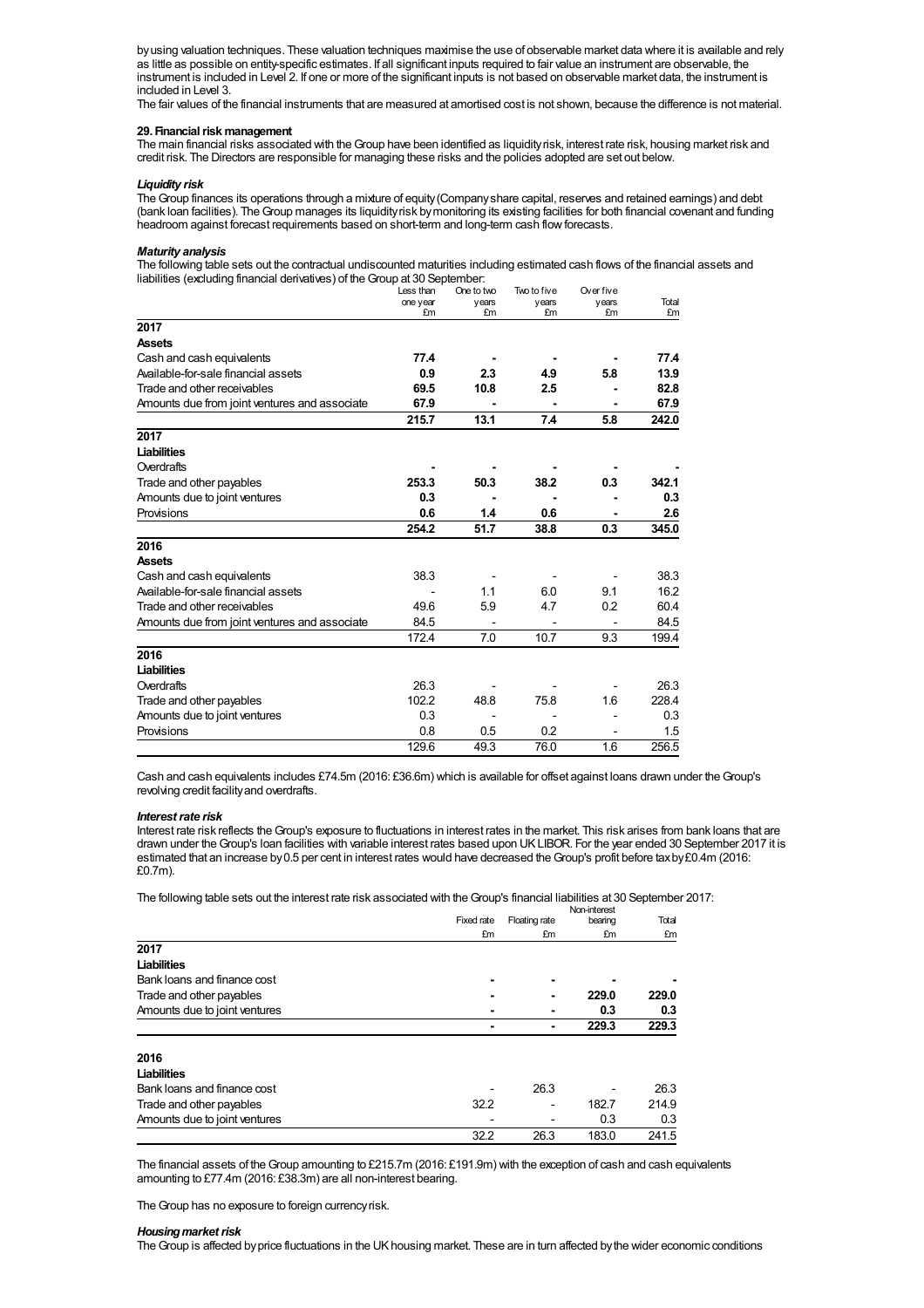such as mortgage availabilityand associated interest rates, employment and consumer confidence. Whilst these risks are beyond theGroup's ultimate control, risk is spread across business activities undertaken bytheGroup and the geographic regions in which it operates. We have considered the sensitivityin relation to available-for-sale financial assets,which is detailed in Note 15.

#### **Credit risk**

The Group's exposure to credit risk is limited solely to the United Kingdom for housebuilding activities and by the fact that the Group receives cash at the point of legal completion of its sales.

The Group's remaining credit risk predominantly arises from trade receivables and cash and cash equivalents.

Loans receivable from financial assets held for sale are those advanced to homebuyers to assist in their purchase of propertyunder the shared equityschemes. The loans are secured byeither a first or second charge over the propertyand are held at fair value.

Trade receivables on deferred terms arise from land sales. The amount deferred is secured bya charge over the land until such time payment is received.

Trade and other receivables comprise mainlythe amounts receivable from the Homes and Communities Agencyin relation to the Help to Buyscheme, housing associations, joint ventures and the associate. The Directors consider the credit rating of the various debtors is good in respect of the amounts outstanding and therefore credit risk is considered to be low.

Cash and cash equivalents and derivative financial instruments are held with UK clearing banks which are either Aor A- rated.

## *Capitalmanagement*

The Group's policies seek to protect returns to shareholders by ensuring the Group will continue to trade profitably in the foreseeable future. The Group also aims to optimise its capital structure of debt and equity so as to minimise its cost of capital. The Group manages its capital with regard to the risks inherent in the business and the sector within which it operates bymonitoring its actual cash flows against bank loan facilities, financial covenants and the cash flowforecasts approved bythe Directors.

|                                                      | 2017<br>£m | 2016<br>£m |
|------------------------------------------------------|------------|------------|
| Total borrowings                                     |            |            |
| Less: cash and cash equivalents available for offset |            | -          |
| Net borrowings                                       |            |            |
| Total equity                                         | 685.2      | 592.9      |
| <b>Total capital</b>                                 | 685.2      | 592.9      |

#### **30. Share-basedpayments**

TheGroup recognised £5.1m (2016: £3.0m) of employee costs related to share-based payment transactions during the financial year. Adeferred taxasset of £1.9m (2016: £0.4m) was recognised in relation to these transactions, ofwhich £0.8m (2016: £0.2m) was credited to the income statement and £0.7m (2016: £0.2m) was credited directlyto equity.

National Insurance contributions are payable in respect of certain share-based payment transactions and are treated as cash-settled transactions. The cost of these contributions is included within the share-based payment expense. At 30 September 2017, the carrying amount of National Insurance contributions payable was £1.2m (2016: £0.2m), which was recognised in the Consolidated Statement of Financial Position within accruals.

TheGroup operated a number of share-based payment schemes during the financial year (all ofwhich are equity-settled) as set out below:

#### *(a) Savings-RelatedShareOptionScheme ("SRSOS")*

TheGroup operates an SRSOS,which is open to all employees with more than three months' continuous service. This is a UKtaxadvantaged "SAYE" plan.

Under the SAYE, eligible participants are granted options over such number of shares as determined byreference to their monthly savings contract over three years. Participants remaining in the Group's employment at the end of the three-year savings period are entitled to use their savings to purchase shares in the Companyat a stated exercise price (set at a discount of up to 20 per cent of the share price on the daypreceding the date of grant). Employees leaving for certain reasons are able to use their savings to purchase shares within sixmonths of their cessation of employment. At 30 September 2017, employees held 760 three-year savings contracts (2016: 650) in respect of options over 3.0 million shares (2016: 2.8 million). 254 employees subscribed to the December 2016 offer, representing a participation rate of 23 per cent of eligible employees (February2016: 691 employees, 70 per cent). The reduction in the participation rate was due to the high number of employees subscribing for the maximum allowed amount in February2016. A reconciliation of option movements is shown below.

Options granted during the year were valued using the Black Scholes option-pricing model. No performance conditions or assumptions regarding service were included in the fair value calculations. The fair value per option granted during the year and the assumptions used in the calculation are detailed in the table below.

|                                               | 22 December | 16 March    |
|-----------------------------------------------|-------------|-------------|
| Date of grant                                 | 2016        | 2016        |
| Options granted (millions)                    | 0.8         | 3.0         |
| Share price at date of grant (pence)          | 236         | 240         |
| Exercise price (pence)                        | 192         | 192         |
| Volatility (per cent)                         | 28          | 29          |
| Option life (years)                           | 3           | 3           |
| Expected dividend yield (per cent)            | 3.0         | 3.0         |
| Risk-free rate (per cent)                     | 1.0         | 1.0         |
| Fair value per option - Black Scholes (pence) | 55          | 57          |
|                                               | Instruments | Instruments |
| Movements in the year                         | m           | m           |
| Options outstanding at 1 October 2015         |             |             |
| Granted                                       |             | 3.0         |
| Lapsed                                        |             |             |

Forfeited - (0.2) Options outstanding at 30 September 2016 **Contract 2016 Contract 2016 Contract 2016 Contract 2016 Contract 2016** Granted 2008 **Contract Contract Contract Contract Contract Contract Contract Contract Contract Contract Contract Contract Contract Contract Contract Contract Contract Contract Contract Contract Contract Contract Contract C**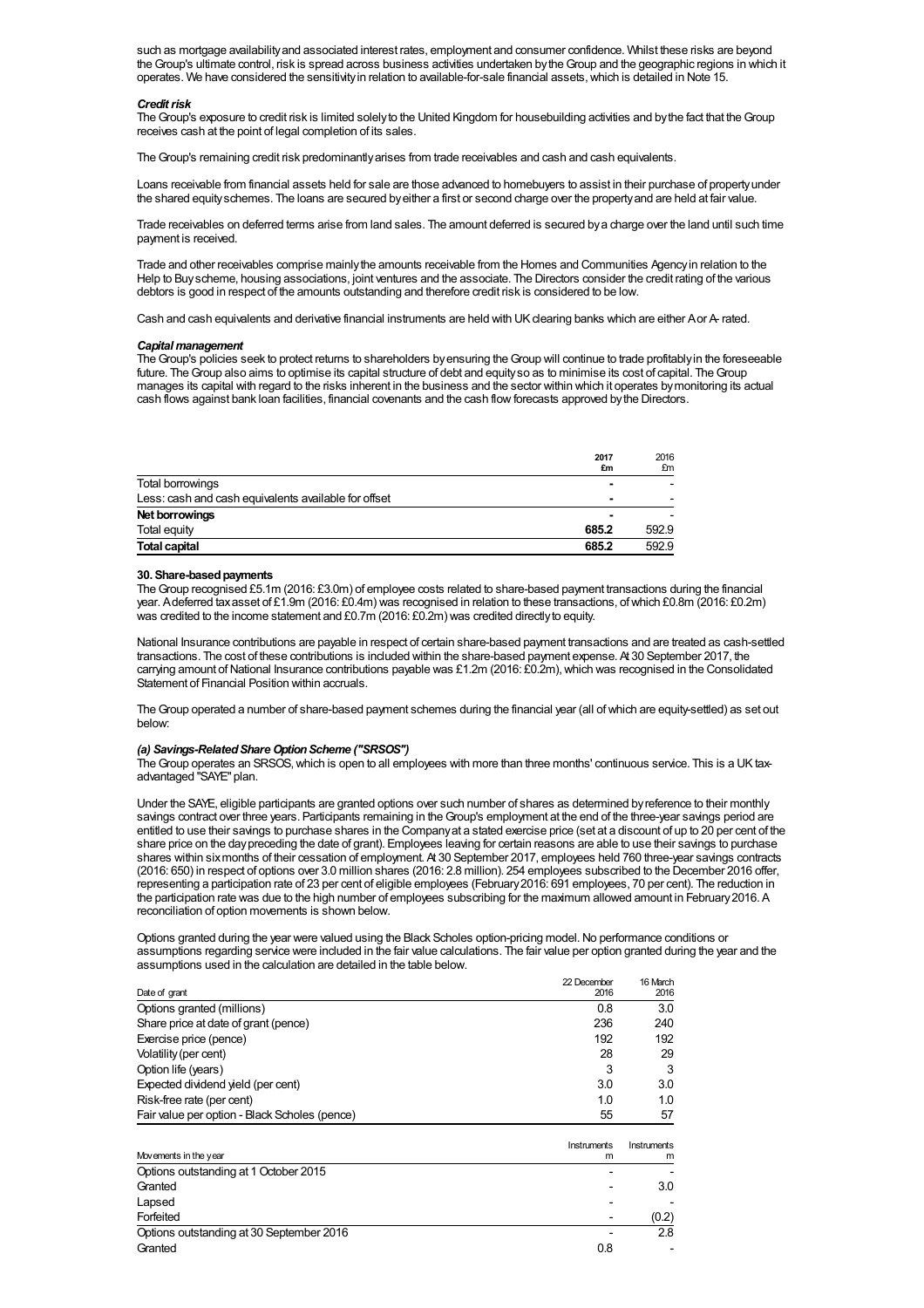| Lapsed                           | $\overline{\phantom{0}}$ | (0.1) |
|----------------------------------|--------------------------|-------|
| Forfeited                        | (0.1                     | (0.4) |
| Outstanding at 30 September 2017 |                          | ں.ے   |

The resulting fair value is expensed over the service period of three years, on the assumption that 45 per cent of options will lapse over the service period as employees leave the Companybased on theGroup's experience of employee attrition rates.

As the first two awards of options under the scheme were made in the current and prior years, none of the options are currently exercisable. The weighted average remaining contractual life of share options outstanding at 30 September 2017 was 1.6 years (2016: 2.4 years).

## *(b) LongTermIncentive Plan("LTIP")*

Under the LTIP, shares are conditionallyawarded to senior managers of the Company. The core awards are calculated as a percentage of the participants' salaries and scaled according to grade. The awards granted in 2016 and 2017 are assessed against ROCE, TNAVand relative TSR. Straight line vesting will applyif performance falls between two thresholds. Performance will be measured at the end of the three-year performance period. If the required level of performance has been reached, the awards vest and the shares under award will be released. Dividends do not accrue on the shares that vest.

The weighted average remaining contractual life of LTIP awards outstanding at 30 September 2017 was 1.8 years. Details of the shares conditionallyallocated at 30 September 2017 are set out below.

The conditional shares were valued using the following methods:

- for the non-market-based elements of the award, a combination of a Black Scholes option-pricing model; and
- for the relative TSR element of the award, a Monte Carlo simulation model.

The keyassumptions underpinning the Black Scholes model and Monte Carlo simulation model are set out in the table below.

|                                                          | 22 May      | 15 December | 18 February |
|----------------------------------------------------------|-------------|-------------|-------------|
| Date of grant                                            | 2017        | 2016        | 2016        |
| Awards granted (millions)                                | 0.2         | 3.7         | 3.8         |
| Share price at date of grant (pence)                     | 299         | 236         | 237         |
| Exercise price (pence)                                   | nil         | nil         | nil         |
| Volatility (per cent)                                    | 28          | 28          | 29          |
| Award life (years)                                       | 3           | 3           | 3           |
| Expected dividend yield (per cent)                       | 3.0         | 3.0         | 3.0         |
| Risk-free rate (per cent)                                | 1.0         | 1.0         | 1.0         |
| Fair value per conditional share - Black Scholes (pence) | 255         | 216         | 219         |
| Fair value per conditional share - Monte Carlo (pence)   | 153         | 132         | 140         |
|                                                          | Instruments | Instruments | Instruments |
| Movements in the year                                    | m           | m           | m           |
| Awards outstanding at 1 October 2015                     |             |             |             |
| Granted                                                  |             |             | 3.8         |
| Lapsed                                                   |             |             | (0.2)       |
| Awards outstanding at 30 September 2016                  |             |             | 3.6         |
| Granted                                                  | 0.2         | 3.7         |             |
| Lapsed                                                   |             | (0.3)       | (0.2)       |

Awards outstanding at 30 September 2017 10.2 3.4 3.4 3.4 3.4

No awards under the plan have vested.

## *(c) DeferredBonus Plan("DBP")*

Under the DBP, certain senior managers and Directors of the Companyreceive one-third of their annual bonus entitlement as a conditional share award. The number of shares awarded is calculated bydividing the value of the deferred bonus bythe average midmarket share price on the three business days prior to grant. The shares vest after three years subject to the employee remaining in the employment of theGroup. If an employee leaves during the three-year period, the shares are forfeited except in certain circumstances as set out in the Plan rules.

The fair value of the awards is equal to the share price on the date of grant. The fair value is expensed to the income statement in a straight line over four years, being the year in which the bonus is earned and the three-year holding period.

During the year, 0.5 million shares were conditionallyallocated on 15 December 2016 (2016: nil) with the share price on the date of grant being £2.42. Areconciliation of the number of shares conditionallyallocated is shown below:

|                                          | 2017          |
|------------------------------------------|---------------|
|                                          | <b>Number</b> |
|                                          | of shares     |
|                                          | (m)           |
| Outstanding at the beginning of the year |               |
| Granted                                  | 0.5           |
| Forfeited                                |               |
| Exercised                                |               |
| Expired                                  |               |
| Outstanding at the end of the year       | 0.5           |

## *(d) Legacy Management Incentive Plan("MIP")*

Prior to IPO, Ian Sutcliffe and Rebecca Worthington participated in the MP under which participants were awarded shares in OCM Luxembourg Coppice Midco S.à r.l. ("Midco"). These interests were purchased at fair value, determined bya third party.

Immediatelyprior to IPO, anyshares in Midco held bythe participants were exchanged for newshares in Countryside Properties PLC. On 17 February2016, the awards vested when the Companywas admitted to the London Stock Exchange.No further performance or employment conditions are attached to these shares, save for a requirement not to sell for a period of one year following the IPO. 36.5m shares vested under the awards. The residual shareholding for Ian Sutcliffe and Rebecca Worthington at 30 September 2017 is disclosed as part of the total shareholding in the Directors' Remuneration Report.

## **31.Operatinglease commitments**

The Group has various leases under non-cancellable operating lease agreements. The lease terms are between one and 20 years, and the majorityof lease agreements are renewable at the end of the lease period at market rate.